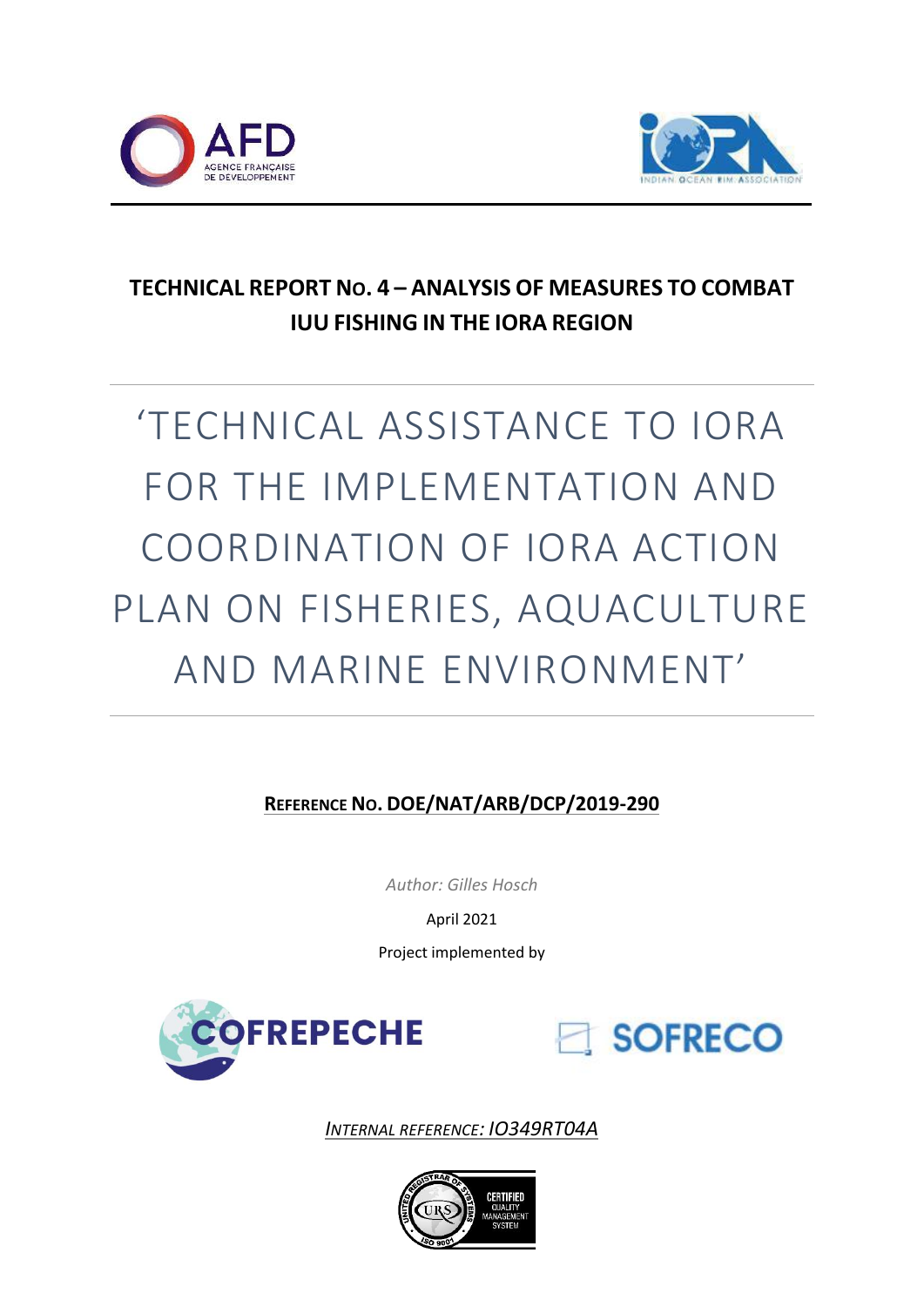**Technical assistance to IORA for the implementation and coordination of IORA action plan on fisheries, aquaculture and**  marine environment<br>Reference No. DOE/NAT/ARB/DCP/2019-290

**RECHNICAL REPORT No. 4 - ANALYSIS OF MEASURES TO COMBAT IUU** 



## **Analysis of measures to combat IUU fishing in the IORA region**

**April 2021**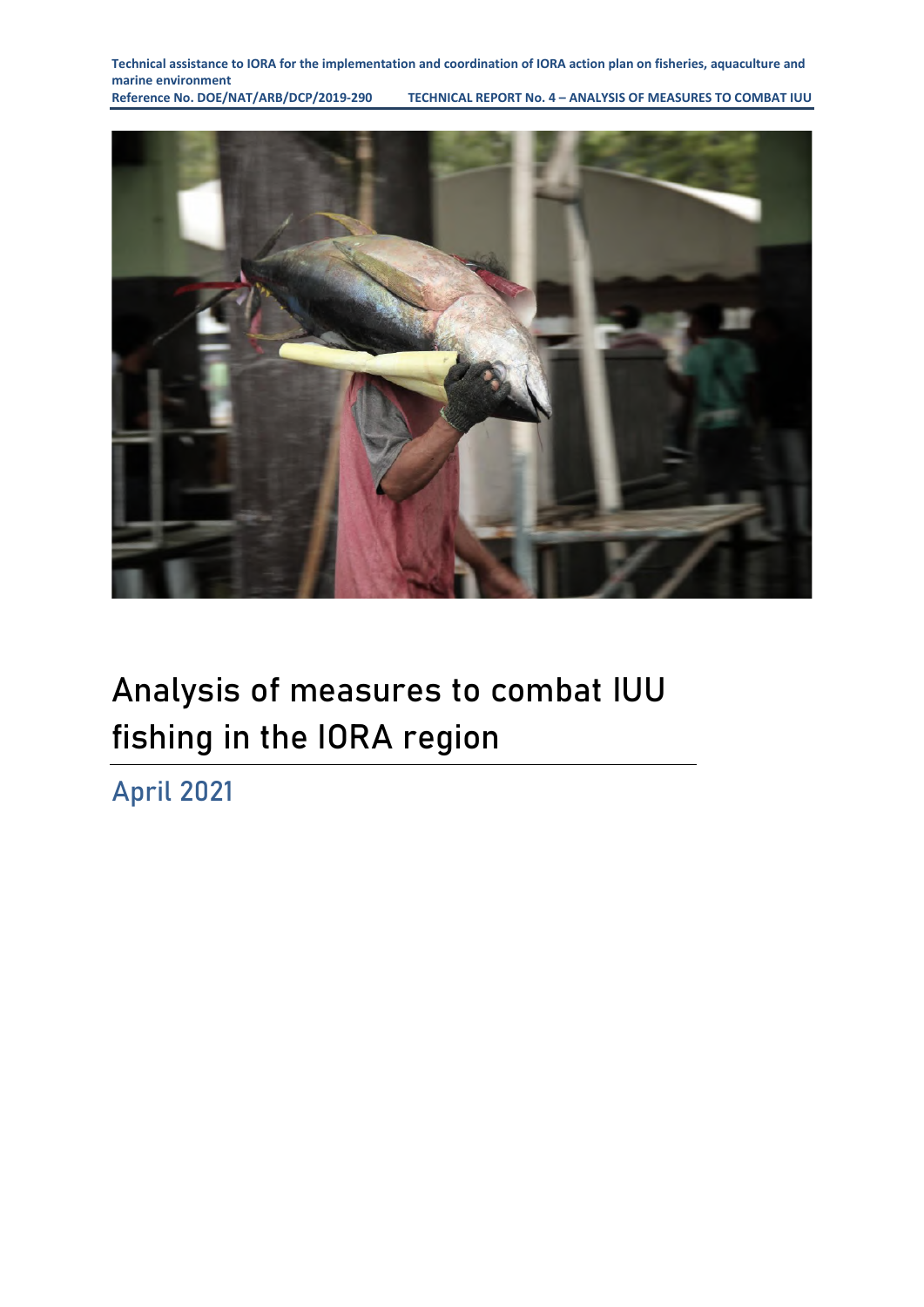### REPORT INFORMATION

<span id="page-2-0"></span>This report has been prepared with the financial support of the *Agence Française de Développement* (AFD), the client, for the *Indian Ocean Rim Association* (IORA), the beneficiary. The views expressed are purely those of the author and do not necessarily reflect the views of AFD and/or IORA. The content of this report may not be reproduced, or even part thereof, without explicit reference to the source.

#### **Citation:**

Hosch, G. (2021) Analysis of measures to combat IUU fishing in the IORA region. COFREPECHE Technical Report No 4. 42pp.

#### **Client:**

Agence Française de Développement

#### **Beneficiary:**

Indian Ocean Rim Association (IORA)

**Date of report:**

April 2021

#### **Acknowledgments:**

The *bona fide* support of Trygg Mat Tracking (TMT) in researching AIS fishing vessel port entry data across the IORA region is gratefully acknowledged.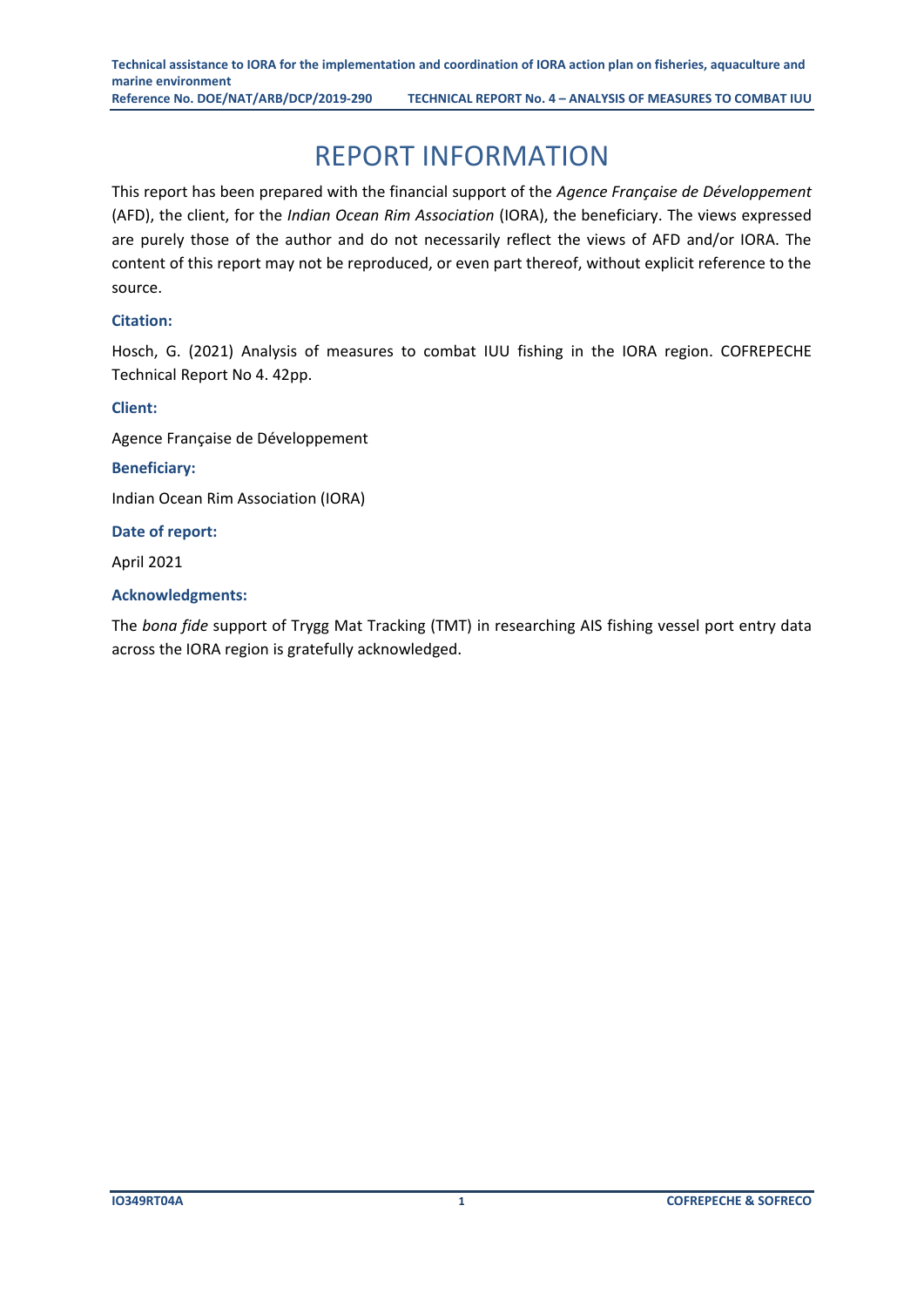### TABLES OF CONTENTS

<span id="page-3-0"></span>

| 1. |     |       |                                                                     |  |
|----|-----|-------|---------------------------------------------------------------------|--|
|    | 1.1 |       |                                                                     |  |
| 2. |     |       |                                                                     |  |
|    | 2.1 |       |                                                                     |  |
|    | 2.2 |       |                                                                     |  |
|    | 2.3 |       |                                                                     |  |
|    |     | 2.3.1 |                                                                     |  |
|    |     | 2.3.2 |                                                                     |  |
| 3. |     |       |                                                                     |  |
|    | 3.1 |       |                                                                     |  |
|    | 3.2 |       | Key findings on IORA Member performance in combatting IUU fishing17 |  |
|    |     | 3.2.1 |                                                                     |  |
|    |     | 3.2.2 |                                                                     |  |
|    |     | 3.2.3 |                                                                     |  |
|    |     | 3.2.4 |                                                                     |  |
| 4. |     |       |                                                                     |  |
|    | 4.1 |       |                                                                     |  |
|    | 4.2 |       |                                                                     |  |
| 5. |     |       |                                                                     |  |
| 6. |     |       |                                                                     |  |
|    |     |       |                                                                     |  |
|    |     |       |                                                                     |  |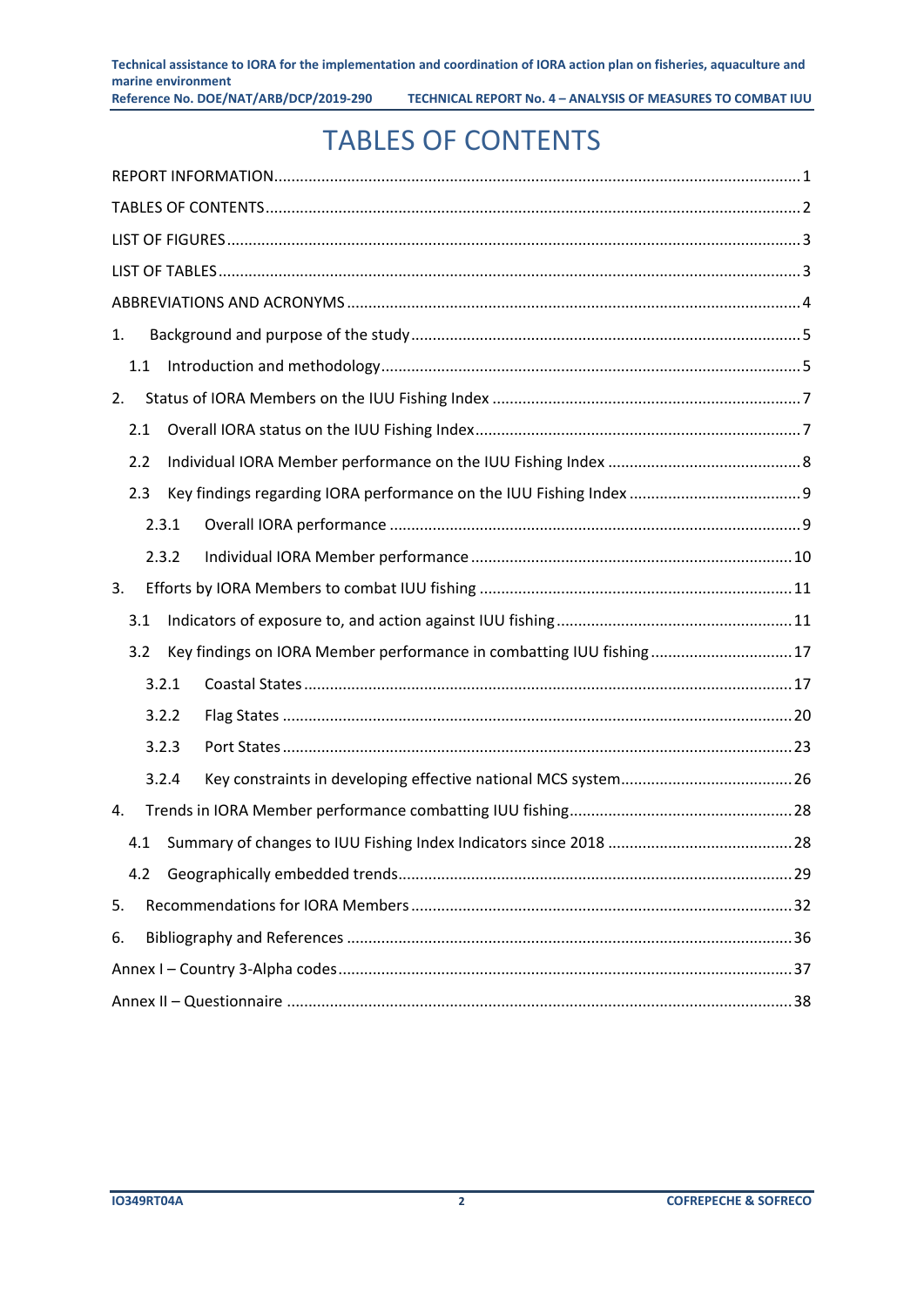### LIST OF FIGURES

<span id="page-4-0"></span>

| Figure 1: Key constraints identified by IORA MS to develop more effective MCS systems 26 |  |
|------------------------------------------------------------------------------------------|--|
| Figure 2: Relative budgetary allocations within the fisheries administration27           |  |

### LIST OF TABLES

<span id="page-4-1"></span>

| Table 2: IORA Member scores on the IUU Fishing Index (2018), with IORA MS organised into regional |  |
|---------------------------------------------------------------------------------------------------|--|
|                                                                                                   |  |
|                                                                                                   |  |
|                                                                                                   |  |
|                                                                                                   |  |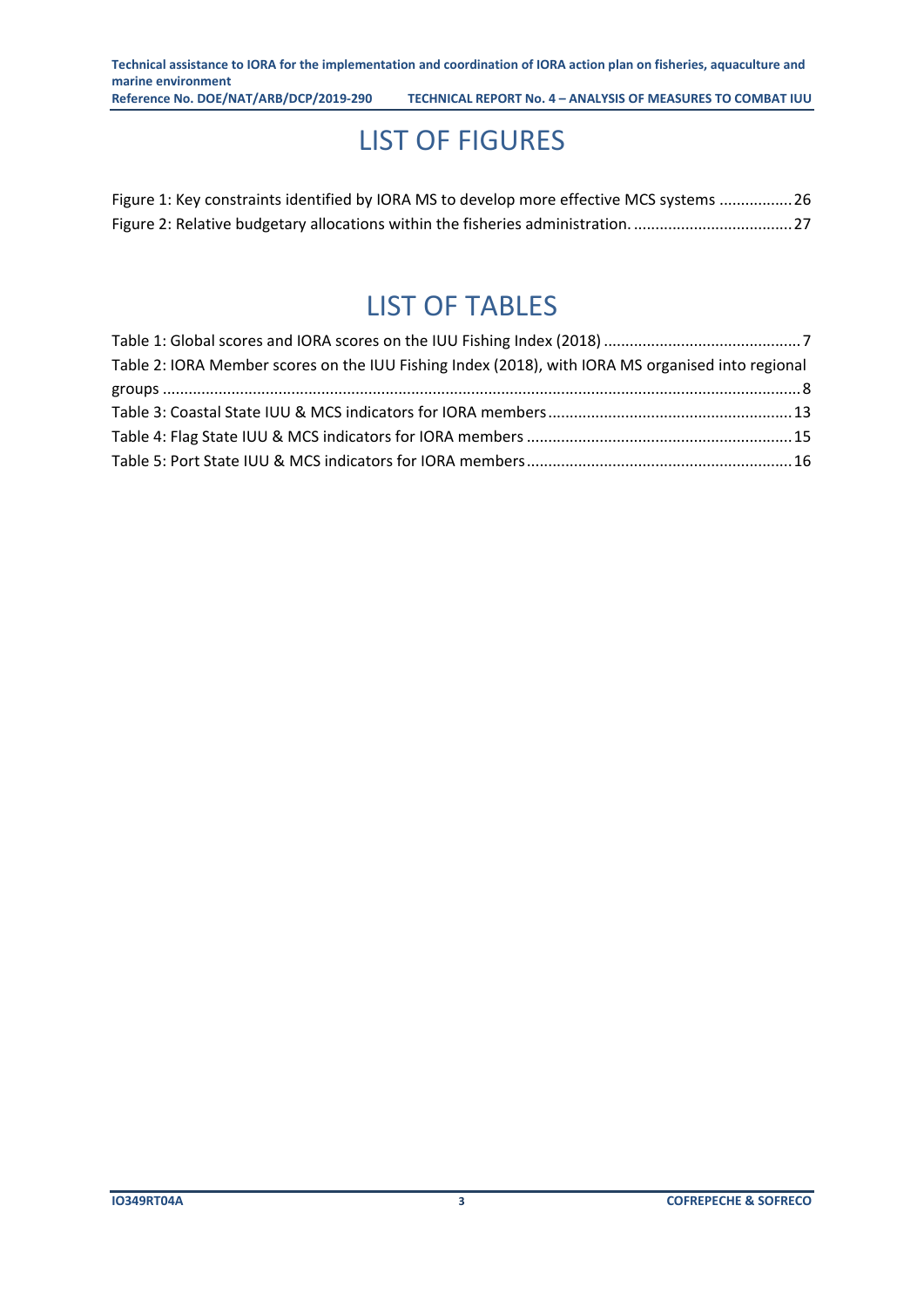### ABBREVIATIONSANDACRONYMS

<span id="page-5-0"></span>

| AoC           | Area of competence (RFMO)                                 |
|---------------|-----------------------------------------------------------|
| <b>AREP</b>   | Advance request for entry into port                       |
| <b>CPC</b>    | Contracting party to the Commission                       |
| <b>CNPC</b>   | Cooperating non-contracting party to the Commission       |
| <b>CNPC</b>   | Cooperating non-contracting party to the Commission       |
| <b>EEZ</b>    | <b>Exclusive Economic Zone</b>                            |
| <b>EIO</b>    | Eastern Indian Ocean                                      |
| <b>EU</b>     | <b>European Union</b>                                     |
| <b>FAO</b>    | Food and Agriculture Organisation (of the United Nations) |
| <b>FAOCA</b>  | <b>FAO Compliance Agreement</b>                           |
| <b>FMC</b>    | Fisheries monitoring centre                               |
| <b>FOC</b>    | Flag of convenience [State]                               |
| <b>HSVAR</b>  | High Seas Vessel Authorisation Record                     |
| <b>IORA</b>   | Indian Ocean Rim Association                              |
| <b>IOTC</b>   | Indian Ocean Tuna Commission                              |
| <b>IPOA</b>   | International Plan of Action                              |
| <b>IUU</b>    | Illegal unreported and unregulated (fishing)              |
| <b>MCS</b>    | Monitoring, control and surveillance                      |
| <b>NIO</b>    | Northern Indian Ocean                                     |
| <b>NOAA</b>   | National Oceanographic and Atmospheric Administration     |
| <b>NCNPC</b>  | Non-cooperating non-contracting party to the Commission   |
| <b>NPOA</b>   | National plan of action                                   |
| <b>PSMA</b>   | <b>Agreement on Port State Measures</b>                   |
| <b>RFMO</b>   | Regional fisheries management organisation                |
| <b>RPOA</b>   | Regional plan of action                                   |
| SDG           | Sustainable Development Goal                              |
| <b>SIOFA</b>  | Southern Indian Ocean Fisheries Agreement                 |
| <b>UNCLOS</b> | United Nations Convention of the Law of the Sea           |
| <b>UNFSA</b>  | United Nations Fish Stocks Agreement                      |
| <b>VMS</b>    | Vessel monitoring system                                  |
| <b>WCPFC</b>  | <b>Western Central Pacific Fisheries Commission</b>       |
| <b>WIO</b>    | Western Indian Ocean                                      |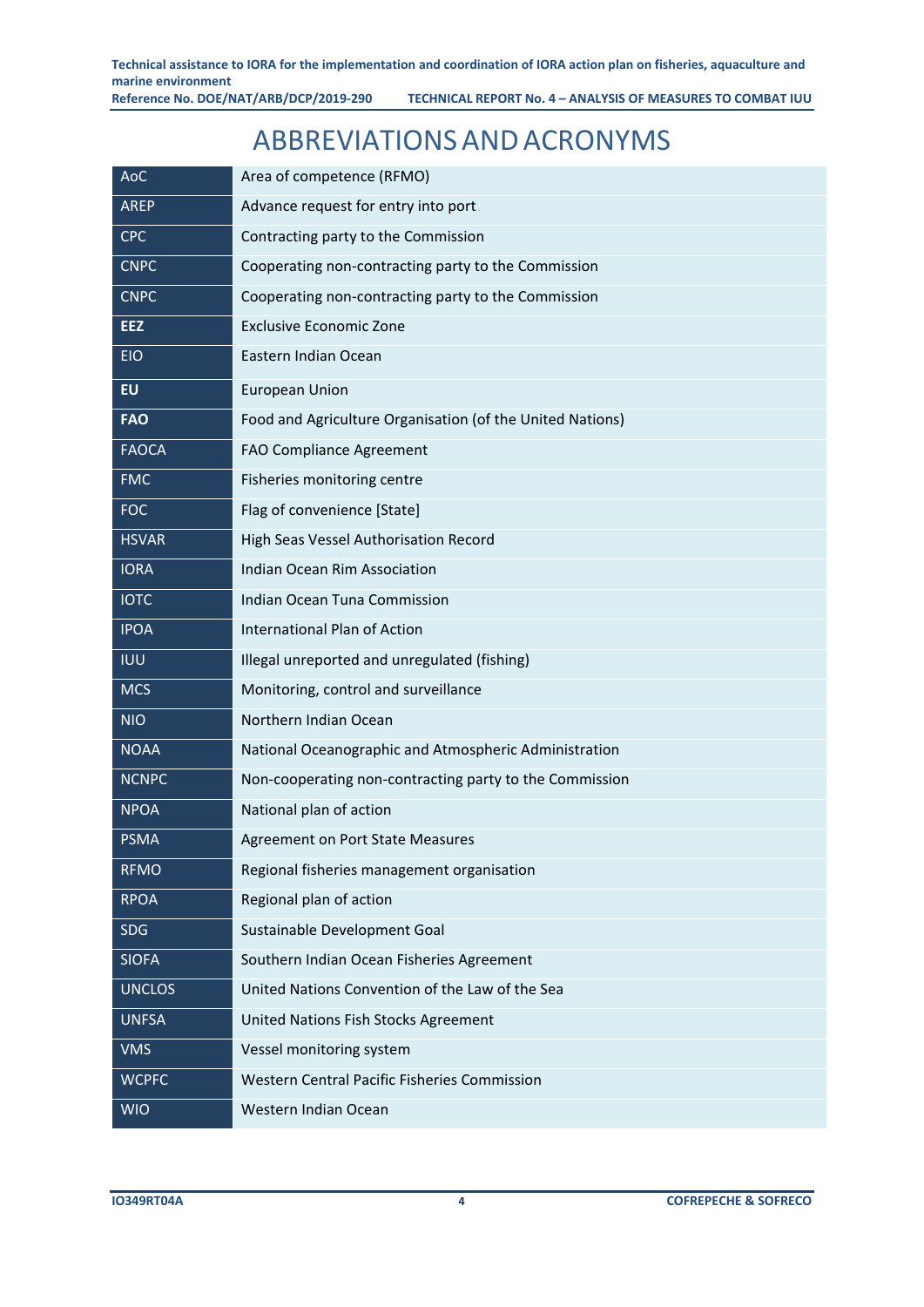**Technical assistance to IORA for the implementation and coordination of IORA action plan on fisheries, aquaculture and marine environment Reference No. DOE/NAT/ARB/DCP/2019-290 TECHNICAL REPORT No. 4 – ANALYSIS OF MEASURES TO COMBAT IUU**

#### <span id="page-6-0"></span>**1. Background and purpose of the study**

The Indian Ocean Rim Association (IORA) and France through the Agence Française de Développement (French Development Agency) (AFD) signed a Memorandum of Understanding (MoU) on the 9<sup>th</sup> of March 2020 for "Strengthening the Capacities of IORA in Promoting the Blue Economy and Fisheries Management".

The partnership will support the implementation of the IORA Action Plan (2017-2021) with an allocation of EUR1 million over three years. It will offer expertise, training, networking and material resources to decision makers, officials and experts working to promote regional cooperation in blue economy and fisheries management issues. In addition, the project will strengthen the capacity of the IORA Secretariat.

The overall objective of the technical assistance (TA) is to "support IORA and its Member States in the coordination and implementation of the Action Plan on Blue Economy and Work Plan of IORA CGFM, with a strong focus on fisheries, aquaculture and protection of marine environment."

One of the specific objectives of this TA is "to combat IUU (illegal, unreported and unregulated) fishing in IORA region". In the context of this objective, three activities are planned as part of the project's response to the IORA Action Plan:

- Activity 1.1 Conduct an assessment of the capacity needs required (human and institutional) and the current level of implementation of Port State Measures in the IORA region;<sup>1</sup>
- Activity 1.2 Support IORA Member States to exchange information on IUU fishing vessels among Member States – support provided to the IORA Secretariat by the project's main resident expert;
- Activity 1.3 Analysis of measures against IUU fishing vessels and recommendations.

The present study is provided in fulfilment of activity 1.3.

#### <span id="page-6-1"></span>**1.1 Introduction and methodology**

Illegal unreported and unregulated (IUU) fishing undermines the sustainable management and exploitation of the world's fisheries resources. The impacts of IUU fishing are first environmental driving the depletion of fish stocks, and secondly social and economic, affecting those working in the fisheries sector, and communities depending primarily on these resources.

The objective of Sustainable Development Goal (SDG) 14,<sup>2</sup> is to 'conserve and sustainably use the *oceans, seas and marine resources*'. A key target associated to SDG 14 – *to eliminate IUU fishing by 2020* – will not be achieved and combating IUU fishing remains a momentous challenge at the global level, including for Members of the Indian Ocean Rim Association (IORA).<sup>3</sup>

 $1$  Gaudin, C. (2021) Assessment of the Capacity Needs (Human and Institutional) and the current Level of Implementation of Port State Measures (PSM) in the IORA Region, Technical Report No. 5, COFREPECHE. 126 p.

<sup>2</sup> Life Below Water

<sup>3</sup> Australia, Bangladesh, Comoros, India, Indonesia, Iran, Kenya, Madagascar, Malaysia, Maldives, Mauritius, Mozambique, Oman, Seychelles, Singapore, Somalia, South Africa, Sri Lanka, Tanzania, Thailand, UAE, Yemen.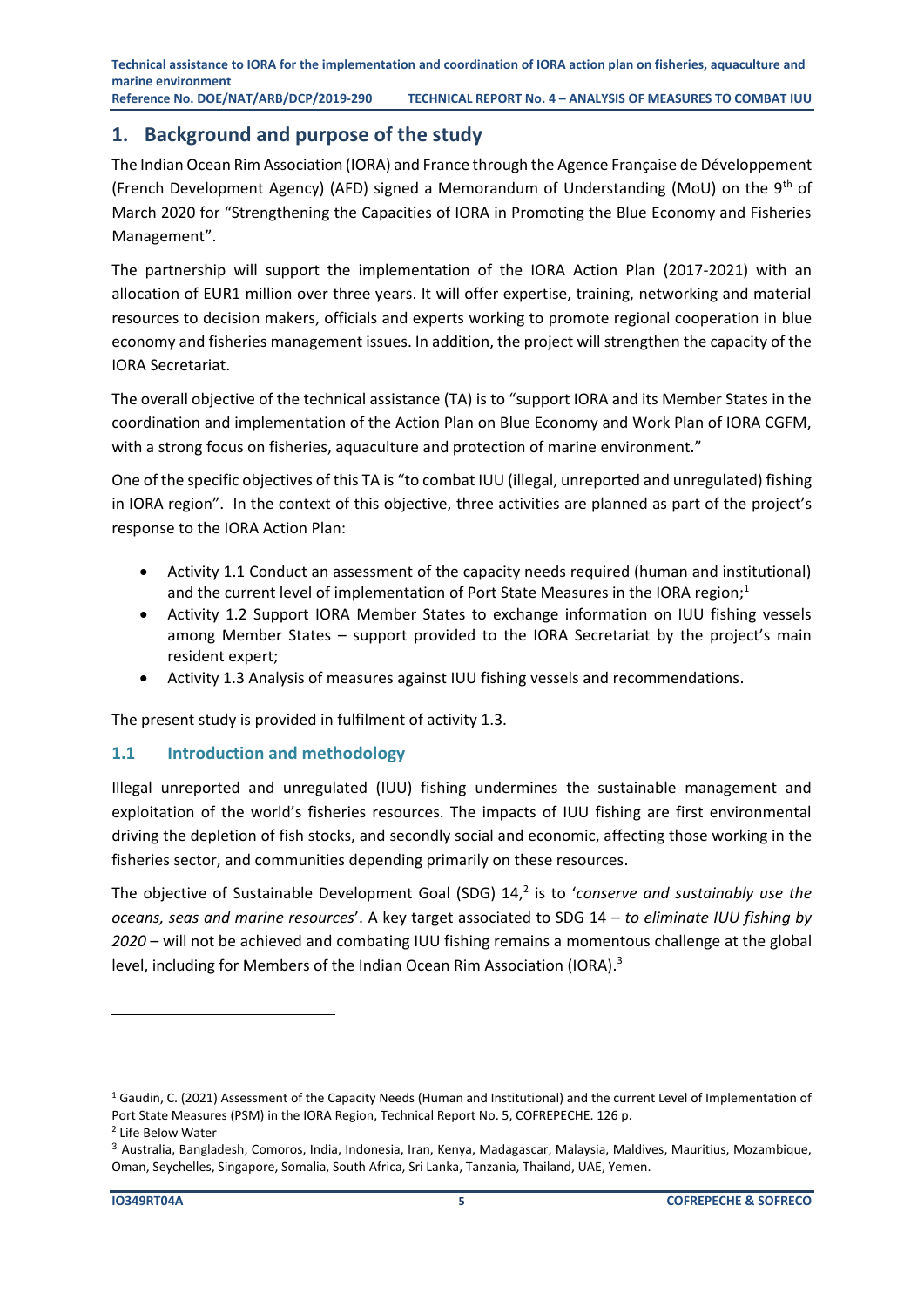This report:

1. Assesses the performance of IORA member countries against selected and published indicator scores on IUU fishing. The paper provides a performance snapshot against global scores collected in mid-2018 and published in early 2019 as part of the global IUU Fishing Index, $4$  to provide an overall picture of IORA in terms of exposure to, and responses  $-$  in the form of MCS measures – to IUU fishing;

2. Provides an analysis of selected measures to combat IUU fishing that have been adopted by IORA members. The paper provides an assessment of performance on given indicators in May 2018 and in December 2020, to highlight progress that may have been made over the past two and a half years, and to identify consistencies, differences and trends between countries. This comparative analysis, which spans both time and space, provides the basis for findings and recommendations.

Due to the current international sanitary situation and coverage of the study, it was not possible to undertake field missions to IORA Member States. The consultant undertook an assessment from publicly available and published information, from his previous work and affiliations on the subject as well as responses to a succinct questionnaire, obtained from the IORA Member States through the IORA Secretariat. This report was thus prepared as a desk-based study, it is based on secondary sources of information, and IORA members were consulted using a short questionnaire prepared under this initiative (see Annex II).<sup>5</sup>

Throughout the study, countries are presented in a geographical manner, as they surround the Indian Ocean from the south-west extremity, via the northern Indian ocean to its south-east extremity. These regional groupings, which fall into the western, northern and eastern groups, can be gathered from table 2. These groupings – rather than listing countries geographically – are useful to assist in detecting regionally-embedded trends.

Following this introduction (Chapter 1), the report is further segments into 4 technical chapters. Chapter 2 presents the overall IORA exposure to and performance in combatting IUU fishing, looking specifically at IUU Fishing Index results. Chapter 3 assesses IORA MS performance in combatting IUU fishing across a number of indicators at coastal, port, and flag State levels, and state-of-play and progress achieved in recent years (progress indicators rooted in IUU Fishing Index scores and the 2018 baseline). Chapter 4 focuses on trends – both in terms of progress made over the most recent years, as well as those that appear to have a geographical component. Chapter 5 presents a range of key recommendations, some of which concern the majority of IORA MS, and some of which only given groupings or individual members.

<sup>4</sup> [www.iuufishingindex.net](http://www.iuufishingindex.net/)

<sup>5</sup> The questionnaire was circulated through the IORA Secretariat to IORA MS in October 2020. By March 2021, nine out of twenty-two IORA MS had responded. These are South Africa, Madagascar, Seychelles, Mauritius, Maldives, Sri Lanka, Bangladesh; Malaysia and Indonesia.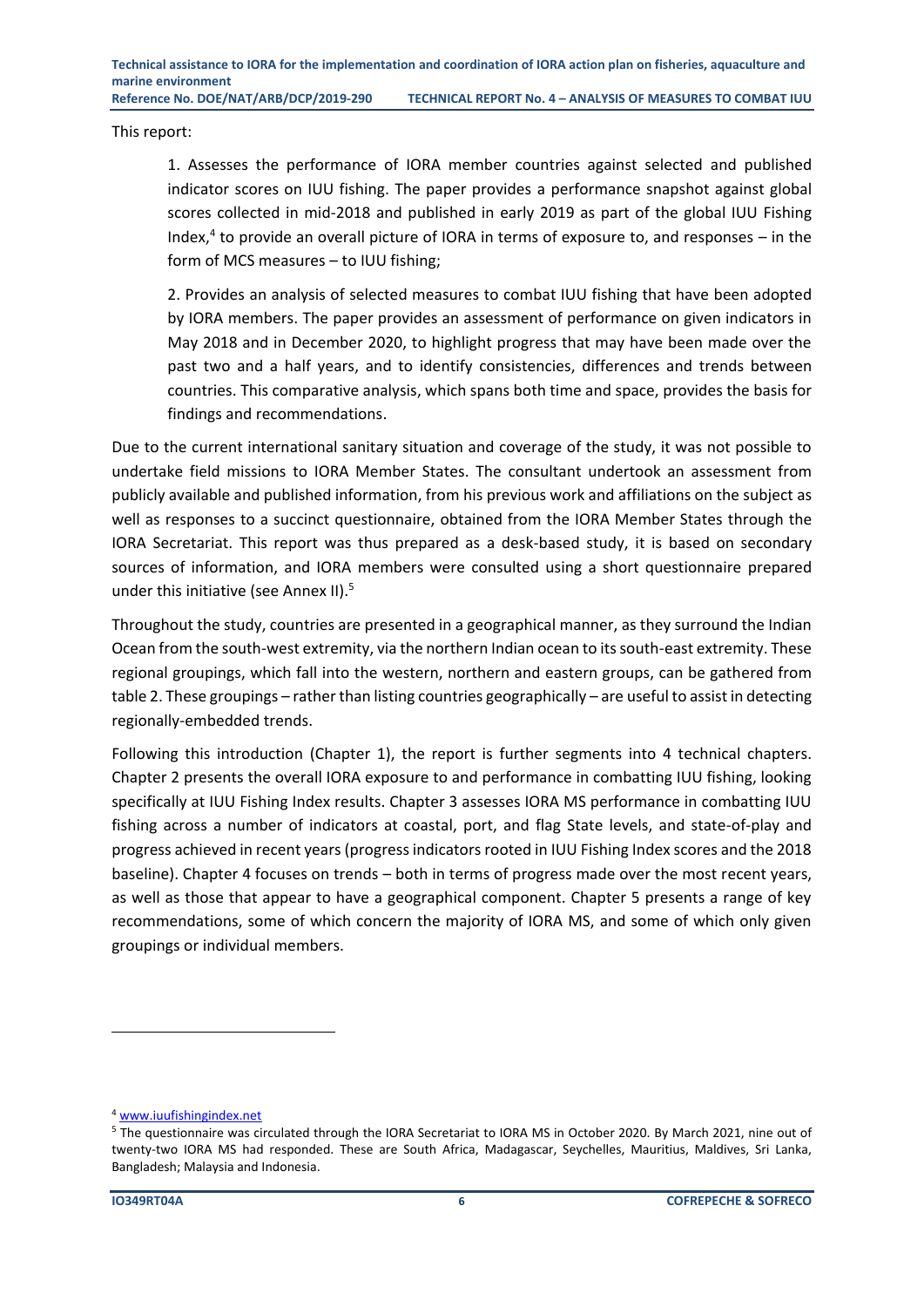**Technical assistance to IORA for the implementation and coordination of IORA action plan on fisheries, aquaculture and marine environment Reference No. DOE/NAT/ARB/DCP/2019-290 TECHNICAL REPORT No. 4 – ANALYSIS OF MEASURES TO COMBAT IUU**

#### <span id="page-8-0"></span>**2. Status of IORA Members on the IUU Fishing Index**

This section looks at the overall dynamics of combatting IUU fishing across the IORA region, based on the scores of the IUU Fishing Index, published early in 2019.

#### <span id="page-8-1"></span>**2.1 Overall IORA status on the IUU Fishing Index**

Due to the absence of reliable estimates of IUU fishing at an aggregated global level that enable comparison between countries, an IUU Fishing Index<sup>6</sup> was developed and launched in early 2019, based on data collected in mid-2018. The IUU Fishing Index, which has been quoted dozens of times in the professional fisheries-related media since its coming to life, is a first essential stop that allows us to explore the recent degrees of IUU fishing risks to which IORA Members were exposed.

The Index establishes countries' potential exposure to IUU fishing; it does not measure levels of IUU fishing. The Index comprises 40 indicators, with each indicator applied to 152 coastal States. For each country, indicator scores are provided between 1 and 5 (1 = good/strong;  $5 = bad/weak$ ) based on indicator values and five bands/thresholds which were used to turn the values into scores. The indicators used in the Index cover the different domains of State responsibility (flag, coastal, port and general)<sup>7</sup>, and are split into three types, which rate **vulnerability** to IUU fishing, apparent <u>prevalence</u> of IUU fishing, and response to IUU fishing.

| <b>Global scores</b><br>(152 coastal States) | <b>Prevalence</b> | <b>Response</b> | <b>Vulnerability</b> | <b>IUU Index Score</b> |
|----------------------------------------------|-------------------|-----------------|----------------------|------------------------|
| Coastal                                      | 2.58              | 1.60            | 3.17                 | 2.51                   |
| Flag                                         | 1.31              | 2.69            | 2.23                 | 2.01                   |
| Port                                         | 1.31              | 2.43            | 3.98                 | 2.41                   |
| General                                      | 1.28              | 2.68            | 2.66                 | 2.32                   |
| <b>IUU Index Score</b>                       | 1.54              | 2.48            | 2.92                 | 2.29                   |
|                                              |                   |                 |                      |                        |
| <b>IORA scores</b><br>(22 IO coastal States) | <b>Prevalence</b> | <b>Response</b> | <b>Vulnerability</b> | <b>IORA IUU Score</b>  |
| Coastal                                      | 2.76              | 1.45            | 3.49                 | 2.67                   |
| Flag                                         | 1.35              | 2.87            | 2.11                 | 2.07                   |
| Port                                         | 1.48              | 2.45            | 4.09                 | 2.49                   |
| General                                      | 1.51              | 2.67            | 2.81                 | 2.42                   |

<span id="page-8-2"></span>Table 1: Global scores and IORA scores on the IUU Fishing Index (2018)

Source[: www.iuufishingindex.net.](http://www.iuufishingindex.net/) Note: higher scores indicate worse performance against the indicators included.

Table 1 above reports the mean 2018 IUU Fishing Index scores for all 152 coastal States and compares them to the average scores for all IORA countries, for the different domains of State responsibility and

<sup>6</sup> [www.iuufishingindex.net](http://www.iuufishingindex.net/)

 $<sup>7</sup>$  indicators that are not specific to flag, coastal or port State responsibilities.</sup>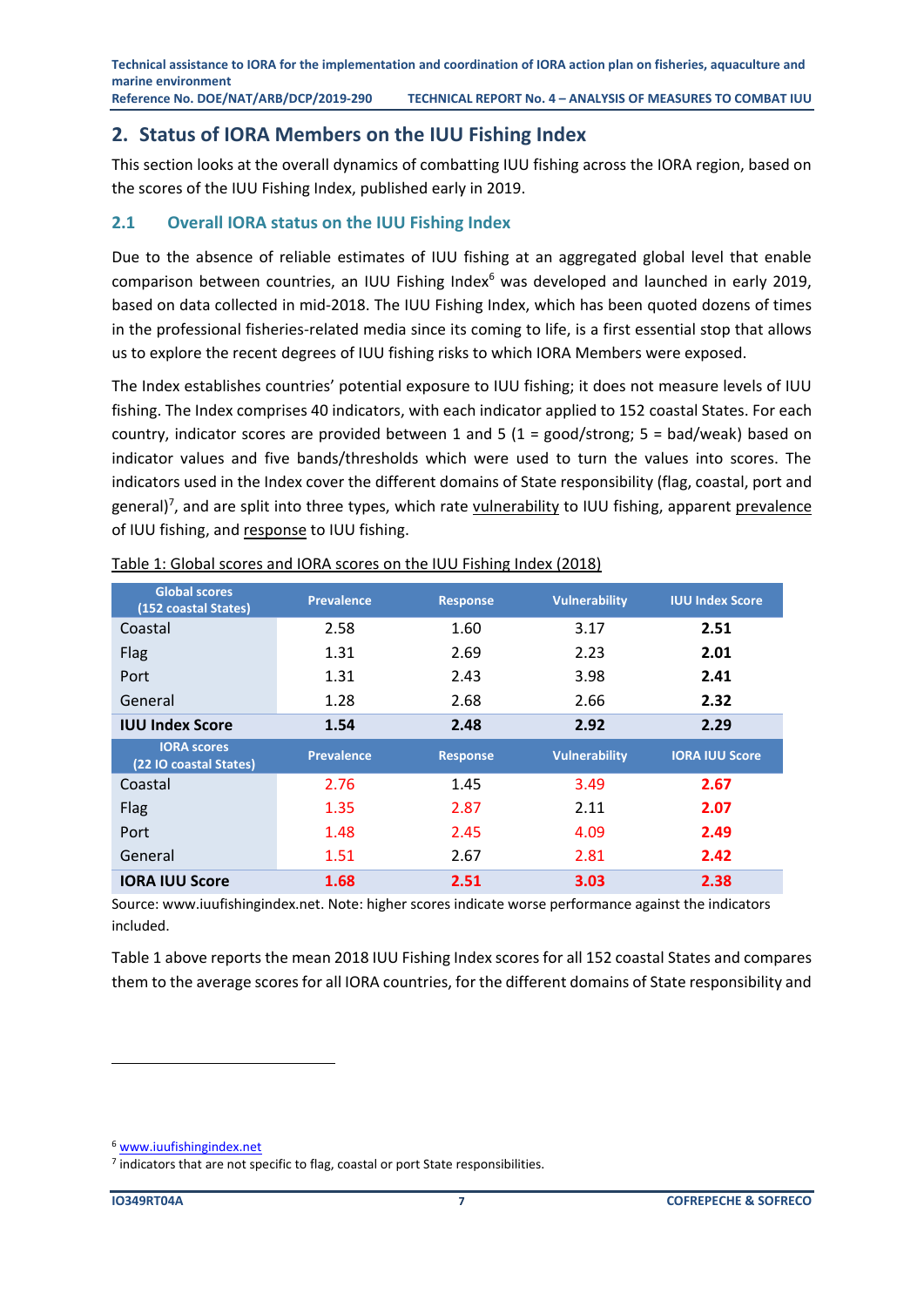indicator types. The table shows that compared to average global scores, average IORA member country scores were in almost all cases higher/weaker (shown in red) than the global mean scores.

#### <span id="page-9-0"></span>**2.2 Individual IORA Member performance on the IUU Fishing Index**

Table 2 below provides the key IUU Fishing Index values for all IORA Members as single scores for the different State type responsibilities, allowing us to develop a sense of where the strong and the weaker performers are located, and which types of State-type responsibilities are assumed in a more effective manner, and which ones are more problematic to handle. Countries in the table are arranged clockwise by geographical order from the south west IO to the north IO and then to the south east IO, allowing us to detect regional trends directly from within the table. Full country names against the Alpha-3 codes used in table 2 can be looked up in Annex I.

| <b>Country</b>        | Region      | <b>Coastal</b><br><b>State score</b><br>(2.51) | <b>Flag State</b><br>score<br>(2.01) | <b>Port State</b><br>score<br>(2.41) | <b>General score</b><br>(cross-cutting)<br>(2.32) | <b>IUU Index</b><br>score<br>(2.29) | <b>Mean IUU</b><br><b>Index score</b><br>by region |
|-----------------------|-------------|------------------------------------------------|--------------------------------------|--------------------------------------|---------------------------------------------------|-------------------------------------|----------------------------------------------------|
| ZAF                   |             | 2.79                                           | 2.48                                 | 2.80                                 | 2.00                                              | 2.43                                |                                                    |
| <b>MOZ</b>            |             | 2.69                                           | 1.75                                 | 2.60                                 | 2.15                                              | 2.22                                |                                                    |
| <b>MAD</b>            |             | 3.00                                           | 1.63                                 | 2.50                                 | 2.27                                              | 2.27                                |                                                    |
| <b>SEY</b>            |             | 3.38                                           | 1.83                                 | 2.06                                 | 1.73                                              | 2.13                                |                                                    |
| <b>MUS</b>            | $rac{1}{2}$ | 2.88                                           | 1.88                                 | 2.56                                 | 1.73                                              | 2.15                                | 2.37                                               |
| <b>COM</b>            |             | 2.56                                           | 1.74                                 | 2.56                                 | 3.30                                              | 2.61                                |                                                    |
| <b>TZA</b>            |             | 2.25                                           | 2.29                                 | 3.11                                 | 2.83                                              | 2.65                                |                                                    |
| <b>KEN</b>            |             | 2.50                                           | 1.74                                 | 1.89                                 | 2.53                                              | 2.18                                |                                                    |
| SOM                   |             | 3.69                                           | 2.05                                 | 2.20                                 | 3.13                                              | 2.75                                |                                                    |
| <b>YEM</b>            |             | 3.38                                           | 1.89                                 | 3.28                                 | 3.23                                              | 2.96                                |                                                    |
| <b>OMN</b>            |             | 2.82                                           | 1.75                                 | 1.80                                 | 1.96                                              | 1.99                                |                                                    |
| <b>UAE</b>            |             | 2.45                                           | 1.50                                 | 2.83                                 | 2.13                                              | 2.16                                |                                                    |
| <b>IRN</b>            |             | 2.45                                           | 2.30                                 | 2.87                                 | 2.46                                              | 2.49                                |                                                    |
| <b>MLD</b>            | $rac{O}{N}$ | 2.25                                           | 2.17                                 | 2.00                                 | 2.40                                              | 2.23                                | 2.40                                               |
| <b>IND</b>            |             | 2.82                                           | 2.30                                 | 2.47                                 | 3.13                                              | 2.68                                |                                                    |
| <b>LKA</b>            |             | 2.06                                           | 2.57                                 | 1.83                                 | 2.57                                              | 2.32                                |                                                    |
| <b>BAN</b>            |             | 2.50                                           | 1.74                                 | 2.61                                 | 2.67                                              | 2.41                                |                                                    |
| <b>THA</b>            |             | 2.44                                           | 1.96                                 | 2.39                                 | 2.53                                              | 2.33                                |                                                    |
| <b>MYS</b>            |             | 3.36                                           | 1.91                                 | 3.07                                 | 2.38                                              | 2.52                                |                                                    |
| <b>SIN</b>            | $rac{O}{E}$ | 2.45                                           | 2.20                                 | 3.42                                 | 2.21                                              | 2.46                                | 2.38                                               |
| <b>IDN</b>            |             | 2.63                                           | 2.87                                 | 2.72                                 | 2.60                                              | 2.70                                |                                                    |
| <b>AUS</b>            |             | 1.63                                           | 2.67                                 | 1.78                                 | 1.53                                              | 1.91                                |                                                    |
| <b>IORA IUU Score</b> |             | 2.67                                           | 2.07                                 | 2.49                                 | 2.42                                              | 2.38                                | 2.38                                               |

<span id="page-9-1"></span>Table 2: IORA Member scores on the IUU Fishing Index (2018), with IORA MS organised into regional groups

Source[: www.iuufishingindex.net.](http://www.iuufishingindex.net/) Note: scores in brackets in the top (header) row are the global mean for the category, while the scores in the bottom row are the mean for IORA, reflecting the scores of the last column in the bottom half of table 1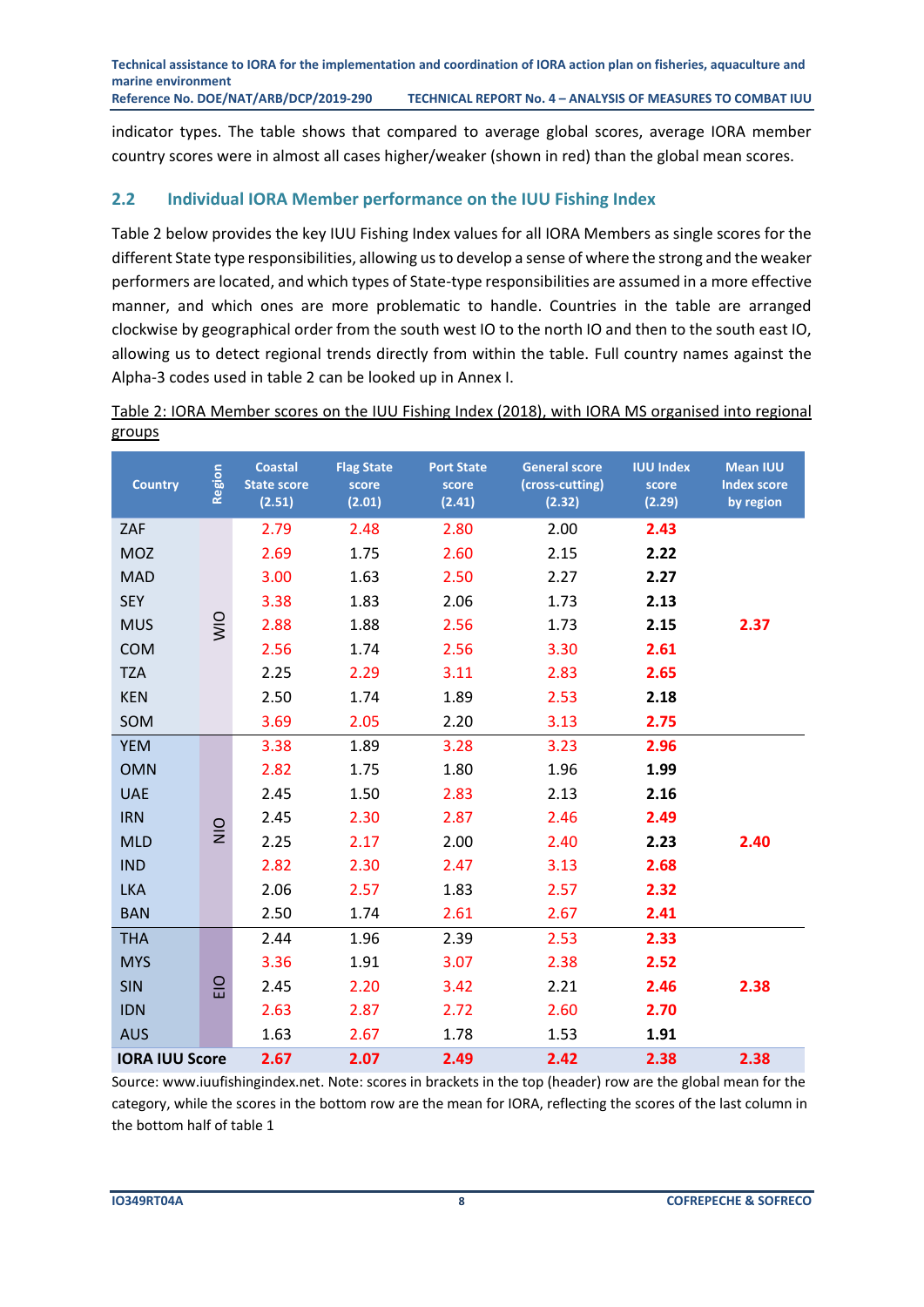**Technical assistance to IORA for the implementation and coordination of IORA action plan on fisheries, aquaculture and marine environment Reference No. DOE/NAT/ARB/DCP/2019-290 TECHNICAL REPORT No. 4 – ANALYSIS OF MEASURES TO COMBAT IUU**

#### <span id="page-10-0"></span>**2.3 Key findings regarding IORA performance on the IUU Fishing Index**

It should be noted that if IORA scores were randomly distributed around the mean of the global scores – regardless of indicator category – we would expect scores to fall more or less evenly above and below the global means. On the other hand, if IORA was doing generally better than the global average, we would expect to find more scores below the global average, and conversely, if IORA was doing generally less well, we would expect to find more scores above the global average.

We also note that the results are based on 2018 data. However, since we are looking at overall (global) and regional dynamics here, it is clear that these dynamics are still going to be in place within such a short period of time and continue to have general validity.

#### <span id="page-10-1"></span>**2.3.1 Overall IORA performance**

IORA – as a group of 22 countries (see table 1) – and looking at overall scores by State responsibility (coastal, flag, port and general), and by indicator type (prevalence, response, vulnerability), we find the following:

- IORA IUU scores fall above average in every single category. This translates into the finding, that IORA as a group, and overall, is more exposed to IUU fishing risk, and is performing less well in combatting IUU fishing than the global average;
- In terms of *prevalence* indicators, IORA performs less well than the global average in all State responsibility domains, an indication that IUU fishing incidence is higher than the global average in coastal, port and flag State related domains – corroborating the above finding that combatting IUU fishing overall is weaker than average on all levels, and that IUU incidence is likely important and above average;
- Port State indicator type scores (prevalence, response and vulnerability) and the related total are all sub-par, indicating that Port State measures overall are one of the weakest domains of State performance in combatting IUU fishing across IORA. Co-incidentally, from the perspective of developing effective MCS solutions, it is also one of the least onerous to address;
- Best scores (beating the global average) relate to coastal State *response i.e.* actions taken by coastal States to combat IUU fishing – and flag State *vulnerability* – *i.e.* factors that heighten risks of IUU fishing. The former relates to monitoring solutions applied in the EEZ and State membership in RFMOs, while the latter relates to the operation of distant water fishing fleets. The operation of DWF across IORA overall is comparatively more limited, and therefore results in a substantially lower vulnerability score;
- Despite an above average coastal State *response* score, the total coastal State IUU score is the weakest amongst the 4 State responsibility groups, owing to high prevalence and vulnerability sub-scores. This is indicative of the fact that overall – beyond the measures provided by the indicators deployed within the IUU Fishing Index – coastal State *response* overall is not sufficient to effectively drive down and eliminate IUU risks.

IORA Members are thus likely to experience higher degrees of IUU fishing than the global average, and their actions to combat IUU fishing are overall weaker than the global average. When looking at the three indicator types (prevalence, response, and vulnerability) and their scores, the domain of weakest performance appears to be the combatting of IUU fishing in ports, and the related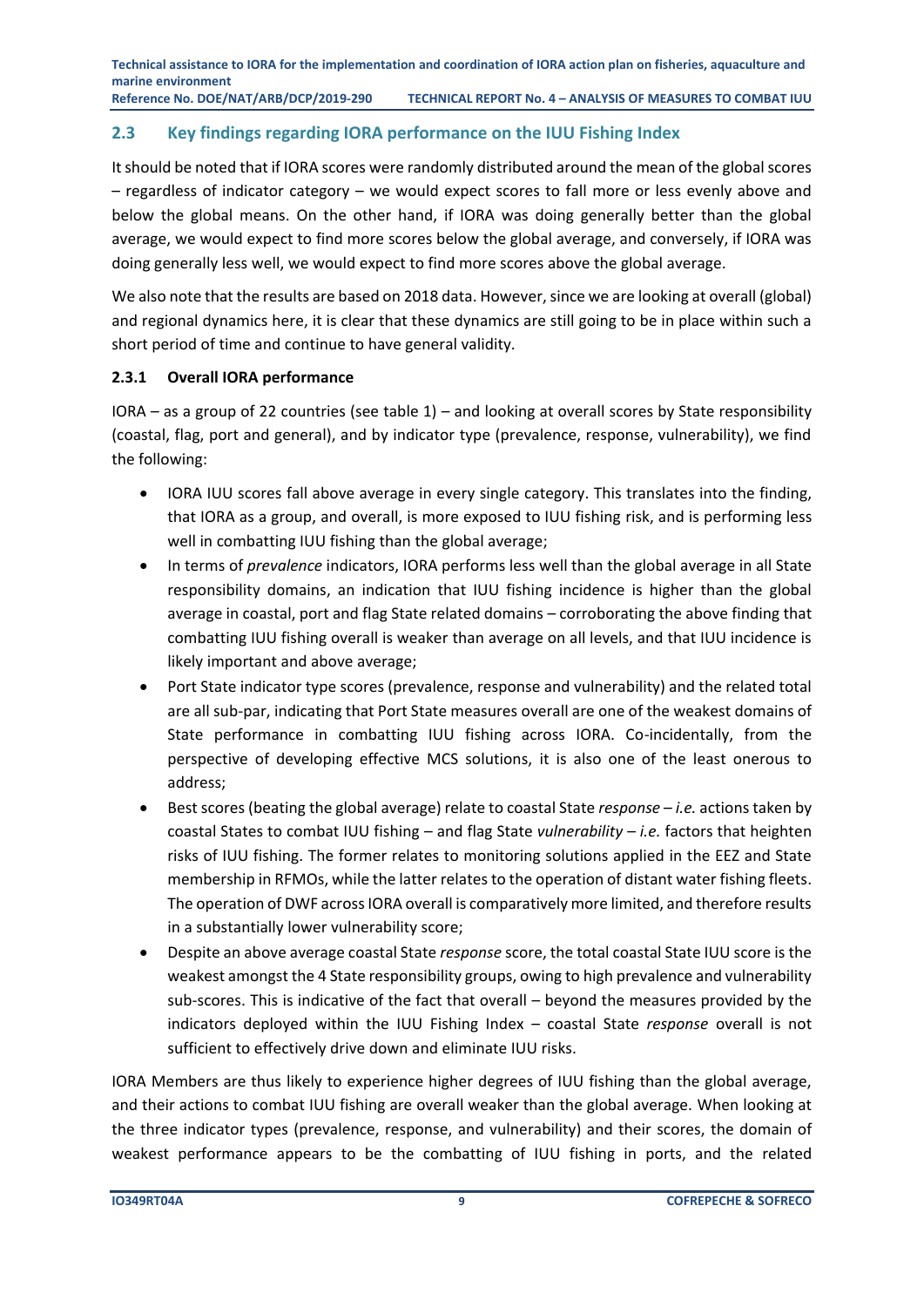implementation of port State measures – as all three scores are above average. When comparing the overall results by State responsibility (coastal, flag, and port), the total coastal State IUU score results are the weakest by a wide margin. While actions undertaken as coastal States to monitor and protect EEZs and to participate in RFMOs to manage internationally shared marine living resources appear amongst the strongest areas of IORA Member performance, this is insufficient to turn around an otherwise low coastal State score, indicating the existence of substantial IUU fishing risk challenges.

#### <span id="page-11-0"></span>**2.3.2 Individual IORA Member performance**

Table 2 renders IUU scores for individual IORA Members across the different areas of State responsibility. This table also organises countries into three geographical groups (WIO, NIO, and EIO), which roughly translates into African countries, Middle East and Asian countries, and South-East Asian countries. This serves to detect regional dynamics.

The following key results and findings emerge from table 2:

- When looking at the progression of the overall IUU Index Score by region, we find the following distribution of (above/below average) country results: WIO: 5/4; NIO: 3/5; and EIO: 1/4. This finding suggests that there is a significant gradient across the IORA membership, with overall lower IUU fishing risk in the western IO, gradually increasing as we move north, and further increasing when moving east into the eastern IO;<sup>8</sup>
- The three countries with the highest IUU risk overall Yemen (2.96), Somalia (2.75), and Indonesia (2.70) – hail from the three distinct Indian Ocean regions. The same is true for the three best scoring countries – Australia (1.91), Oman (1.99), and Seychelles (2.13), indicating that there are strong and weak countries in each of the three Indian Ocean regions covered;
- However, when considering the mean region scores, NIO performs weakest. This owes to the fact that three of the IORA members in this region have exceptionally high scores, with an absence of many truly low scores to balance out things;
- Therefore, it is safe to say, that overall, the WIO is performing better as a region in mitigating IUU risk. However, it is important to bear in mind that such general statements do never qualify the situation and the actions of any single State. The two best country scores, Oman (1.99) and Australia (1.91) go to countries that are not located within the WIO.

<sup>8</sup> This corroborates the finding by Hosch *et al.* (2019), establishing the existence of a structuring effect of regions – as opposed to ocean basins bordering several regions – in determining the performance in combatting IUU fishing of States bordering given ocean basins.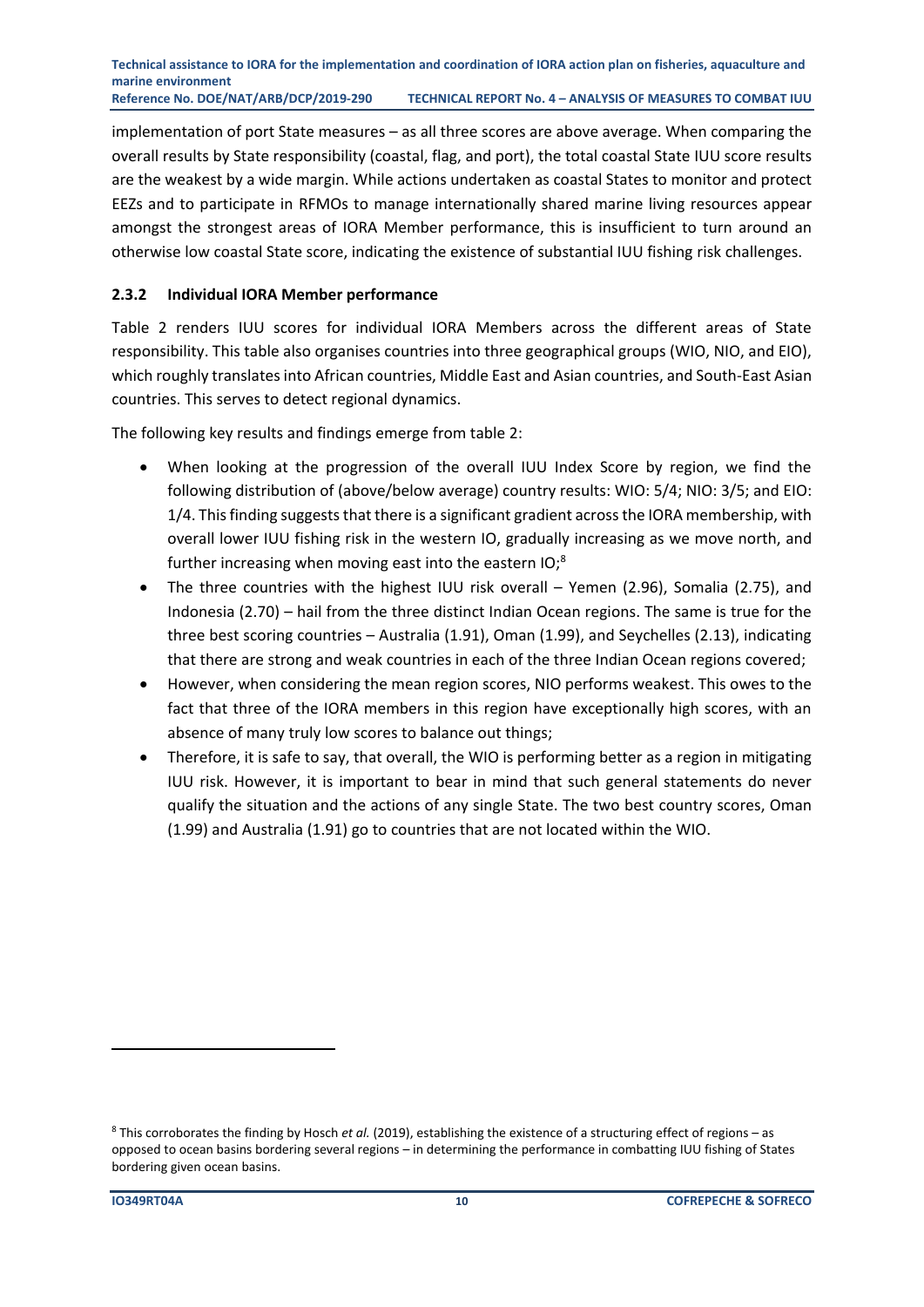#### <span id="page-12-0"></span>**3. Efforts by IORA Members to combat IUU fishing**

#### <span id="page-12-1"></span>**3.1 Indicators of exposure to, and action against IUU fishing**

Tables 3, 4 and 5 below provide actions implemented by IORA members (in geographical order from the south west IO to the north IO and then to the south east IO) in their capacity as coastal, flag and port States. Actions are provided in the form of indicators, and the number of indicators provided per State-type responsibility varies.

When the indicators were used in the IUU Fishing Index also, two values are indicated per indicator and country: the upper value in a cell corresponds to the IUU Fishing Index result sampled in mid-2018, and the lower value in the cell indicates the value sampled directly from countries through the questionnaire or consultation of secondary sources.

The indicators included from the IUU Fishing Index are mostly those relating to response, with few relating to prevalence and vulnerability. Vulnerability indicators in the IUU Fishing Index typically relate to things that are outside the control of countries to change, *e.g.* the size of the EEZ, and are hence generally less useful to gauge a country's performance in combatting IUU fishing. But some, such as whether foreign vessels are authorized to operate in the EEZ, do embody a measure of vulnerability, and are under the control of the coastal State.

For the indicators included in the IUU Fishing Index, the resulting tables allow us to gauge in what areas countries have made progress over the last two and a half years. Other indicators, in the bottom part of the following tables (dark blue row headers), were not part of the IUU Fishing Index. They are static and were covered in the questionnaire sent to IORA Members, and allow us to understand what other actions countries are taking in relevant domains of MCS to combat IUU fishing – or what the state of play in specific areas is (*e.g.* the size of the various fleets – a measure of *vulnerability*).

The tables below show performance and changes over time. To highlight performance:

- Improvement on an indicator over time is coloured in dark green
- Good performance on an indicator is coloured in green
- Lower vulnerability or risk on an indicator is coloured in light green
- Higher vulnerability or risk on an indicator is coloured in light red
- Poor performance on an indicator is coloured in red
- Regressive performance on an indicator over time is coloured in dark red
- Indicators not relevant to given countries are left un-shaded, marked "n/r"  $\mid$  n/r
- No data / no response

The data in the top part of each table (light blue row headers) enable us to gauge the status of specific indicators, as well as progress that has been made over the most recent two and a half years (roughly) – or regression. These are the ones sourced from the IUU Fishing Index.

The indicators reported in the bottom half (darker blue row headers) are static and enable us to further characterise the IUU and MCS situation of given IORA members in late 2020. These indicators

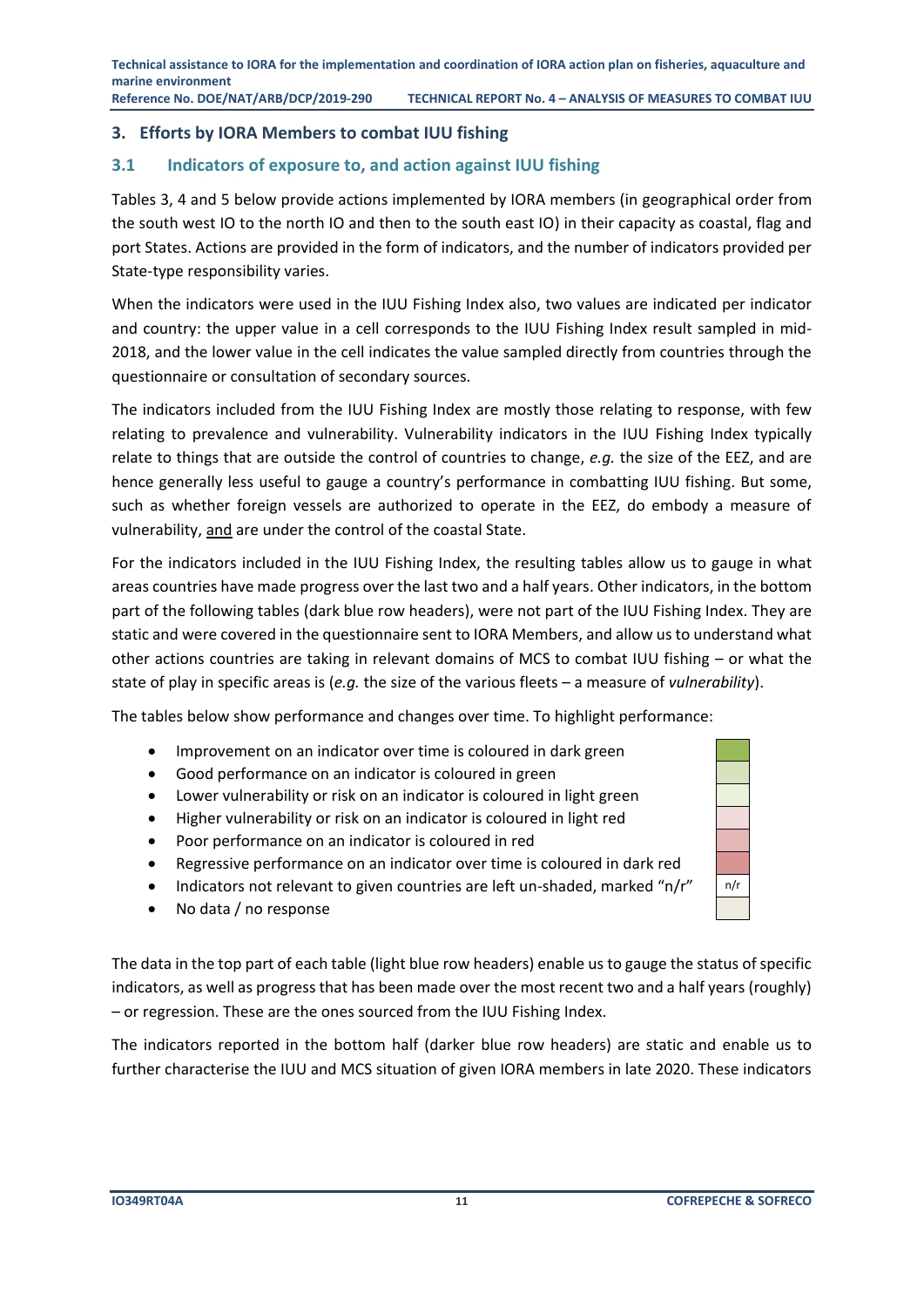were sourced from a country questionnaire that was circulated to all IORA Members<sup>9</sup> in late 2020. Only seven countries responded to this call.

Given the limited response received from IORA Members to the questionnaire circulated under this study, the strategy to base a critical part of the assessments contained in this document on information sourced from existing material published elsewhere proved judicious. While some of the indicators in the lower part of the tables are published elsewhere also (3 out of a total of 16), and could be completed for all IORA Members, the majority of indicators (13 out of 16) could not and did require individual responses sourced from the circulated questionnaire.

Owing to the communication and data collection protocol implemented by the IORA Secretariat for this study, the author of the study could not directly communicate with the recipient/responding administrations to verify and discuss returns. However, some of the answers received were either incomplete, or clearly erroneous. In such cases, the author tried to reconstruct data from other sources, and references and notes to that effect are included within the tables.

The study spared no efforts in using the direct feedback provided from the 9 responding IORA Members to draw insights and lessons from these, with the aim that these might ultimately be applied to and benefit all IORA Members.

<sup>9</sup> France only joined IORA as a Member in late 2020, when the study was already underway, and is thus not included.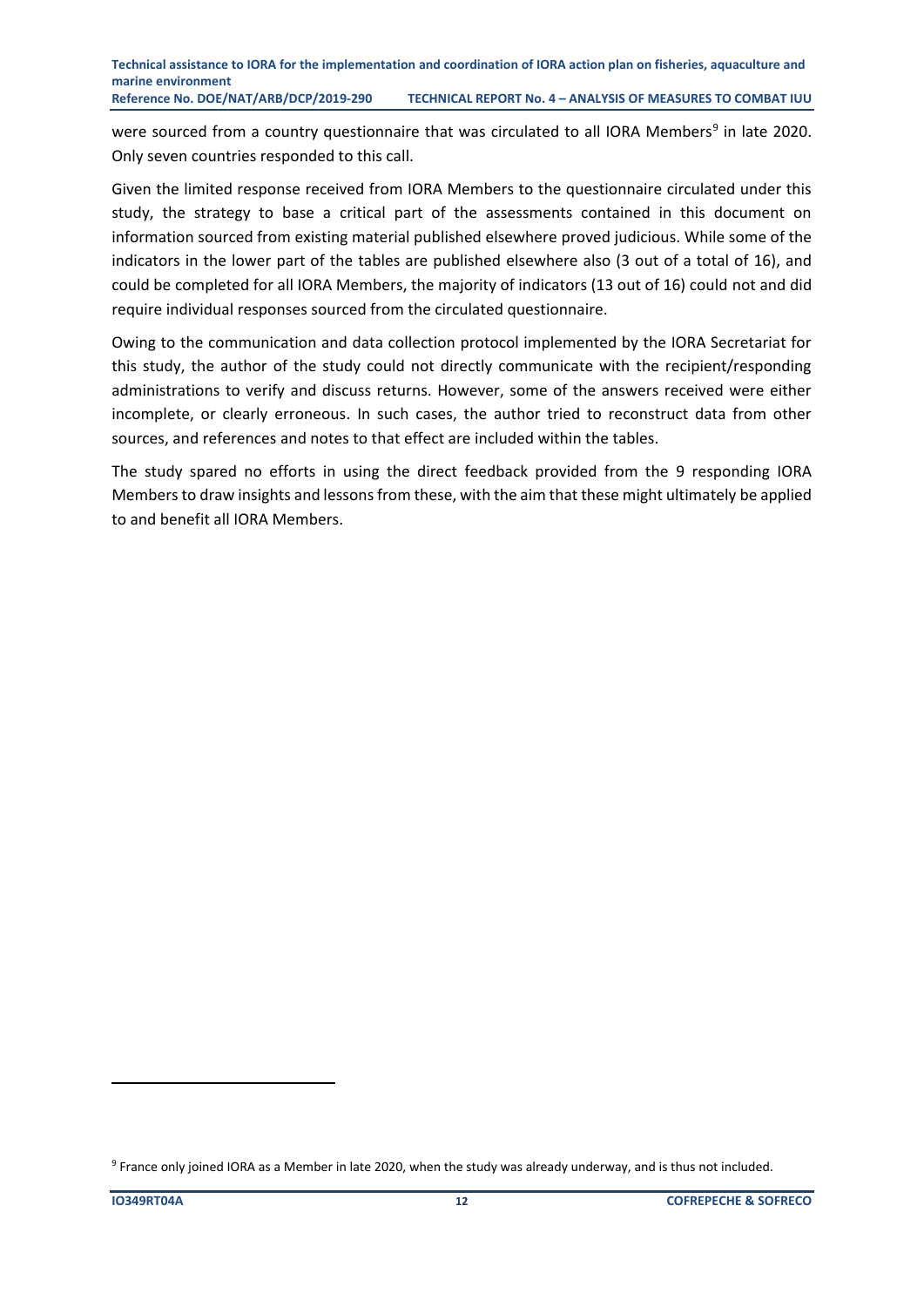#### Table 3: Coastal State IUU & MCS indicators for IORA members

<span id="page-14-0"></span>

|                             | <b>ZAF</b>        | <b>MOZ</b> | <b>MDG</b>   | <b>SYC</b> | <b>MUS</b>     | <b>COM</b> | <b>TZA</b> | <b>KEN</b>      | <b>SOM</b>       | <b>YEM</b>      | <b>OMN</b>      | <b>ARE</b>      | <b>IRN</b>      | <b>MDV</b>     | <b>IND</b>      | <b>LKA</b> | <b>BGD</b> | <b>THA</b> | <b>MYS</b>      | <b>SGP</b>      | <b>IDN</b>       | <b>AUS</b>    |
|-----------------------------|-------------------|------------|--------------|------------|----------------|------------|------------|-----------------|------------------|-----------------|-----------------|-----------------|-----------------|----------------|-----------------|------------|------------|------------|-----------------|-----------------|------------------|---------------|
|                             |                   |            |              |            | <b>WIO</b>     |            |            |                 |                  |                 |                 |                 |                 | <b>NIO</b>     |                 |            |            |            |                 | <b>EIO</b>      |                  |               |
| <b>UNCLOS</b> signatory     | ves               | <b>ves</b> | ves          | ves        | ves            | yes        | ves        | <b>ves</b>      | yes              | ves             | yes             | no              | no              | <b>ves</b>     | yes             | yes        | yes        | yes        | yes             | ves             | ves              | yes           |
|                             | ves               | yes        | yes          | yes        | yes            | yes        | yes        | yes             | yes              | yes             | yes             | no              | no              | yes            | yes             | yes        | yes        | yes        | yes             | yes             | yes              | yes           |
| NPOA-IUU                    | no                | <b>ves</b> | <b>ves</b>   | ves        | ves            | no         | no         | no              | n/a              | no              | yes             | n/a             | n/a             | no             | n/a             | ves        | no         | ves        | n/a             | n/a             | ves              | ves           |
| developed/published         | no                | yes        | no           | yes        | yes            | n/a        | yes        | no <sup>3</sup> | no <sup>5</sup>  | no <sup>5</sup> | yes             | no <sup>3</sup> | no <sup>3</sup> | ves            | no <sup>3</sup> | yes        | yes        | ves        | yes             | no <sup>5</sup> | ves              | yes           |
| <b>Coastal State member</b> | no                | <b>ves</b> | ves          | ves        | ves            | ves        | ves        | ves             | ves              | ves             | yes             | ves             | <b>ves</b>      | ves            | ves             | yes        | yes        | yes        | no              | no              | ves              | yes           |
| to all relevant RFMOs       | no <sup>1</sup>   | yes        | yes          | yes        | yes            | yes        | yes        | yes             | yes              | yes             | yes             | yes             | yes             | yes            | yes             | yes        | yes        | yes        | no <sup>1</sup> | no <sup>1</sup> | yes              | yes           |
| Foreign fleet               | ves               | <b>ves</b> | ves          | ves        | ves            | yes        | ves        | ves             | ves              | ves             | n/a             | n/a             | n/a             | no             | n/a             | no         | no         | no         | no              | n/a             | no               | no            |
| operating in EEZ            | ves               | ves        | ves          | ves        | yes            | ves        | ves        | ves             | ves              | no              | no              | no              | no              | no             | no              | no         | no         | no         | no              | no              | no               | <sub>no</sub> |
| Foreign fleet VMS via       | ves               | <b>ves</b> | ves          | ves        | ves            | yes        | ves        | <b>ves</b>      | n/a              | n/r             | n/r             | n/r             | n/r             | n/r            | n/r             | n/r        | n/r        | n/r        | n/r             | n/r             | n/r              | n/r           |
| national FMC                | ves               | yes        | yes          | yes        | yes            | yes        | ves        | yes             | yes <sup>2</sup> |                 |                 |                 |                 |                |                 |            |            |            |                 |                 |                  |               |
| Commercial dom. EEZ         | ves               | <b>ves</b> | ves          | ves        | ves            | n/a        | ves        | ves             | n/a              | no              | n/a             | n/a             | n/a             | <b>ves</b>     | n/a             | no         | no         | yes        | n/a             | n/a             | yes              | yes           |
| fleet VMS monitored         | ves               | <b>ves</b> | ves          | ves        | yes            | n/r        | ves        | ves             | no               | no              | no <sup>4</sup> | no <sup>5</sup> | no <sup>3</sup> | ves            | no <sup>3</sup> | no         | no         | ves        | ves             | n/r             | ves              | ves           |
| National fleet: small-      | .12               |            | 44.2         | .33        | $\overline{2}$ |            |            |                 |                  |                 |                 |                 |                 | 0.425          |                 | 43.2       | 34.8       |            | 42.7            |                 | 443              |               |
| scale/ medium-large         | .85               |            | 0.07         | .21        | 0.04           |            |            |                 |                  |                 |                 |                 |                 | 0.365          |                 | 4.2        | 33.1       |            | 8.2             |                 | 100              |               |
| scale/ ABNJ (in ,000)       | .015 <sup>7</sup> |            | 0            | .078       | 0.01           |            |            |                 |                  |                 |                 |                 |                 | 0 <sup>8</sup> |                 | 1.52       | 0          |            | 0.017           |                 | 0.5 <sup>6</sup> |               |
| Electronic logbooks in      |                   |            |              |            |                |            |            |                 |                  |                 |                 |                 |                 |                |                 |            |            |            |                 |                 |                  |               |
| any domestic fisheries      | yes               |            | no           | no         | no             |            |            |                 |                  |                 |                 |                 |                 | no             |                 | no         | no         |            | ves             |                 | yes              |               |
| VMS regulation / or         | <b>REG</b>        |            | <b>REG</b>   | <b>BL</b>  | <b>REG</b>     |            |            |                 |                  |                 |                 |                 |                 | <b>BL</b>      |                 | <b>BL</b>  | no         |            | <b>BL</b>       |                 | <b>BL</b>        |               |
| provisions in basic law     |                   |            |              |            |                |            |            |                 |                  |                 |                 |                 |                 |                |                 |            |            |            |                 |                 |                  |               |
| Max. penalty foreign        | <b>EO.3m</b>      |            | \$0.9m       | \$1.4m     |                |            |            |                 |                  |                 |                 |                 |                 | €0.4m          |                 | €0.8m      |            |            | €1.2m           |                 |                  |               |
| f.v. operating in EEZ       | no jai            |            |              |            | jail           |            |            |                 |                  |                 |                 |                 |                 | no jail        |                 | jail       | jail       |            |                 |                 | jail             |               |
| without license             | conf              |            | conf.        |            |                |            |            |                 |                  |                 |                 |                 |                 | ' conf.        |                 |            | conf.      |            |                 |                 |                  |               |
| Detected& sanctioned        | 10                |            | $\mathbf{0}$ | $\Omega$   | $\Omega$       |            |            |                 |                  |                 |                 |                 |                 | $\Omega$       |                 | 448        | $\Omega$   |            | $\Omega$        |                 | $\Omega$         |               |
| <b>IUU cases in 2019</b>    | 3                 |            | $\Omega$     | $\Omega$   |                |            |            |                 |                  |                 |                 |                 |                 | Δ              |                 | 86         | 99         |            | $\Omega$        |                 | O                |               |
| (small/medium/ABNJ)         | $\Omega$          |            | n/r          | $\Omega$   | በ              |            |            |                 |                  |                 |                 |                 |                 | n/r            |                 | 22         | n/r        |            |                 |                 |                  |               |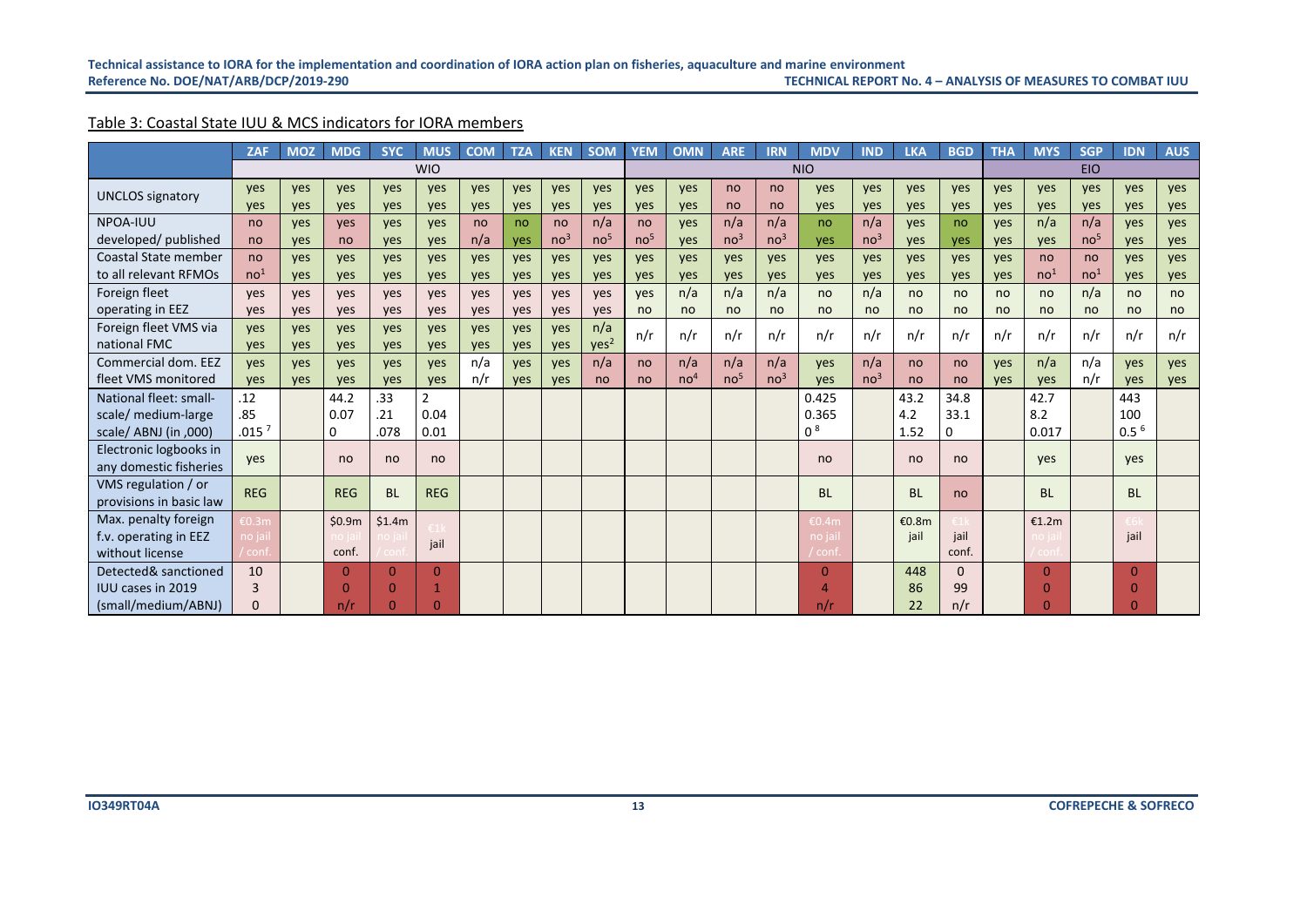#### **Technical assistance to IORA for the implementation and coordination of IORA action plan on fisheries, aquaculture and marine environment RECHNICAL REPORT No. 4 - ANALYSIS OF MEASURES TO COMBAT IUU**

Note: Indicators covered in the IUU Fishing Index are covered in the first 6 rows. The two values listed report the mid-2018 (upper cell value) and December 2020 (lower cell value) state of play. "n/a" = value not available. "n/r" = not relevant. "REG" = through regulation. "BL" = through basic law.

<sup>1</sup> MYS and SGP are not members of WCPFC; ZAF is not a member of SIOFA.  $^2$  <https://mfmr.gov.so/en/2019/03/15/somalia-issues-fishing-licenses/>  $^3$  Pramod, 2018 IUU intelligence reports <sup>4</sup>https://www.iotc.org/sites/default/files/documents/2018/11/IOTC-2018-SC21-NR19 - Oman.pdf establishes only industrial vessels over 30m LOA are fitted with VMS, implying the entire coastal fleet would not be covered.  $\frac{5}{2}$  Educated guess  $\frac{6}{2}$  No fleet numbers were received, but merely "yes/no" answers. We tried to reconstruct these figures, which remain approximations. The CLAV lists 490 vessels authorized to operate under IOTC, WCPFC and CCSBT [\(http://clav.iotc.org/browser/search/\)](http://clav.iotc.org/browser/search/). Published statistics put the entire fleet in the order of 543.8 thousand units in 2017. <sup>7</sup> Numbers received are incorrect. Actual fleet sizes are much larger. Sowman (2006) reported the existence of at least 29.200 subsistence fishers (*i.e.* small-scale). The CLAV, containing tuna vessels only, lists 96 vessels – most of which would be licensed to operate in the ABNJ, representing only a fraction of a much larger commercial offshore fleet. The IMO GISIS database lists 53 flagged fishing vessels built as of the year 2000 and equal or above 100GT (provides a partial picture of large-scale commercial vessels) <sup>8</sup> Numbers provided may contain minor errors. Some vessels – including reefers – are operating in the ABNJ, although this number may be limited.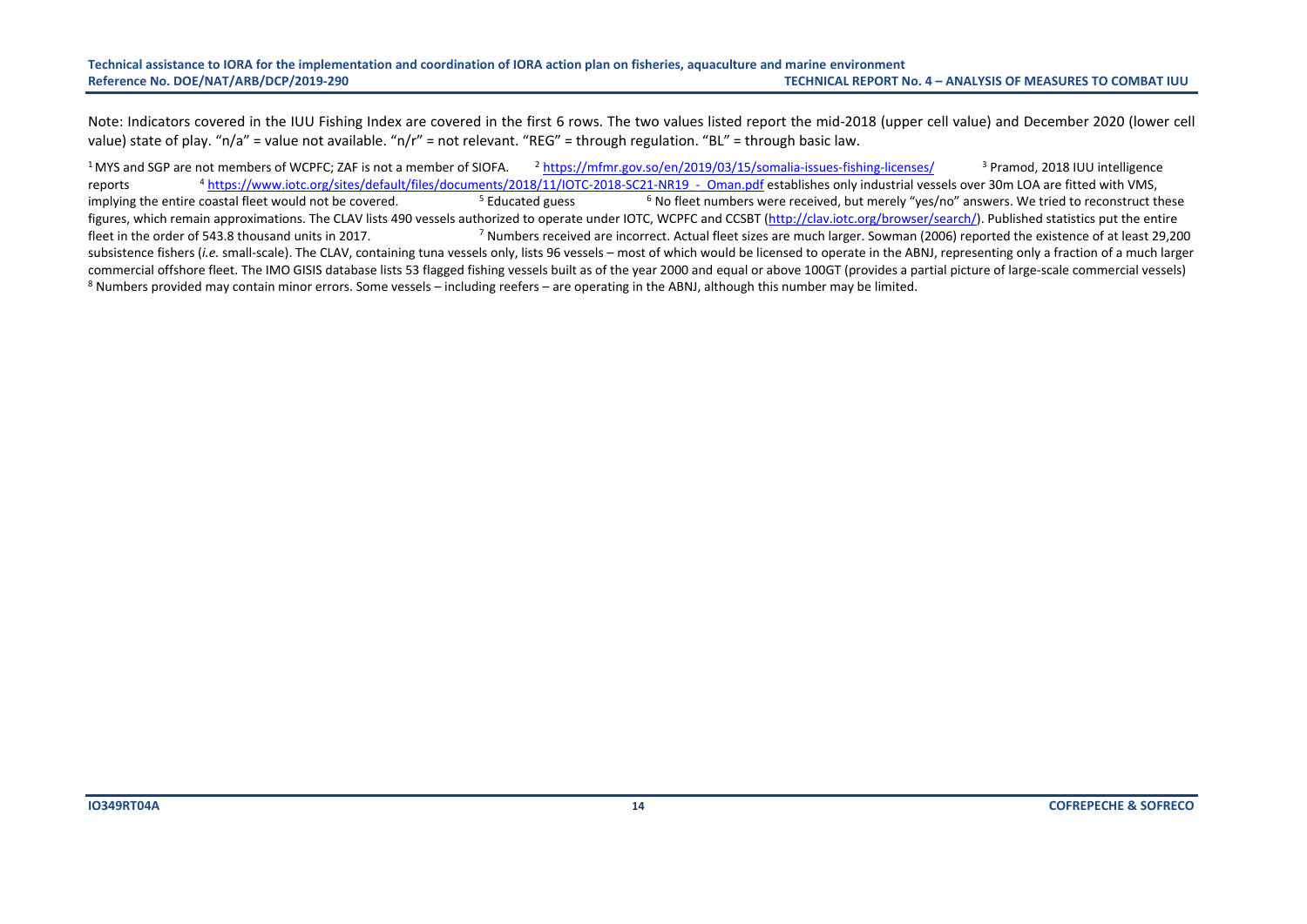#### Table 4: Flag State IUU & MCS indicators for IORA members

|                                                    | <b>ZAF</b> | <b>MOZ</b>        | <b>MDG</b> | <b>SYC</b>                     | <b>MUS</b> | <b>COM</b>                   | <b>TZA</b>         | <b>KEN</b>             | SOM                 | <b>YEM</b> | <b>OMN</b>          | <b>ARE</b> | <b>IRN</b>           | <b>MDV</b>        | <b>IND</b> | <b>LKA</b>            | <b>BGD</b> | <b>THA</b>         | <b>MYS</b>        | <b>SGP</b>       | <b>IDN</b>           | <b>AUS</b> |
|----------------------------------------------------|------------|-------------------|------------|--------------------------------|------------|------------------------------|--------------------|------------------------|---------------------|------------|---------------------|------------|----------------------|-------------------|------------|-----------------------|------------|--------------------|-------------------|------------------|----------------------|------------|
|                                                    |            |                   |            |                                | <b>WIO</b> |                              |                    |                        |                     |            |                     |            |                      | <b>NIO</b>        |            |                       |            |                    |                   | <b>EIO</b>       |                      |            |
| <b>FAOCA signatory</b>                             | no<br>no   | <b>ves</b><br>yes | ves<br>yes | ves<br>yes                     | yes<br>yes | no<br>no                     | yes<br>yes         | no<br>no               | <sub>no</sub><br>no | no<br>no   | ves<br>yes          | no<br>no   | no<br>no             | no<br>no          | no<br>no   | yes<br>yes            | no<br>no   | no<br>no           | no<br>no          | no<br>no         | no<br>no             | yes<br>yes |
| <b>HSVAR</b> populated                             | n/r        | no<br>no          | no<br>no   | ves<br>ves                     | no<br>no   | n/r                          | no<br>no           | n/r                    | n/r                 | n/r        | no<br>no            | n/r        | n/r                  | n/r               | n/r        | no<br>no              | n/r        | n/r                | n/r               | n/r              | n/r                  | no<br>no   |
| <b>UNFSA signatory</b>                             | yes<br>yes | <b>ves</b><br>yes | no<br>no   | ves<br>ves                     | ves<br>ves | no<br>no                     | no<br>no           | <b>ves</b><br>ves      | no<br>no            | no<br>no   | ves<br>ves          | no<br>no   | yes<br>ves           | ves<br>ves        | ves<br>yes | yes<br>yes            | ves<br>yes | yes<br>yes         | no<br>no          | no<br>no         | ves<br>yes           | yes<br>yes |
| <b>FAO Global Record</b><br>populated              | ves<br>yes | no<br>yes         | no<br>no   | ves<br>yes                     | no<br>no   | no<br>no                     | no<br>no           | no<br>ves <sup>4</sup> | no<br><sub>no</sub> | no<br>no   | no<br>no            | no<br>no   | no<br>no             | no<br>no          | no<br>no   | no<br>yes             | no<br>no   | yes<br>yes         | no<br>no          | no<br>yes        | yes<br>yes           | yes<br>yes |
| <b>IUU-listed fishing vessels</b>                  | no<br>no   | no<br>no          | no<br>1    | $\overline{2}$<br>$\mathbf{1}$ | no<br>no   | no<br>no                     | $\mathbf{1}$<br>no | no<br>no               | <sub>no</sub><br>no | no<br>no   | no<br><sub>no</sub> | no<br>no   | no<br>$\overline{2}$ | no<br>no          | 10<br>10   | no<br>9               | no<br>no   | no<br>$\mathbf{1}$ | no<br>no          | no<br>no         | $\overline{3}$<br>11 | no<br>no   |
| IUU carded/identified by<br><b>EU or NOAA</b>      | no<br>no   | no<br>no          | no<br>no   | no<br>no                       | no<br>no   | <b>EU</b><br>EU <sup>1</sup> | no<br>no           | no<br>no               | no<br>no            | no<br>no   | no<br>no            | no<br>no   | no<br>no             | no<br>no          | no<br>no   | no<br>no <sup>1</sup> | no<br>no   | <b>EU</b><br>no    | no<br>no          | no<br>no         | no<br>no             | no<br>no   |
| Comply with IOTC flag<br>State CMMs <sup>5</sup>   | no<br>yes  | yes<br>yes        | yes<br>yes | yes<br>yes                     | yes<br>yes | yes<br>yes                   | no<br>yes          | ves<br><b>ves</b>      | n/r                 | n/r        | no<br>no            | n/r        | yes<br>no            | <b>ves</b><br>ves | yes<br>yes | yes<br>yes            | n/r        | no<br>yes          | <b>ves</b><br>ves | n/r              | no<br>ves            | no<br>yes  |
| Flag fishing vessels<br>operating in the ABNJ      | yes        | yes               | yes        | yes                            | yes        | yes <sup>2</sup>             | Yes <sup>2</sup>   | yes                    | no                  | no         | yes                 | no         | yes                  | ves               | yes        | yes                   | no         | yes                | ves               | Yes <sup>2</sup> | yes                  | yes        |
| Flag State is considered a<br>FOC $(ITF3)$         | no         | no                | no         | no <sup>3</sup>                | yes        | yes                          | no <sup>3</sup>    | no <sup>3</sup>        | no                  | no         | no                  | no         | no                   | no                | no         | yes                   | no         | no                 | no                | no               | no                   | no         |
| Vessel registration &<br>licensing hard linked     | no         |                   | yes        | no                             | yes        |                              | no                 |                        |                     |            |                     |            |                      | no                |            | no                    | no         |                    | no                |                  | n/a                  |            |
| Authorization to fish in<br><b>ABNJ</b> legislated | yes        |                   | yes        | yes                            | yes        |                              | yes                |                        |                     |            |                     |            |                      | ves               |            | yes                   | yes        |                    | <b>ves</b>        |                  | ves                  | yes        |
| <b>VMS mandat, in ABNJ</b>                         | yes        |                   | yes        | yes                            | yes        | n/r                          | yes                |                        | n/r                 | n/r        |                     | n/r        |                      | ves               |            | yes                   | n/r        |                    | ves               |                  | yes                  |            |
| AIS mandat. in ABNJ                                | ves        |                   | no         | no                             | yes        | n/r                          | no                 |                        | n/r                 | n/r        |                     | n/r        |                      | <b>ves</b>        |            | <sub>no</sub>         | n/r        |                    | <b>ves</b>        |                  | ves                  |            |
| ABNJ vessel marking<br>scheme legislated           | yes        |                   | no         | yes                            | yes        | n/r                          |                    |                        | n/r                 | n/r        |                     | n/r        |                      | ves               |            | yes                   | n/r        |                    | ves               |                  | yes                  |            |

<span id="page-16-0"></span>Note: Indicators covered in the IUU Fishing Index are covered in the first 5 rows. The two values listed report the mid-2018 (upper cell value) and December 2020 (lower cell value) state of play. " $n/a$ " = value not available. " $n/r$ " = not relevant.

 $^1$  LKA was listed by the EU in 2012 and was delisted in 2016; Comoros was listed in 2015 and was red carded in 2017. <sup>2</sup> SGP: 1 carrier vessel in the IOTC RAV; TZA: 1 longliner on the IOTC RAV; COM: 1 liner on the SIOFA RAV <sup>3</sup> [https://www.itfglobal.org/en/sector/seafarers/flags-of-convenience.](https://www.itfglobal.org/en/sector/seafarers/flags-of-convenience) SYC/TZA/KEN: not listed on ITF's list but have been flagging foreign fishing vessels without subiecting them to fu  $4$  Vessels listed on the Global Record are not congruent with the vessels authorized under IOTC. <sup>5</sup> Based on IOTC 2019 Compliance Committee report tables.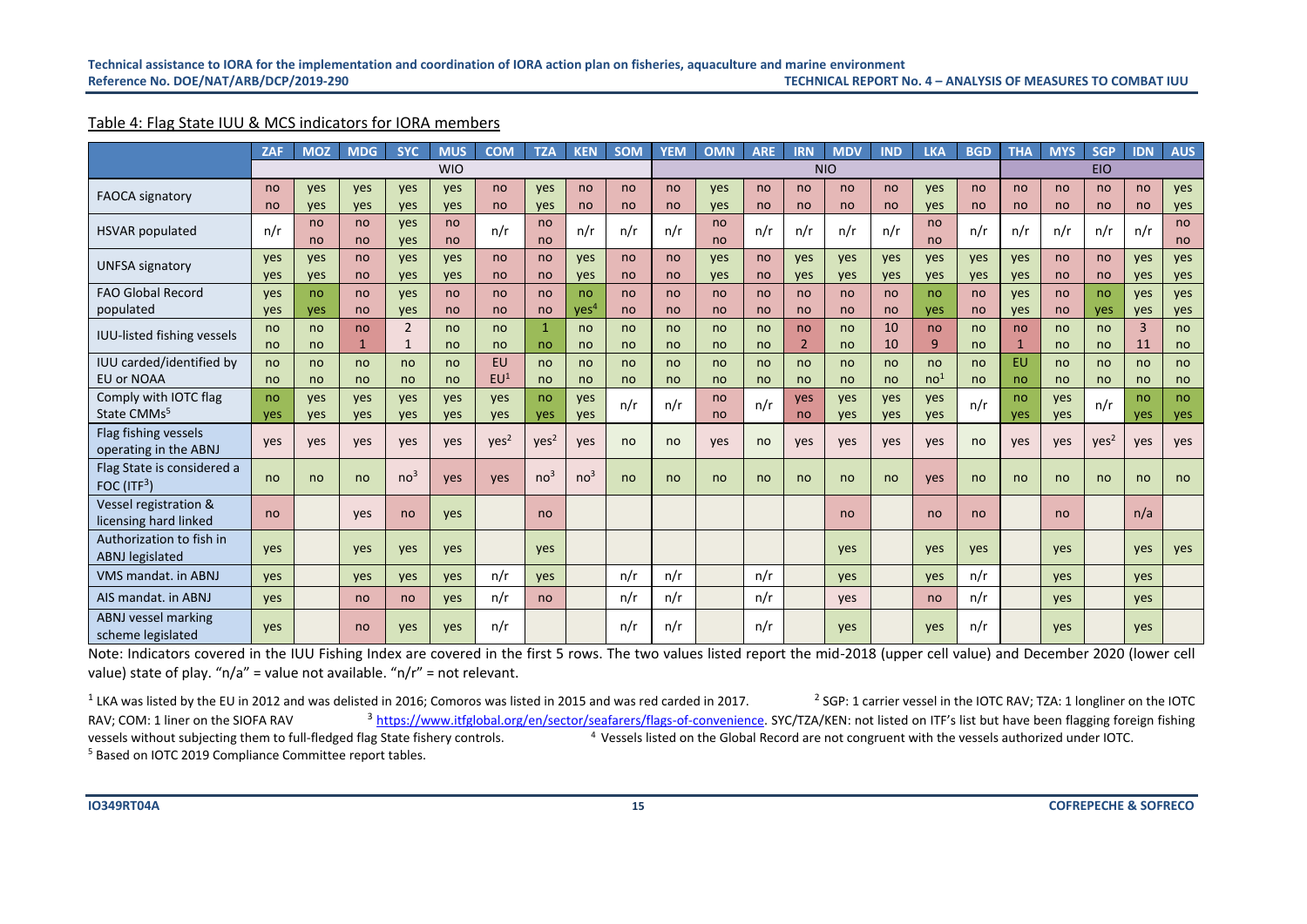#### Table 5: Port State IUU & MCS indicators for IORA members

|                                      | <b>ZAF</b> | <b>MOZ</b> | <b>MDG</b> | <b>SYC</b> | <b>MUS</b> | <b>COM</b> | <b>TZA</b> | <b>KEN</b> | <b>SOM</b> | <b>YEM</b>    | <b>OMN</b>    | <b>ARE</b> | <b>IRN</b> | <b>MDV</b> | <b>IND</b> | <b>LKA</b> | <b>BGD</b>    | <b>THA</b> | <b>MYS</b> | <b>SGP</b> | <b>IDN</b> | <b>AUS</b> |
|--------------------------------------|------------|------------|------------|------------|------------|------------|------------|------------|------------|---------------|---------------|------------|------------|------------|------------|------------|---------------|------------|------------|------------|------------|------------|
|                                      |            |            |            |            | <b>WIO</b> |            |            |            |            |               |               |            |            | <b>NIO</b> |            |            |               |            |            | <b>EIO</b> |            |            |
| Foreign fish. vessels                | yes        | ves        | yes        | yes        | yes        | ves        | yes        | ves        | yes        | <b>ves</b>    | yes           | <b>ves</b> | yes        | ves        | ves        | ves        | yes           | yes        | ves        | yes        | yes        | yes        |
| call to port <sup>1</sup>            | ves        | <b>ves</b> | yes        | yes        | <b>ves</b> | no         | <b>ves</b> | <b>ves</b> | <b>ves</b> | <b>ves</b>    | <b>ves</b>    | <b>ves</b> | yes        | yes        | <b>ves</b> | yes        | ves           | <b>ves</b> | yes        | yes        | yes        | yes        |
| <b>PSMA signatory</b>                | ves        | ves        | yes        | ves        | ves        | no         | no         | <b>ves</b> | <b>ves</b> | no            | <b>ves</b>    | no         | no         | ves        | no         | ves        | no.           | ves        | no         | no         | ves        | <b>ves</b> |
|                                      | yes        | <b>ves</b> | <b>ves</b> | <b>ves</b> | <b>ves</b> | no         | no         | ves        | <b>ves</b> | <sub>no</sub> | <b>ves</b>    | no         | no         | ves        | no         | <b>ves</b> | <b>ves</b>    | <b>ves</b> | no         | no         | yes        | yes        |
| Designated ports                     | n/a        | n/a        | yes        | ves        | yes        | n/r        | n/r        | <b>ves</b> | n/a        | n/r           | n/a           | n/r        | n/r        | ves        | n/r        | <b>ves</b> | yes           | <b>ves</b> | n/r        | n/r        | ves        | <b>ves</b> |
| with FAO                             | no         | <b>ves</b> | no         | yes        | no         |            |            | <b>ves</b> | no         |               | <sub>no</sub> |            |            | <b>ves</b> |            | no         | <sub>no</sub> | ves        |            |            | yes        | yes        |
| Comply with IOTC                     | no         | no         | no         | no         | no         | ves        | no         | no         | no         | no            | yes           | n/r        | no         | no         | <b>ves</b> | ves        | no            | no         | no         | n/r        | no         | <b>ves</b> |
| PSM CMMs <sup>2</sup>                | ves        | ves        | ves        | ves        | <b>ves</b> | <b>ves</b> | yes        | <b>ves</b> | no         | <sub>no</sub> | <b>ves</b>    |            | ves        | ves        | no         | <b>ves</b> | <sub>no</sub> | <b>ves</b> | <b>ves</b> |            | ves        | <b>ves</b> |
| Designated ports<br>under IOTC PSM   | yes        | ves        | yes        | ves        | ves        | ves        | ves        | ves        | ves        | no            | <b>ves</b>    | n/r        | ves        | ves        | no         | ves        | ves           | ves        | <b>ves</b> | n/r        | yes        | <b>ves</b> |
| Designated fishing<br>ports enacted  | yes        |            | yes        | yes        | ves        |            |            |            |            |               |               |            |            | <b>ves</b> |            | ves        | no            | yes        |            |            | yes        |            |
| AREP procedure<br>enacted (national) | yes        |            | yes        | ves        | yes        |            |            |            |            |               |               |            |            | ves        |            | ves        | ves           | ves        |            |            | n/a        |            |
| AREP procedure<br>active (national)  | yes        |            | yes        | yes        | yes        |            |            |            |            |               |               |            |            | ves        |            | yes        | no            | yes        |            |            | n/a        |            |

Note: Indicators covered in the IUU Fishing Index are covered in the first 4 rows. The two values listed report the mid-2018 (upper cell value) and December 2020 (lower cell value) state of play. "n/a" = value not available. "n/r" = not relevant.

<span id="page-17-0"></span><sup>1</sup> This metric was updated using the GFW and *Vesselfinder* websites and seeking assistance from Trygg Mat Tracking (TMT) on selected countries, and are looking at the latest 6 months of port entries. If a single foreign vessel was detected, the answer is "yes", else "no"

<sup>2</sup> Based on IOTC 2019 Compliance Committee report tables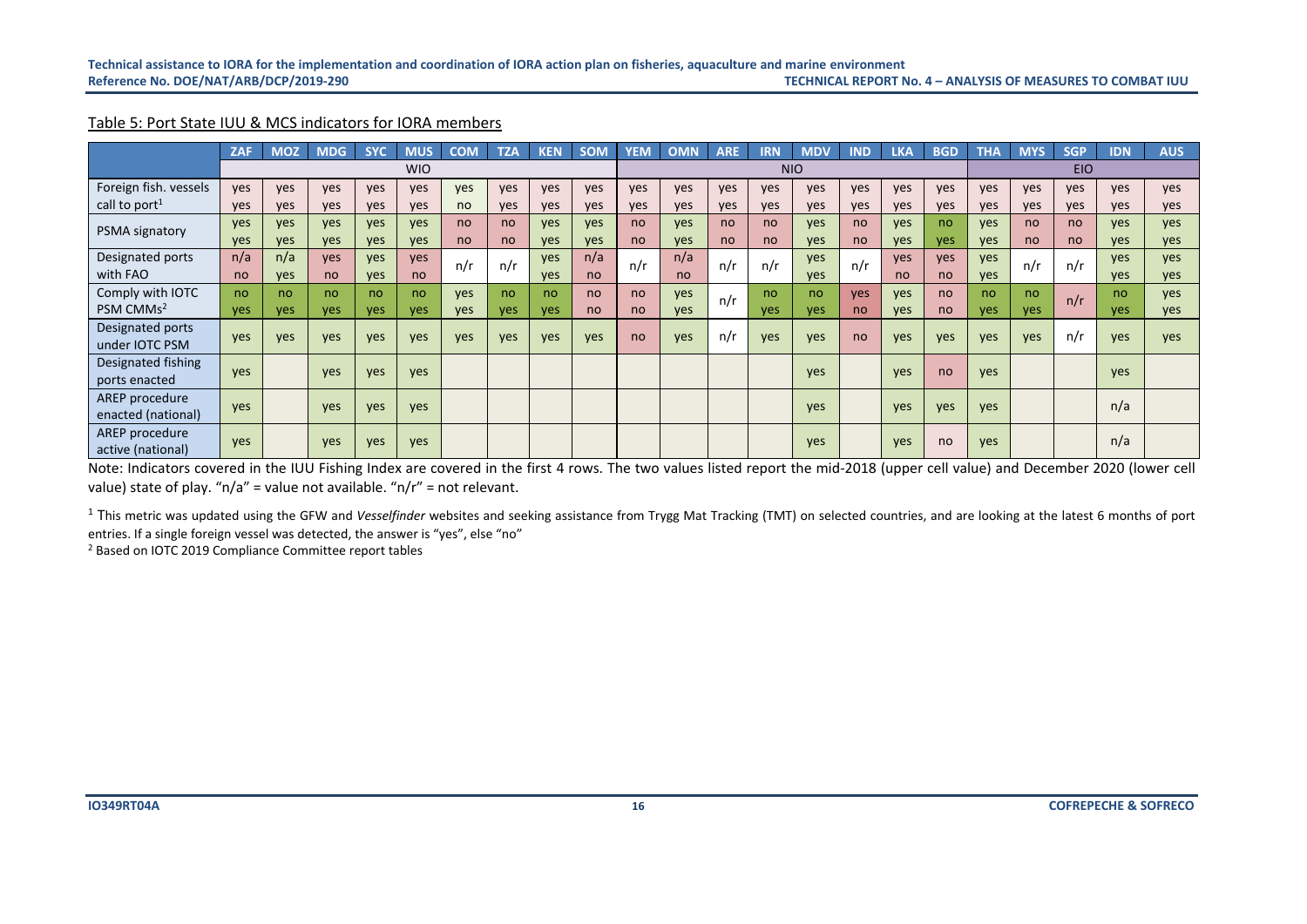**Technical assistance to IORA for the implementation and coordination of IORA action plan on fisheries, aquaculture and marine environment Reference No. DOE/NAT/ARB/DCP/2019-290 TECHNICAL REPORT No. 4 – ANALYSIS OF MEASURES TO COMBAT IUU**

#### <span id="page-18-0"></span>**3.2 Key findings on IORA Member performance in combatting IUU fishing**

Section 3.1 provides important insights based on the tables contained therein. The top part of each table invariably presents a selection of key indicators from the IUU Fishing Index, reporting the original result published in 2019, and then the result obtained during this study in late 2020. The bottom section of each table is almost entirely dependent on country responses to the questionnaire circulated under this study and yields further detailed insights. In the three sections below (3.2.1; 3.2.2 and 3.2.3), key findings are invariably organized into these two parts, starting with the insights obtained from the IUU Fishing Index indicators, and their apparent evolution, and then moving to the more detailed country indicators sourced primarily from the questionnaires.

#### <span id="page-18-1"></span>**3.2.1 Coastal States**

#### *IUU Fishing Index indicators*

- The top part of table 3 (first 6 rows) covers key coastal State indicators from the IUU Fishing Index. Only one of the 6 indicators is a *vulnerability* indicator (foreign fleet operating in EEZ), while the other 5 are *performance* indicators;
- Overall, the table shows that few semantic weaknesses existed, and continue to exist at the level of the selected key indicators;
- An overwhelming majority of States has signed/ratified/acceded to/accepted UNCLOS, signalling acceptance of the international regime guiding ocean affairs in general, including fisheries. However, this situation changes for flag States (below), when considering the fisheries-specific instruments that followed UNCLOS;
- Bangladesh, the Maldives and Tanzania have recently developed an NPOA-IUU, bringing to more than half the number of IORA countries that have now developed an NPOA-IUU. This signals awareness and resolve in assessing the national IUU fishing situation and to proactively addressing it. This is also the only coastal State IUU Fishing Index indicator covered in which substantial progress has been made over the last two and a half years;
- Regarding membership in relevant RFMOs, 19 out of 22 IORA coastal State Members are part of all relevant RFMOs in their capacity as coastal States bordering given ocean basins and RFMO areas of competence (AoC). Singapore and Malaysia are not members of the WCPFC, and South Africa is not a Member of SIOFA, even though these countries are bordering these respective ocean basins, their EEZs border the RFMO's AoC (Pacific Ocean and Indian Ocean respectively), and UNCLOS provides them with special rights and duties to found and participate in such RFMOs;<sup>10</sup>
- Foreign fleets operate in all IORA member EEZs in the WIO, while none do in either NIO or EIO country waters. This finding underlines one of the most fundamental differences between the WIO on one hand, and the NIO and EIO on the other. Foreign fleets embody an element of

<sup>10</sup> Article 63 - *Stocks occurring within the exclusive economic zones of two or more coastal States or both within the exclusive economic zone and in an area beyond and adjacent to it*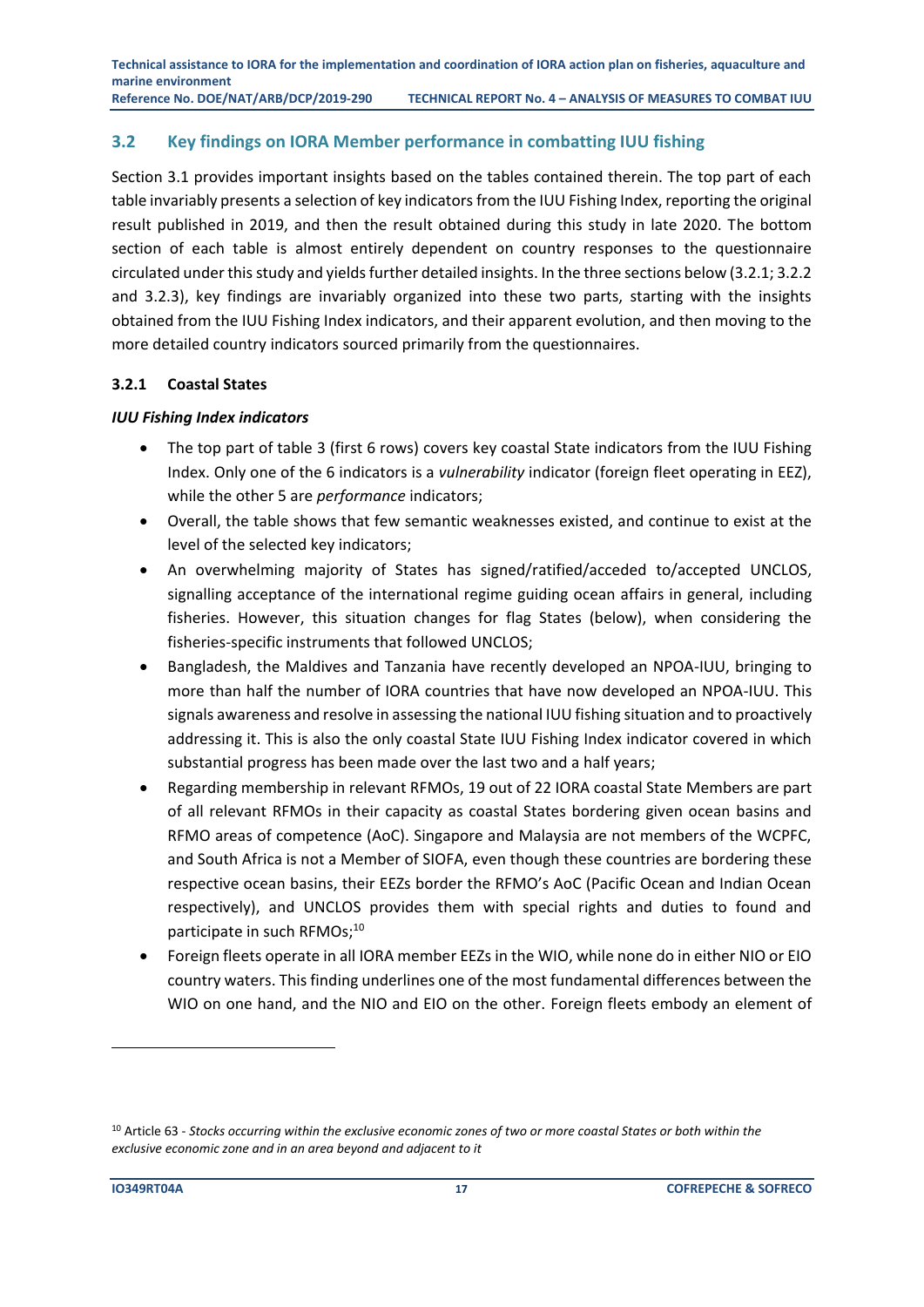heightened IUU risk (*i.e. vulnerability*) in the EEZ. The risks associated with certain types of foreign fleet infringements are thus higher in the WIO than in the NIO/EIO. On the same token, all of the WIO countries – including Somalia – report that foreign fleets operating in the EEZ are monitored through VMS and a national FMC, signalling that the basic MCS tool for monitoring these fleets is a given. However, it is known that some of the WIO IORA members have limited human resources, patrol platforms and/or other operational means to drive compliance  $-$  resulting in an overall more mitigated finding for the WIO at this level;<sup>11</sup>

With regards to VMS monitoring of the domestic commercial fleets in the EEZ, all IORA countries in the WIO and EIO do – except for Somalia and those not operating commercial fleets. On the other hand, in the countries of the NIO, the situation is exactly the opposite, and where only the Maldives is monitoring its fleet. This may point to a general lack of prioritization regarding the subjecting of national commercial fleets to able and modern monitoring frameworks in these countries and reflects other flag State weaknesses discussed further below. The lack of monitoring infrastructure does not only impact MCS performance but is also known to limit fisheries science and research.

#### *Other indicators*

- Fleet sizes vary enormously between countries and with this the relative ease or difficulty to monitor these. Fleets can be quite modest in the case of small islands, such as Mauritius or Seychelles, with a few thousand units in total (or less). In other large countries, fleets can be very large, as in the case of Indonesia – ranging in the hundreds of thousands of units. Singapore is thought to operate very few units in total, almost all of which would be smallscale, owing to its very limited EEZ, and the absence of an international fishing fleet. The challenge for countries like Indonesia, Malaysia or Bangladesh is the development of legal frameworks to regulate the operations of vast small- and medium-scale fleets AND to ensure that these frameworks are enforceable and complied with. For this, rules must be practical and easy to enforce, $12$  and enough properly equipped and trained inspectors must be at the disposal of enforcement agencies to ensure effective enforcement;
- E-logbooks characterize modernity of fisheries management and monitoring systems. It does indicate that a conscious effort is being made to ensure that data relevant to fisheries scientists, managers and compliance officers is being collected. Especially in fisheries with vast fleets, the collection of paper-based records has very limited, if any potential, in contributing

<sup>&</sup>lt;sup>11</sup> The regional fisheries surveillance programme (PRSP) funded by the EU to the tune of EUR12 million, bringing WIO costal States together under the auspices of the Indian Ocean Commission, came as a direct answer to this particular situation and challenge. While the main project finished in 2014, various initiatives to continue the grouped regional deployment of fisheries inspectors aboard patrol vessels and maritime aircraft of individual countries have continued since. <https://www.commissionoceanindien.org/portfolio-items/programme-regional-de-surveillance-des-peches/>

 $12$  In Thailand, the fisheries law provided in the past that illegal fishing gear could be legally kept aboard fishing vessels, and that such illegal gear had to be in active use in the water in order for an officer to establish an offence. That exemplifies an unpractical regulation which is extremely difficult to enforce, since it requires active sea patrolling as a minimum to enforce the rule. An alternative, practical and easy-to-enforce rule is to regulate that illegal fishing gear kept aboard a fishing vessel constitutes an offence.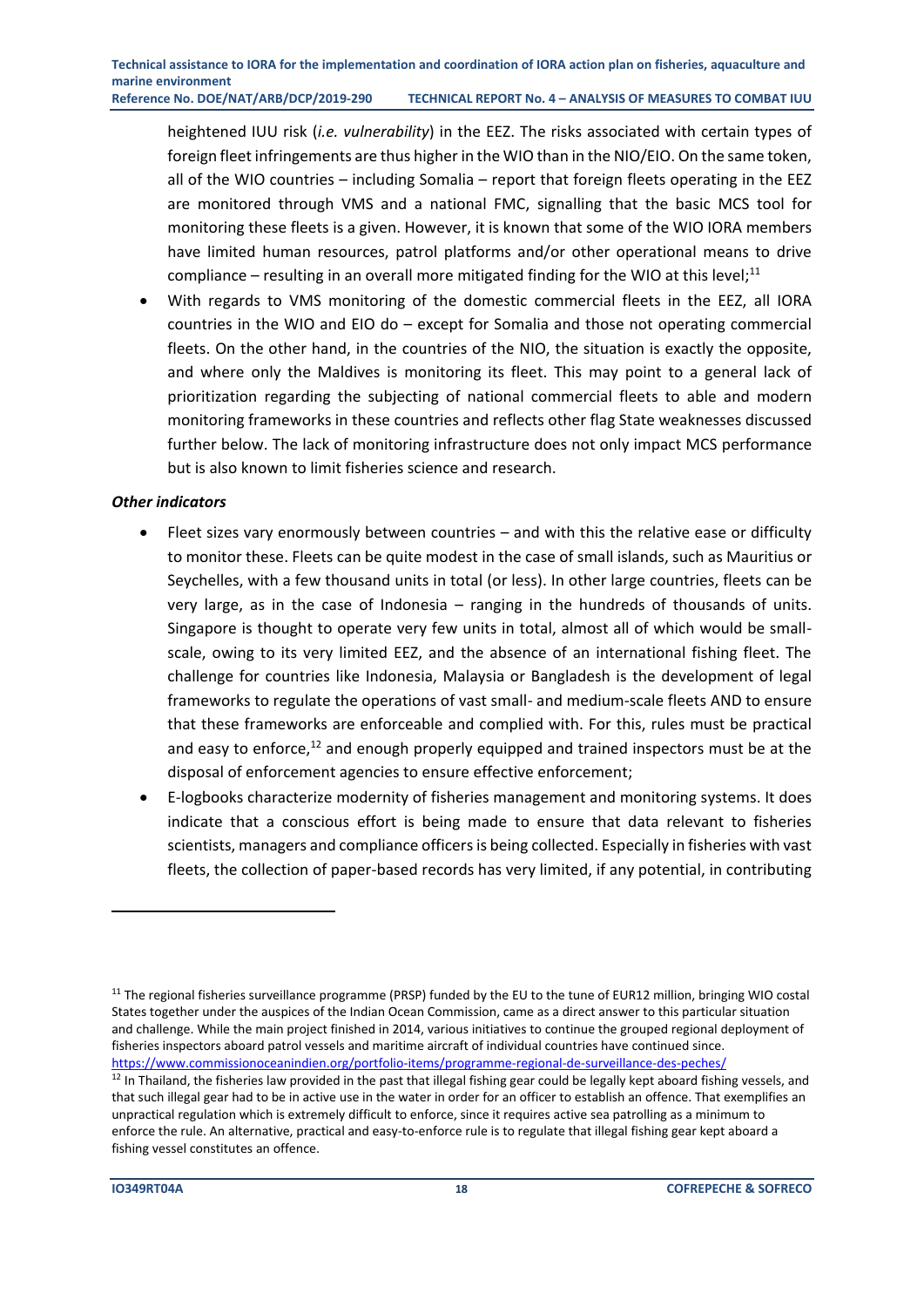to fisheries management and fisheries law enforcement actions. Of the nine countries that responded to the survey, only three indicate that electronic logbooks are in place in at least some domestic fisheries. Some countries operating large medium-scale and ABNJ fleets do not have such means in place today – indicating that a lot of progress remains to be made in modernizing basic monitoring and reporting frameworks, serving both the science and compliance aspects of the fisheries management framework;

- It is of interest, in the same context of e-logbook monitoring covered under the previous point – to look at how e-logbooks are matched by VMS monitoring of the domestic commercial fleets, covered in the last bullet of the foregoing sub-section. The two responding EIO IORA MS (Malaysia and Indonesia) match e-logbooks with domestic VMS coverage, as does South Africa in the WIO. This signals the adoption of advanced, modern forms of fisheries monitoring. In the NIO, Sri Lanka and Bangladesh report that the absence of e-logbooks is coupled with an absence of VMS in the domestic commercial fisheries – signalling absence of modern, electronic forms of monitoring in these important fisheries altogether. Intermediate solutions are reported by Madagascar, Seychelles, Mauritius and the Maldives, where elogbooks are absent, but VMS is applied to domestic commercial fleets;
- With regards to VMS, still, the legal framework regulating VMS was assessed, in order to gain a sense of the level of detail to which VMS as a monitoring tool is established in legal frameworks. This is important from an electronic evidence point of view, and the admissibility of such evidence in a court of law. Absence of a dedicated VMS regulation is a proxy for a lack of legal standing and admissibility of electronic evidence derived from VMS systems. Of the nine responding IORA MS, only a single country – Bangladesh – neither operates VMS, nor does it refer to it in its basic law. All other eight respondents operate VMS, and make provision for VMS in their basic law, and 3 out of 4 WIO respondents have developed a VMS-specific regulation, deemed to establish precisely how VMS is to be operated, and how the evidence collected through the system may be used in legal proceedings;
- A foreign vessel fishing in the EEZ of a coastal State without authorization is generally regarded as the most serious form of infringement – often referred to as "*pirate fishing*". The maximum penalty for this infringement generally sets the tone for penalty levels in general – *i.e.* including those applicable to domestic operators. Only a single country is deemed to have in place a penalty scheme that is fully enabling, Sri Lanka – with a convicted foreign offender facing a penalty of up to €800k, and a jail term, is stiff – while the confiscation of the vessel is not foreseen. In all other countries the mix of sanctions presents weaknesses. The pecuniary sanction may be high (*e.g.* USD1.4 million in the Seychelles and Malaysia), but then there may be no criminal liability provisions (leading to imprisonment of perpetrators), or confiscation of vessel/implements. The weakest provisions of all are found in South Africa and Maldives, where the absence of detention of perpetrators, or confiscation of implements is coupled with weak fines not exceeding €400k. This signals an IORA-wide weakness in terms of deterrent effect generated by current penalty schemes;
- Finally, it is useful to assess the number of sanctions issued in the latest full year across the three assessed fleet segments. This is one of the most relevant metrics to assess the effectiveness of the State's action to combat IUU fishing. Of the nine respondents, 4 indicate that not a single fine was issued in any of the fleet segments. This includes both EIO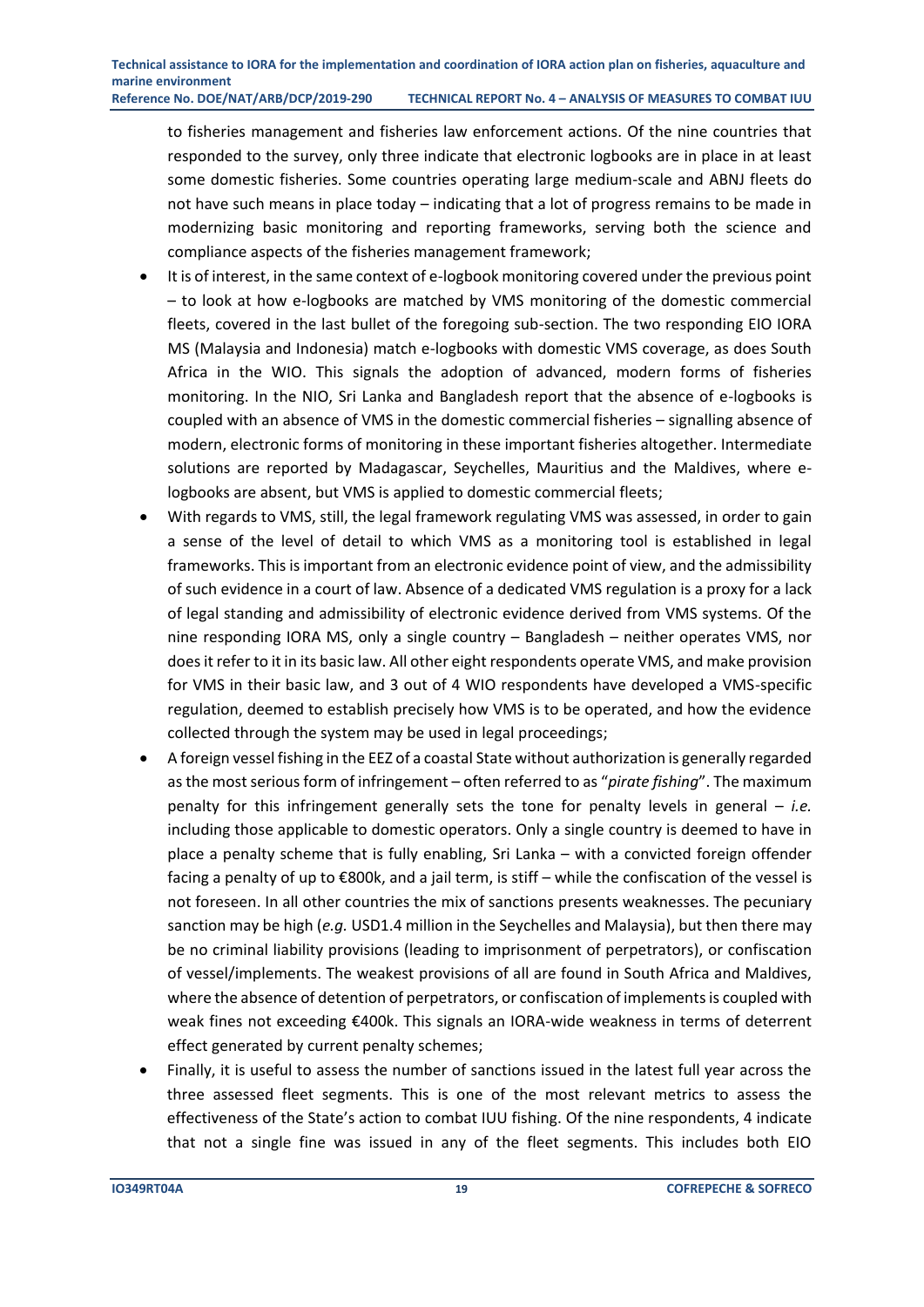respondents with huge fleets in all segments, and three of the 4 WIO respondents with relatively smaller – but still important fishing fleets. It has to be noted that it is generally correct to posit that "0" sanctions over an entire year, and a fleet segment hundreds or thousands of vessels strong translates into a semantic absence of policing and enforcement. South Africa and Bangladesh signal the existence of a very modest measure of enforcement, and Sri Lanka – the country with the most biting penalty framework – is the only country reporting to detect and sanction infringements across all three fleet segments, and projects the image of a nation committed to enforcing the fisheries law.

#### <span id="page-21-0"></span>**3.2.2 Flag States**

#### *IUU Fishing Index indicators*

- The top part of table 4 (first 7 rows) covers key flag State indicators from the IUU Fishing Index. Overall performance in the flag State domain is much more mitigated than the overall more solid coastal State performance;
- While just over half the WIO members have signed up to the FAO Compliance Agreement, less than 1 in 4 have signed the Agreement across the NIO and EIO membership. This signals a clear lack of commitment to the international regime of fisheries management and enforcement on the high seas, the disciplining of national fleets fishing on the high seas, and the collaboration with other signatory partners in this domain;
- In addition to the preceding point, only a single IORA member Seychelles is submitting updated information of its high seas fleet to the FAO High Seas Vessel Authorisation Record (HSVAR), <sup>13</sup> a statutory requirement under the Agreement;
- With regards to the ratification/acceptance of the United Nations Fish Stock Agreement (UNFSA), the emerging picture is the opposite to that of the FAOCA. While just over half the WIO member have accepted the UNFSA, 75% have done so in the NIO region, and 60% in the EIO region. When compared to the support given to the FAOCA, this may signal a more profound difference in focus between WIO members on one hand, and NIO and EIO members on the other, with WIO members having a more balanced stance between management and compliance of high seas resources, while NIO and EIO members seemingly give more importance to supporting the international framework for the management of transboundary and straddling resources, while turning a blind eye to high seas compliance;
- The population of FAO's Global Record of fishing vessels is the domain in which most progress was made, with the number of IORA members now supplying data having doubled (from 4 to 8) since 2018, resulting in more than 1 in 3 countries now supplying the data. NIO is the poorest performer in this domain, with only one in eight countries – Sri Lanka – supplying these data, while the EIO is the strongest performer (4/5 supplying data);

<sup>&</sup>lt;sup>13</sup> See[: http://www.fao.org/fishery/collection/hsvar/2/en#table1.](http://www.fao.org/fishery/collection/hsvar/2/en#table1) Belize and the Seychelles are the only signatories that still update their information on the HSVAR, emerging as global champions in transparency, and in honouring their commitments at this level.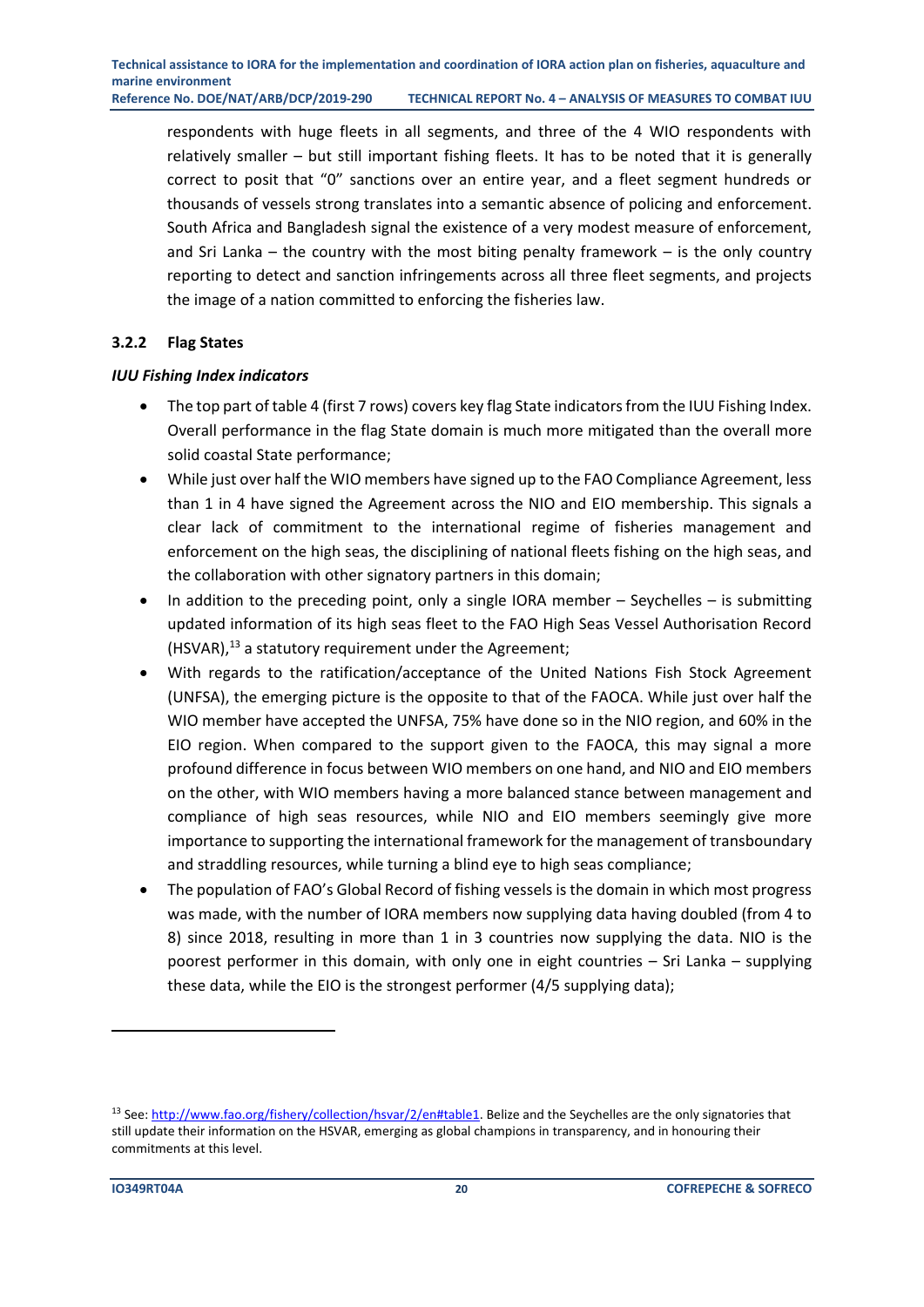- With regards to vessels listed on IUU fishing vessel lists, the situation has deteriorated substantially across all regions. The number of countries flagging such vessels has almost doubled to seven IORA members over the last two and a half years, with only one WIO member having been removed from the list (Tanzania) over the period. The numbers of vessels listed indicate a geographic prevalence of this challenge in the NIO and EIO subregions, and are overall indicative of insufficient and/or ineffective flag State controls;
- With regards to countries identified or carded by NOAA or the EU, the EU represents the only likely source of such a challenge.<sup>14</sup> The situation improved substantially across the IORA region, with the countries identified by the EU dropping from two to just one. The Comoros remain red-carded, while Thailand's "yellow card" was removed in early 2019;
- Regarding compliance with IOTC flag State rules, the tabulated results may be misleading, as the IUU Fishing Index rates compliance with flag State rules of all RFMO's a State is a party to – and the result was not a yes/no answer, but a sliding result from 1 to 5. These results have been re-interpreted into a yes/no result here, and the IOTC scores, which are also located on a gradient, have also been re-interpreted as a yes/no. Therefore, results from the IUU Fishing Index and compliance with IOTC flag State measures are not directly comparable. However, they allow to gauge trends in compliance with flag State rules in general in 2016-2018, and IOTC flag State rules in 2019 – for individual IORA members.<sup>15</sup> It arises that overall compliance with flag State rules at IOTC is high, with only two countries falling substantially short of expectations. Both those countries are in the NIO region. The most substantial progress has been made in the EIO region, where 3 out of 4 States had a negative score under the IUU Index (based on 2016-2018 reference records) but received a favourable IOTC appraisal in 2019;
- With regards to relevant flag State RFMO membership (not represented in the related table), it is important to highlight that Singapore flags one reefer ("Chitose"; IRCS: 9V6110), with active authorizations under CCSBT, ICCAT and IOTC.<sup>16</sup> While the reefer is expected to comply with the differing and complex transhipment rules of three distinct RFMOs, incumbent upon the flag State, Singapore is neither a contracting party (CPC), nor a cooperating noncontracting party (CNPC) of any of those Commissions. This situation is enabled by a gap in the regulatory substance of most tuna RFMOs, allowing reefers flying the flag of noncooperating non-contracting parties (NCNCPs) to operate in their respective AoCs. A similar situation arises with Singapore as a market State under the CCAMLR *Dissostichus* Catch Documentation Scheme. As an importer of toothfish, Singapore has recently adopted a position as a CNCP with CCAMLR to collaborate and comply with the scheme, applying its

<sup>&</sup>lt;sup>14</sup> Hosch (2016) showed that US identifications were limited by US law to neighbouring countries, and countries operating in fisheries that can directly challenge or infringe upon US interests. With the US largely absent from the Indian Ocean, the likelihood of a US identification of an IORA member is very low.

<sup>&</sup>lt;sup>15</sup> Note that this measure does not apply to IOTC non-Members Singapore and the United Arab Emirates

<sup>&</sup>lt;sup>16</sup> See the Consolidated List of Authorized Vessels (CLAV) operated by Tuna RFMOs[: http://clav.iotc.org/browser/search/](http://clav.iotc.org/browser/search/)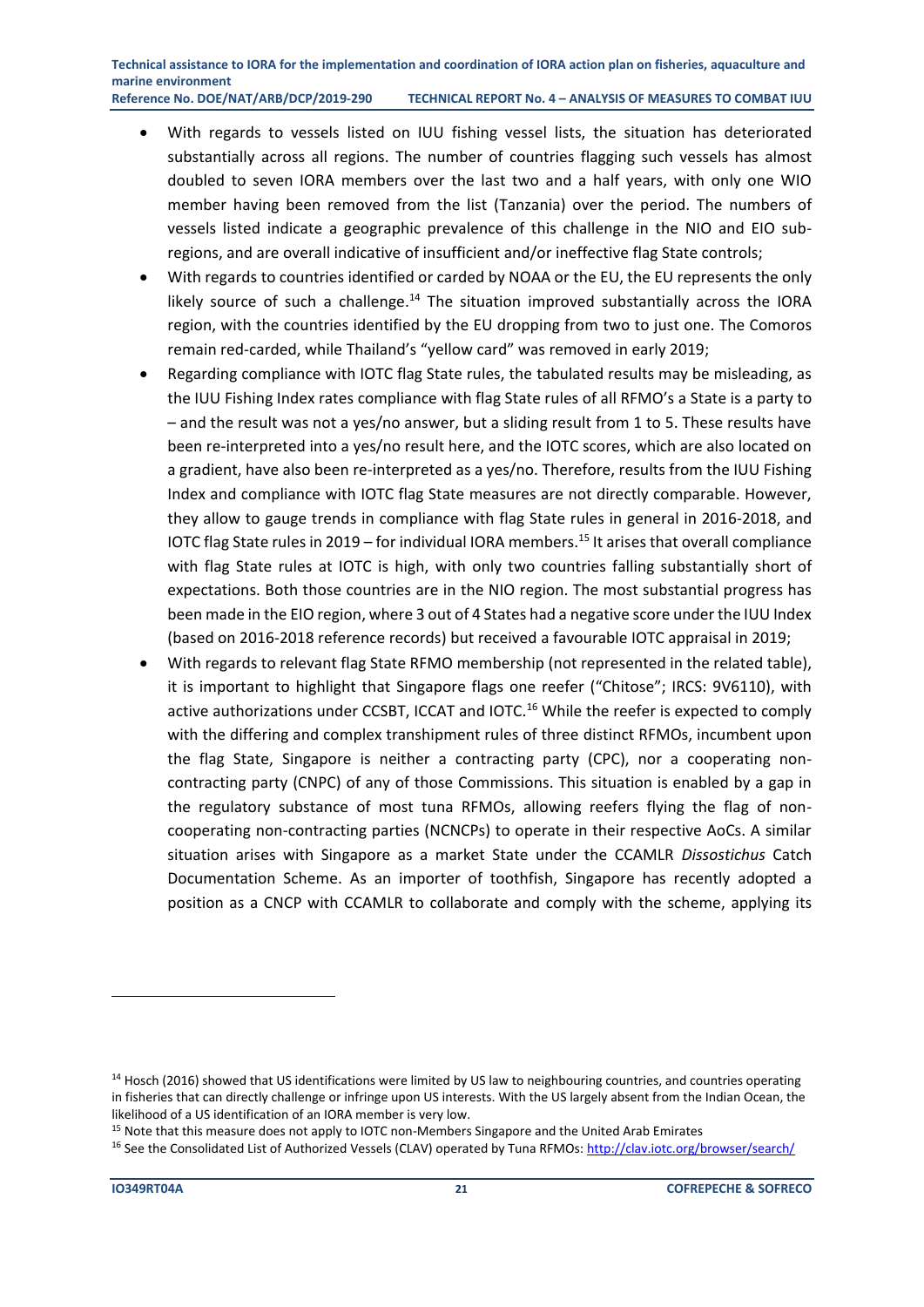strictures to its market.<sup>17</sup> It would be opportune for Singapore  $-$  as a flag State  $-$  to consider adopting the same stance within RFMOs where its reefer operates.<sup>18</sup>

#### *Other indicators*

- A first and most important element of IUU risk is the operation of flagged vessels in the ABNJ. Only 4 out of 22 IORA MS do not flag vessels operating beyond the EEZ. These are Somalia, Yemen, the United Arab Emirates and Bangladesh – indicating that these countries are concentrated in the NIO (even if Somalia is formally counted towards the WIO);
- Three IORA MS are Flag of Convenience (FOC) States according to the ITF.<sup>19</sup> These are Mauritius, the Comoros and Sri Lanka. This indicates that semantic weaknesses exist at the level of these jurisdictions in how flag State responsibilities in general are administered -likely to translate into flag State performance shortfalls in the domain of fisheries also. Three more States are singled out in table 4 as being problematic. These are the Seychelles, Tanzania and Kenya, where foreign-owned fishing vessels are also registered, and are known not to be subjected to full-fledged flag State oversight mechanisms. The same issue is likely to apply to Mozambique also.<sup>20</sup> This phenomenon is clearly more concentrated on the WIO side of the IORA region;
- Critical to the above issue is the hard linking of fishing vessel registration and the subsequent issuing of an authorization to fish. The idea is that vessels should never be allowed to register (flag) in a jurisdiction, unless the fisheries administration is consulted first, and is willing and able to issue such vessel a fishing authorization. Of all the countries having provided feedback, only a single country has a domestic legal framework in place that clearly establishes this principle. This is Mauritius, doing so under its 2007 Fisheries and Marine Resources Act.<sup>21</sup> Madagascar provides similar minded, but weaker provisions under its 2015 Act on Fisheries and Aquaculture – falling short of a preliminary qualified authorization from the Minister of Fisheries before registration may occur. The fact that this link between registration and authorisation remains the exception, rather than the rule, implies that some of the most fundamental control mechanisms suggested in the Code of Conduct for Responsible Fisheries

<sup>17</sup> Source[: https://www.ccamlr.org/en/ccamlr-xxxvii/35](https://www.ccamlr.org/en/ccamlr-xxxvii/35)

<sup>&</sup>lt;sup>18</sup> The United Arab Emirates, the other IORA Member that is an IOTC NCNPC, does not flag reefers or vessels known to operate in the AoC of any RFMO worldwide.

<sup>19</sup> FOC vessels are defined by ITF as a ship "*that flies the flag of a country other than the country of ownership. For workers onboard, this can mean: very low wages; poor on-board conditions; inadequate food and clean drinking water; long periods of work without proper rest, leading to stress and fatigue. By 'flagging out', ship owners can take advantage of: minimal regulation; cheap registration fees; low or no taxes; freedom to employ cheap labour from the global labour market. ITF believes there should be a 'genuine link' between the real owner of a vessel and the flag the vessel flies, in accordance with UNCLOS. FOC registries make it more difficult for unions, industry stakeholders and the public to hold ship owners to account. In many cases, the registries themselves are not run from the country of the flag. Globalization has helped to fuel this rush to the bottom. In a competitive shipping market, FOCs lower fees and minimize regulation, as ship owners look for the cheapest way to run their vessels*."

 $20$  One of the most important of these lacking oversight mechanisms is when a flagged vessel never sails into a national port, where it can be subjected to a pre-registration inspection, or to regular ad-hoc routine inspections. It is extremely difficult – or outright impossible – for fisheries authorities to exert functional oversight over such vessels.  $21$  See section 27(1).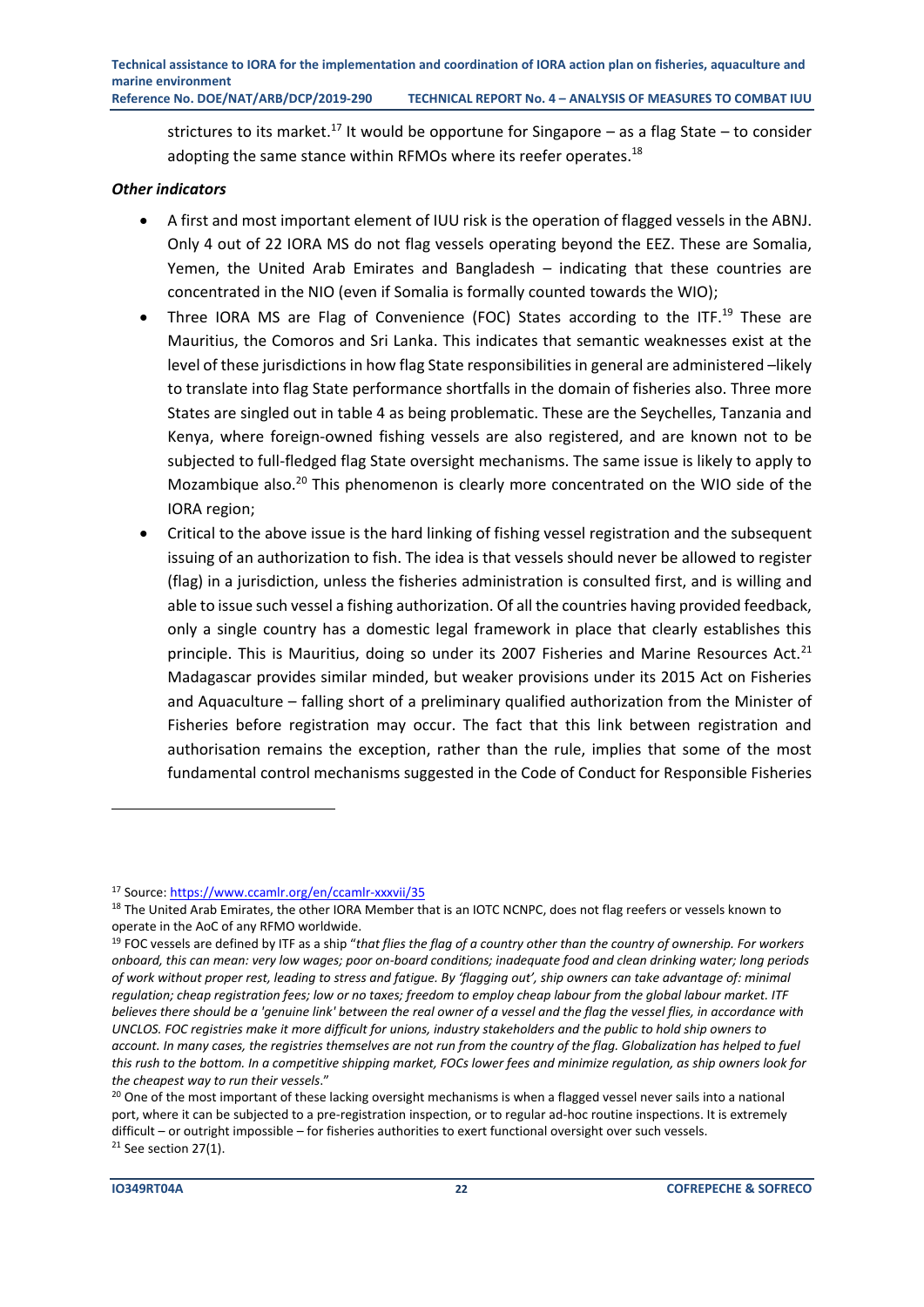remain elusive across the IORA region, and continue to fuel semantic weaknesses in the fisheries control framework;

- A positive development is that all flag States mandate the carrying of VMS transponders on the high seas, and that a specific authorization to operate on the high seas is mandated in the national regulatory framework – for all countries having provided feedback. The same applies to the legislation of the vessel marking schemes for vessels operating in the ABNJ – with the exception of Madagascar.<sup>22</sup> This result is fuelled in large measure by IO-based RFMOs and their regulatory frameworks, providing for these elements to be put in place, while the 1984 FAO Standard Specifications for the Marking and Identification of Fishing Vessels provide the RFMO- and nationally-adopted regulatory basis in most cases;
- In addition to VMS transponders, modern national fisheries MCS frameworks now sometimes also mandate the carrying of AIS units. AIS is an anticollision at sea system that broadcasts the identity, position, heading and speed of a vessel on a permanent basis – and at much more frequent intervals than VMS, for only a minute fraction of the costs. AIS has the advantage that everybody (literally) can monitor the movement of fishing vessels fitted with AIS, making it a highly potent mechanism to deter fishing vessels from committing a number of potential infringements – including fishing illegally in third party EEZs or in RFMO AOCs without the necessary authorizations. Amongst the respondents, a number of flag States, all of which present FOC-characteristics discussed above, do not mandate the carrying of AIS in the ABNJ. These include Madagascar, Seychelles, Tanzania and Sri Lanka. While the Maldives reports to require AIS, its EEZ is one of the IO domains where hardly any AIS signal can ever be detected – being emitted almost exclusively by foreign fishing vessels on such occasions. This is indicative of the fact that Maldives-flagged vessels in general do not carry AIS transponders. Overall, important flag States in the EIO – including Indonesia and Malaysia – lead the way in AIS adoption and good practice, mirrored by countries like South Africa and Mauritius in the WIO.

#### <span id="page-24-0"></span>**3.2.3 Port States**

This section should be read in conjunction with Gaudin (2021)<sup>23</sup> published under the same technical assistance initiative. That report provides a detailed and in-depth assessment of port State measures in place and related needs to further improve PSMA implementation across the IORA region.

The elements following below were collected and assessed from a comprehensive MCS point of view, and compliment substance covered in the above-mentioned report.

 $22$  Section 58 of the 2015 Fisheries and Aquaculture Act provides that the 1984 FAO vessel marking standard applies, but is limited to vessels fishing in domestic waters, and excludes vessels operating in the ABNJ.

<sup>23</sup> Gaudin, C. (2021) *Assessment of the Capacity Needs (Human and Institutional) and the current Level of Implementation of Port State Measures (PSM) in the IORA Region*, Report No. 5, COFREPECHE. 126 p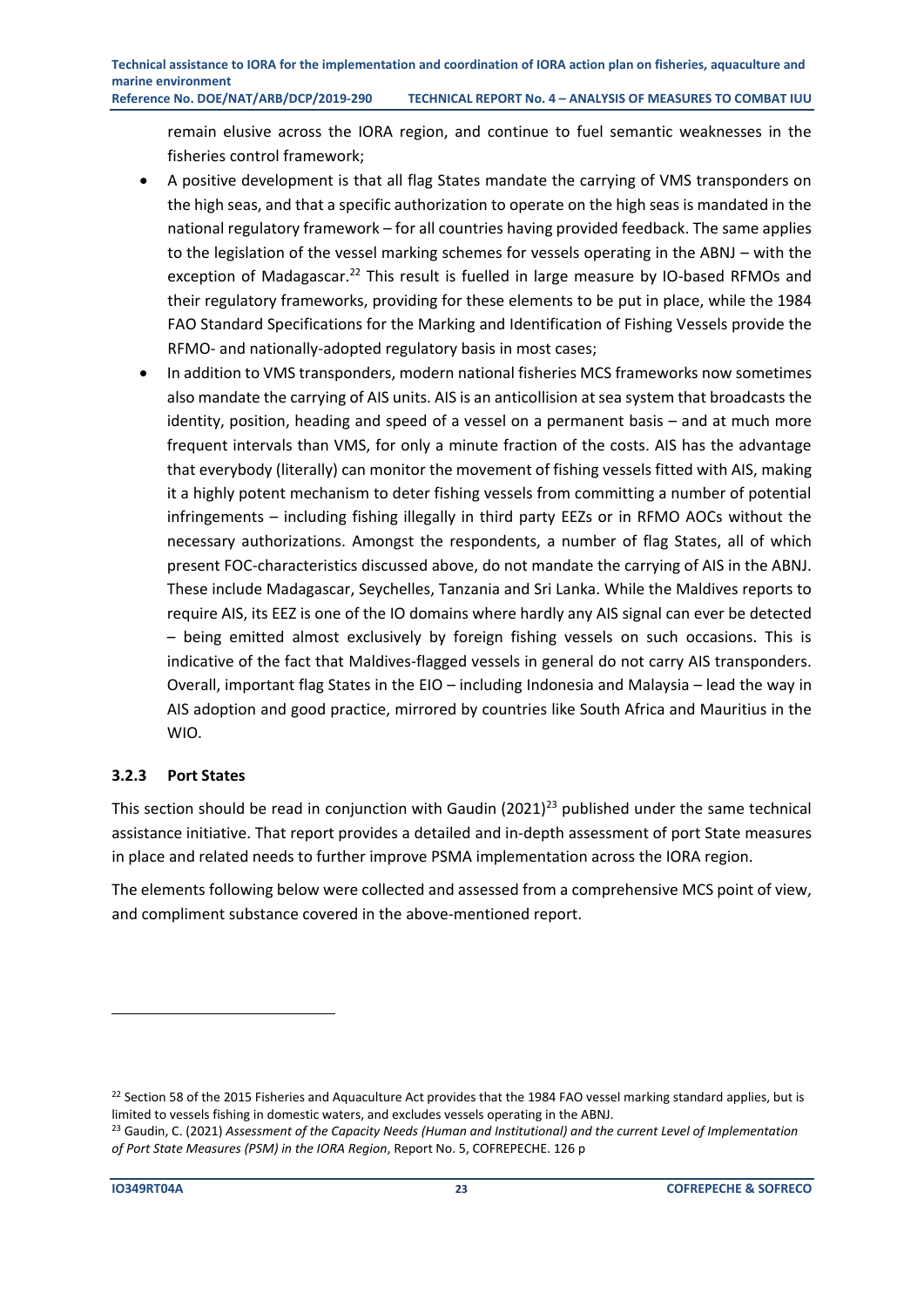#### *IUU Fishing Index indicators*

- The top part of table 5 (first 4 rows) covers key port State indicators from the IUU Fishing Index. All of these are port State *response* (or performance) indicators;
- There is only one IORA member that generally does not receive port visits by foreign vessels, namely Comoros. Iran follows closely, receiving less than a dozen visits a year;
- The above implies that the majority of IORA Members including Iran ought to subject their port State control framework to the strictures of the PSMA 2009. While 7 out of 9 (78%) WIO IORA Members have signed up to the PSMA, only 4 out of 8 (50%) have done so in the NIO, and 3 out of 5 (60%) in the EIO. While a non-signatory like Comoros is less critical, owing to the normal absence of foreign fishing vessel movements in and out of its ports, the PSMA is of critical importance to countries such as Singapore, Malaysia or India – for reasons that generally vary between these countries;
- Bangladesh is the only IORA Member that ratified the PSMA within the last 3 years;
- The PSMA requires signatories to inform FAO of their designated ports and provide contact points.<sup>24</sup> Of those countries that are parties to the Agreement, only half have done so to date. In this domain, EIO IORA Members come to the fore as PSC champions, with all signatories also having submitted their information to FAO, while only 1 in 4 (25%) has submitted in the NIO group, and 3 out of 7 (43%) in the WIO group. The latter poor results indicate that PSMA ratification is not yet resulting in national implementation of PSMA rules at the time of writing – including designation of ports through national legal instruments;
- Regarding compliance with IOTC PSM rules, the results obtained may be partly misleading, as the IUU Fishing Index rates compliance with PSM rules of all RFMO's a State is a party to – and the result was not a yes/no answer, but a sliding result from 1 to 5. These results have been re-interpreted into a yes/no result here, and the IOTC scores, which are also located on a gradient, have also been re-interpreted as a yes/no. Therefore, results from the IUU Fishing Index and compliance with IOTC PSM measures are not directly comparable. However, they allow to gauge trends in compliance with PSM rules in general in 2017/2018, and IOTC PSM rules in 2019 – for individual IORA members; 25
- With regards to the above, it arises that overall, PSM compliance of IORA Members is high, with 16/20 (80%) port States being largely in compliance, and 12 of which (75%) perform better than their overall and wider IUU Fishing Index score raised in 2018;
- The mismatch between the non-designation of ports under the PSMA (and the submission of information to FAO) and the positive score with the IOTC PSM rules (*e.g.* South Africa) resides in the fact that countries are often found to designate ports at RFMO level in the absence of regulatory national diplomas, generally rated as sufficient and compliant by RFMOs, while the

<sup>&</sup>lt;sup>24</sup> The FAO platform for designated port information submitted to FAO under the PSMA can be accessed here: <http://www.fao.org/fishery/port-state-measures/psmaapp/?locale=en&action=qry>

<sup>&</sup>lt;sup>25</sup> Note that this measure does not apply to IOTC non-Members Singapore and the United Arab Emirates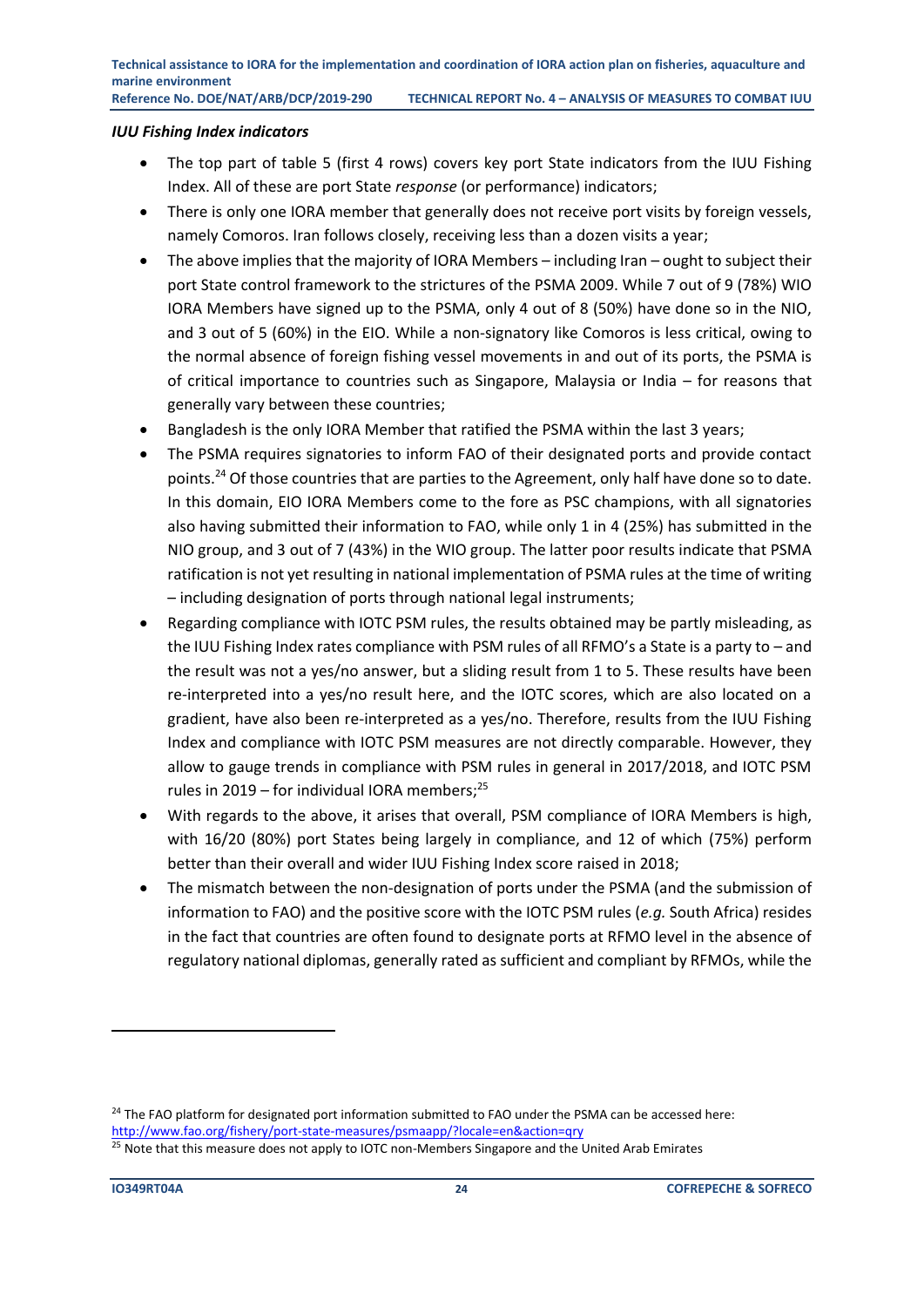designation of ports with FAO is generally based on regulatory substance – and thus more onerous to achieve.<sup>26</sup>

#### *Other indicators*

- In 2010, IOTC enacted its CMM 10/11 on port State measures, thus preceding the entering into force of the PSMA by 6 years. It was updated in 2016 (CMM 16/11). IOTC is the RFMO with the most advanced PSM scheme globally – including an electronic PSM interface to be used by its Members to manage port entries by foreign fishing vessels. Only two IORA/IOTC members have not yet designated their ports under the IOTC framework – both NIO countries;
- A little studied, yet extremely important PSM aspect relates to the legal status of designated ports, and whether these have been formally designated under national legislation. In the absence of national legal substance on these designations, challenges and litigations as to their very existence and legal standing could arise. Of the nine respondents, eight indicate that this has been done. However, it is not always entirely clear, whether question 13 (see Annex II) has been interpreted correctly in all cases, and more legislative efforts than indicated here may remain necessary. Respondents sometimes feel that an act of designation under an RFMO is equivalent to a national legislative act  $-$  which is not the case in most legislative systems; 27
- A related, and important aspect is the legislation and implementation of the procedures relating to the advanced request for entry into port (AREP), which is a standard provided in the PSMA (article 8) and enacted through IOTC's CMM 16/11 (article 6). A similarly important aspect here is that AREP procedures should apply to all foreign vessels entering port, not only those falling under an RFMO PSM-scheme, such as the one of IOTC. Of the nine respondents, eight indicate that AREPs are legislated, while one did not respond to the question. This is also a very high percentage, and in the absence of legislative references, it is difficult to establish whether this reflects the actual situation;<sup>28</sup>

<sup>26</sup> Hosch *et al*. (2019) formally established and discussed the mismatch between designated ports at RFMO level, and the lack of PSMA ratification and/or submission of information to FAO, generally found to be grounded in the absence of national legislation formally establishing the status of designated ports. This resulted in the recommendation to FAO that national legislation establishing designated ports should be referenced on FAO's PSMA online database for the sake of clarity.

<sup>27</sup> Note that Mauritius, for instance, had been found not to have yet enacted its designated ports in the Hosch *et al.* (2019) study. Hosch notes in Supplement 1: "*Of the eight PSMA signatories, only 25% have formally designated their ports for foreign vessel movements through national (RFMO-independent) legislation. This is likely representative of the global situation, indicating that a lot of progress in this domain remains to be made*."

<sup>28</sup> In the above referenced supplement to the 2019 article, Hosch et al. found that: "*For nine out of fourteen ports (64%) it*  was possible to establish that some form of an AREP system was in place. [...] A number of countries have put in place AREP *systems, in line with one of the core PSMA provisions (article 8). This particular mechanism has been adopted by countries that have signed the PSMA, as well as countries not having signed it (e.g. China and Marshall Islands). Conversely, for other countries, having signed the PSMA, no evidence could be found that an RFMO-independent AREP system was in place (e.g. Korea and Turkey). It remains unclear, in the latter case, whether such results are due to the difficulties of accessing information relating to mandatory schemes, or whether such schemes are indeed still absent. This serves to underline the dearth of nationally hosted and actively publicized PSM information in general. Overall AREP systems have already been adopted to a large degree, owing also to the fact that many of these systems predate the PSMA, and have been a part of standard practice in a number of countries for a long time.*"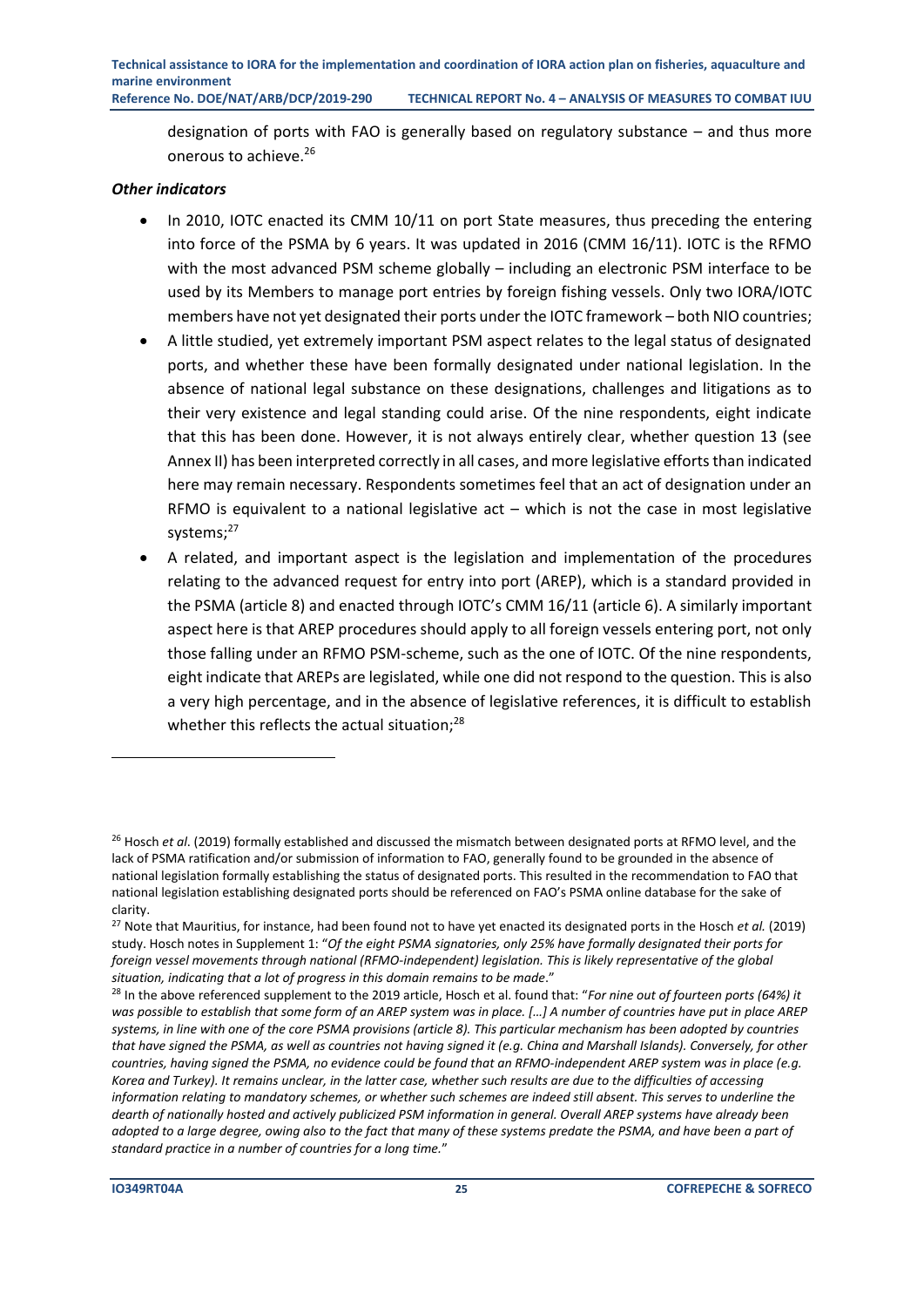- Of the eight countries indicating that AREP-related legislation is in place, only a single country indicates that it is not yet being actively implemented – while the same responding country did also not respond to this question. Overall, all these countries are not only members of IOTC, all of them are also PSMA signatories. This indicates that overall, PSMA and AREP procedures seem to enjoy a relatively consistent and high degree of State support and implementation;
- The outlier in table 5 is Singapore, which operates a truly important international fishing port with high numbers of foreign fishing vessel calls, and is neither a PSMA signatory, nor an IOTC member, and has not designated any ports under either FAO or IOTC frameworks. However, since Singapore manages to collaborate with CCAMLR under the toothfish CDS and related port State control measures, it should feel encouraged to play a more proactive part for all other PSM-related controls too.



#### <span id="page-27-0"></span>**3.2.4 Key constraints in developing effective national MCS system**

The results from this part of the feedback are

Figure 1: Key constraints identified by IORA MS to develop more effective MCS systems

unsurprising in their major categories but warrants closer scrutiny on the less reported constraints.

• The most obvious and ubiquitous two constraints identified by more than 80% of all respondents are limiting financial resources, and the lack of sufficient and adequately trained MCS staff. It is essential to underline, that MCS – through its operational nature setting out to implement and enforce fisheries management in the real world, in the ocean, the air the ports and the markets – is THE segment in the fisheries management triangle (the latter composed of a) science, b) management, c) enforcement) that requires the most substantial amounts of

 $29$  Note that the "institutional constraints" identified by a single country – in addition to technical constraints – have been distributed equally between financial and human resources constraints, and the lack of training identified by two countries has been assimilated to human resource constraints, which thus encompass both the number of available staff, and their technical professional capacity.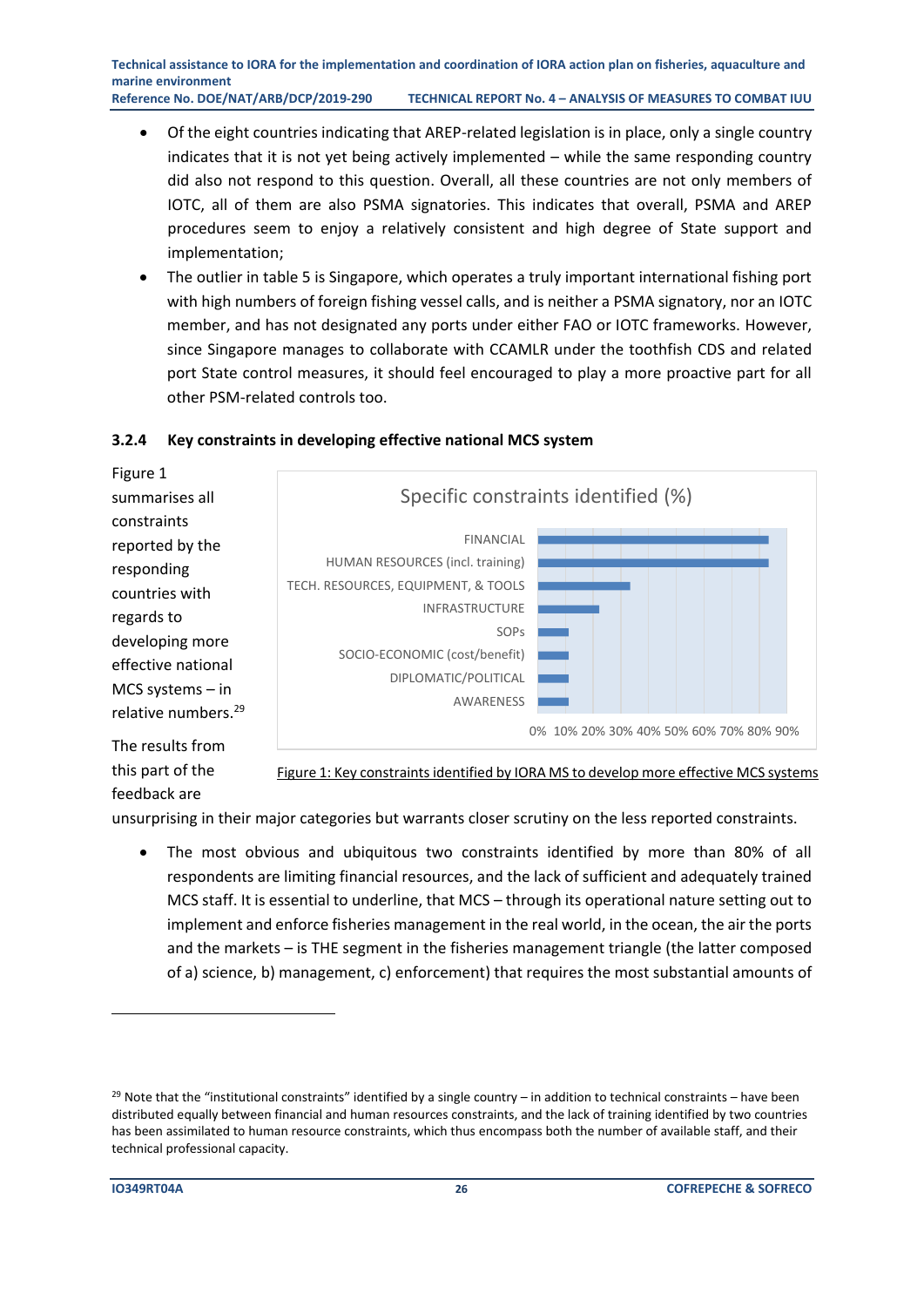**Reference No. DOE/NAT/ARB/DCP/2019-290 TECHNICAL REPORT No. 4 – ANALYSIS OF MEASURES TO COMBAT IUU**



financial and human resources. While this study did not attempt to quantify the relative resource allocations to the three basic pillars of the fisheries management apparatus in each country,<sup>30</sup> the results seem to clearly indicate that the MCS pillar is in general under-funded throughout the majority of IORA Member States. Figure 2 shows the relative amounts of fisheries budgets invested in these three pillars. It appears that countries with effective MCS systems at the

Figure 2: Relative budgetary allocations within the fisheries administration.

Source: OECD

turn of the century were investing between 33 and 66% of their entire fisheries budget on MCS. While this metric has neither been sampled nor assessed in this study, IORA MS are encouraged to assess their own situation, and ensure it does not reflect the situation of Mexico or Turkey two decades ago (see Figure 2). Those are the typical situations in which MCS effectiveness is trending towards nil, owing to an almost complete lack of resources and absence of prioritization, and resulting in an absence of deterrent effect.

- This first finding is followed by a third and a fourth item (Figure 1), which are the technical resources, tools and equipment needed to effectively implement MCS operations – and related infrastructure. These are, in many ways, but an extension of the financial constraints noted above, and feed the same narrative. Overall, this projects an image – reflecting global trends – that MCS in general tends to still evolve on the fringes of budget allocations in fisheries management, when in fact, it is the function that requires most of all of them – owing to its operational nature.
- The lack of standard operating procedures (SOPs) are a continuation of human resource constraints and technical capacity, while the mention of socio-economic considerations, looking at the cost/benefit equation of enforcement actions – relative to the social and economic value of the fisheries as a whole – is another financial and economic perspective adding to the one discussed above. What is the value of a nation's fisheries, and how much can, and should a State invest in its management (including enforcement)? Suffice to say,

<sup>&</sup>lt;sup>30</sup> Most countries are not in a position to provide such figures, as budgets are not allocated in a way that would make this rendering of figures straightforward.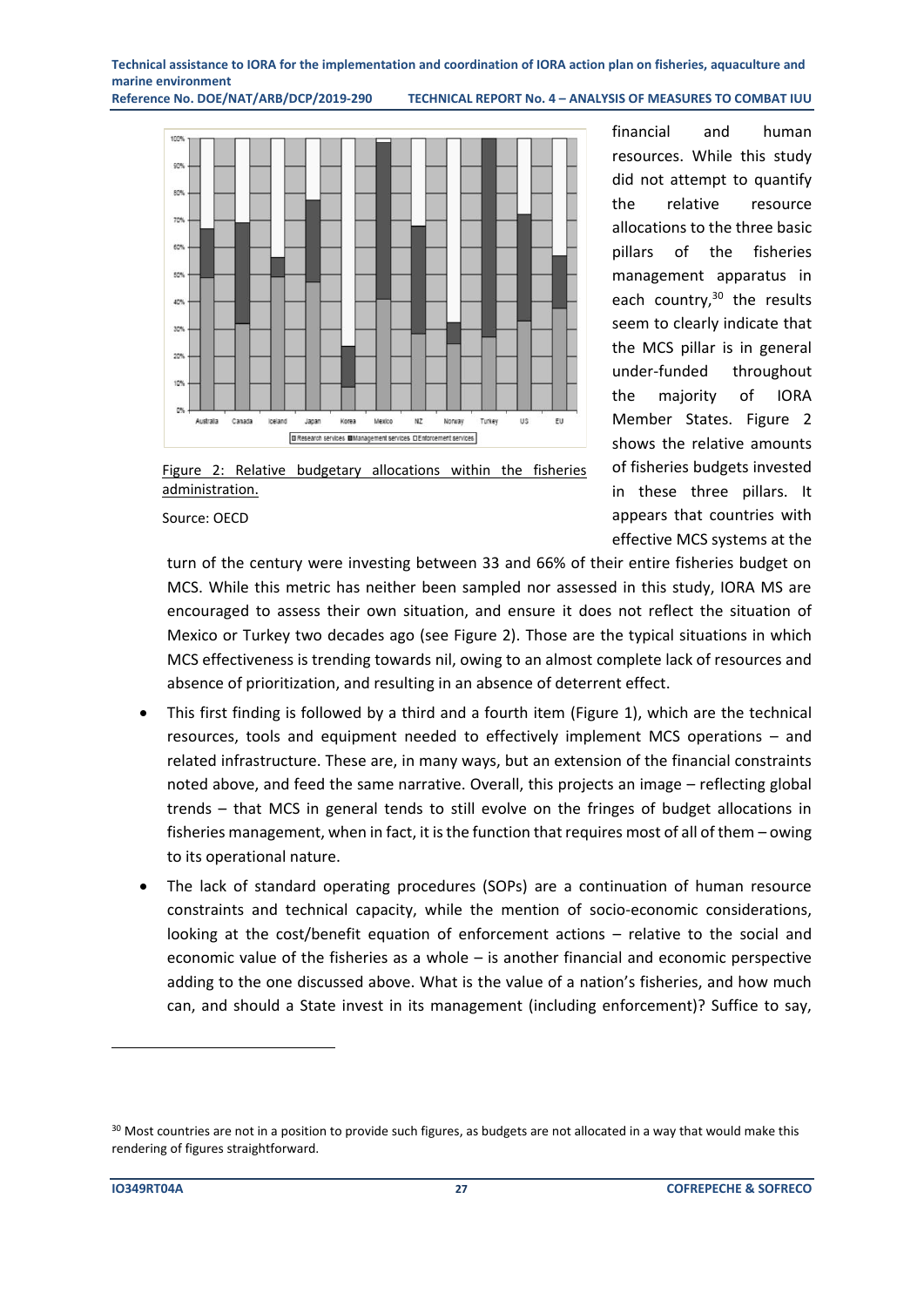considering the above, that this answer has got to be sought for the fisheries management apparatus in its entirety, and that MCS must be sufficiently endowed within that framework to ensure that the framework as a whole can be effective in achieving its objectives. It is of essence to view MCS as a part of the whole management framework, and to not excise it as a costly element from it; the three pillars stand and fall in unison.

• It is interesting to note that "awareness" and "diplomatic/political" considerations were also mentioned. These are much more sensitive, often remain unspoken, AND are known to exist, and exert serious amounts of pressure on MCS operatives not to act and not to execute their functions for reasons that are entirely unrelated to capacity constraints – but are rooted in the domain of "fisheries diplomacy" and politics. These often relate to master-servant relationships, where economically and socially disadvantaged States are made to close their eyes with regards of infringements perpetrated by vessels and fleets flying the flags of economically dominant States that use their financial and economic clout to protect their operators from prosecution for alleged offences (and risking having fishing vessels becoming IUU listed). One critical step in overcoming this type of constraint is to practice transparency with regards to detected infringements, evidence, proceedings and outcomes.

#### <span id="page-29-0"></span>**4. Trends in IORA Member performance combatting IUU fishing**

This section investigates some of the more obvious trends that are arising from the statistics put together within the remit of this assessment.

#### <span id="page-29-1"></span>**4.1 Summary of changes to IUU Fishing Index Indicators since 2018**

Obvious and important changes that have taken place since 2018, when looking at the IUU Fishing Index in 2018, and where countries stand today, can be summarised as follows:

- Coastal States have made progress in developing NPOA-IUUs signalling that there is a political commitment to accepting IUU fishing as an issue and assessing at the level of the state as to where the risks lie, and how it can best be addressed. The region lagging most behind in this regard – surprisingly – is the WIO, with 5/9 countries still not having developed an NPOA-IUU – against 4/5 having done so in the EIO;
- At flag State level, there has been movement in several metrics, not of all were positive. Positive is the fact that the FAO Global Record has been increasingly populated, which is a good trend regarding flag State transparency. The number of countries populating the record has nearly doubled, going from 5 to 9. WIO and EIO are leading the charge – with the latter outperforming the former – while the NIO remains far behind, with only a single country out of eight, Sri Lanka, having decided to populate the Record in the last three years;
- On the negative side, the number of IUU listed vessels has increased, both in terms of vessel units, as well as number of flag States listed, going from a total of 16 vessels and 4 countries in 2018 to 25 vessels and 7 countries in 2021. Countries with listed vessels are more or less equally spread around the IO rim, with India, Sri Lanka and Indonesia – three countries with large fleets – having the highest numbers of listed vessels. In some cases, the increase in listings owes to an openness of the flag State to assist in identifying and listing nationally flagged offenders. This has the effect of projecting a poor flag State image but may in fact owe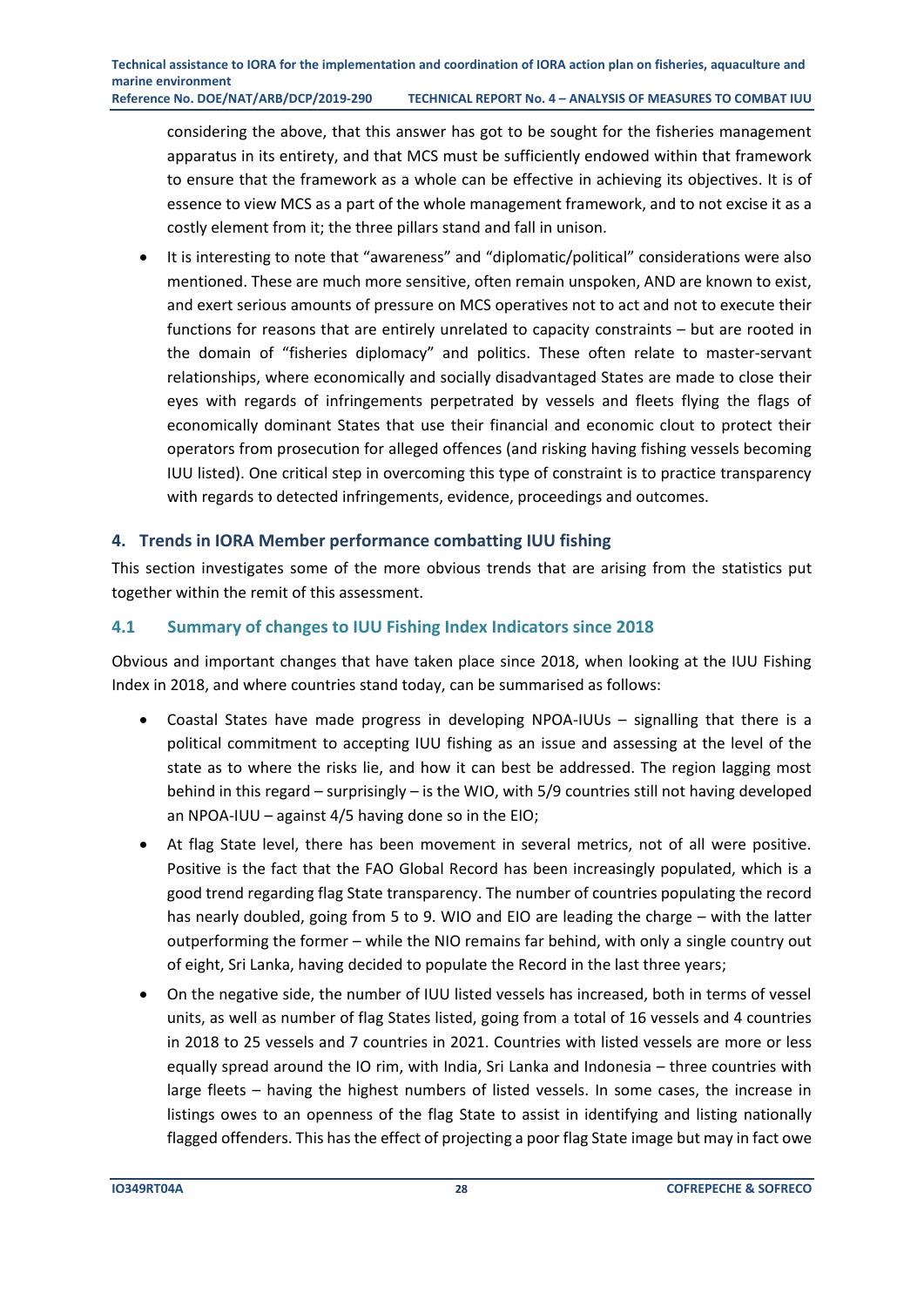to a more recent dynamic that seeks to weed out and seriously impair the position of rogue operators;

- The above implies that the reading of IUU vessel lists should not be done in abstraction of understanding whose actions have led to the IUU listing. If IUU listings have been generated by the flag State itself, it should signal a very strong commitment by the flag State to identifying and sanctioning offenders. Unfortunately, this element of information is not normally provided in IUU vessel listings;
- A single IORA country was red carded by the EU, while another had its yellow card removed. In the case of the Comoros Islands red card, it is again a country with many inherent weaknesses and with no fish trade with the EU that gets trade sanctioned. This trend has been described elsewhere and does not seem to be entirely footed in international fisheries law enforcement considerations;<sup>31</sup>
- The most conspicuous improvement in flag State matters is compliance with IOTC flag State measures – a result obtained within the limitations discussed higher above. This development is very positive, and in this domain, it is also but a couple of NIO countries – one with regressive performance – that are part of the weaker elements within the IORA community.

#### <span id="page-30-0"></span>**4.2 Geographically embedded trends**

As stated above, IORA is made up of a great diversity of countries – continental and island States – distributed across several very different world regions and continents (Africa, Middle East, Asia, South East Asia and the Indo Pacific region). In addition to this, the general dynamics in how fisheries have evolved, and are being operated today across these sub-regions vary enormously. This section serves to highlight some of these key differences, and how they impact MCS.

#### *Foreign access*

The most important difference established for coastal States in table  $3 - row 4 - is$  that all WIO States<sup>32</sup> allow foreign fleets to operate in their EEZs, while none of the NIO and EIO States do. This difference is of structuring importance, as it hints at how offshore resources are exploited. While WIO States in general<sup>33</sup> have little developed offshore commercial fishing fleets (especially those of the truly "domestic" denomination – *i.e.* full domestic ownership of the vessel, the operation, and the company), NIO and EIO States have developed their fleets and industry over time – to varying degrees – and tend to harvest their EEZ resources themselves. The exact make up and importance of national commercial offshore fleets vary massively between these countries. The interplay between the coastal State and foreign flag States seeking access to EEZ resources – an issue requiring an inordinate amount of attention (and MCS resources in the WIO) – is a lot more limited in the NIO and the EIO, generally

<sup>31</sup> See Hosch, G. (2016)

<sup>&</sup>lt;sup>32</sup> South Africa authorizes foreign fishing in its EEZ in exceptional cases, but only under charter or joint venture agreements with a national fishing rights holder[. https://www.gov.za/services/fishing-permits/foreign-fishing-vessel-licence](https://www.gov.za/services/fishing-permits/foreign-fishing-vessel-licence) <sup>33</sup> Ibid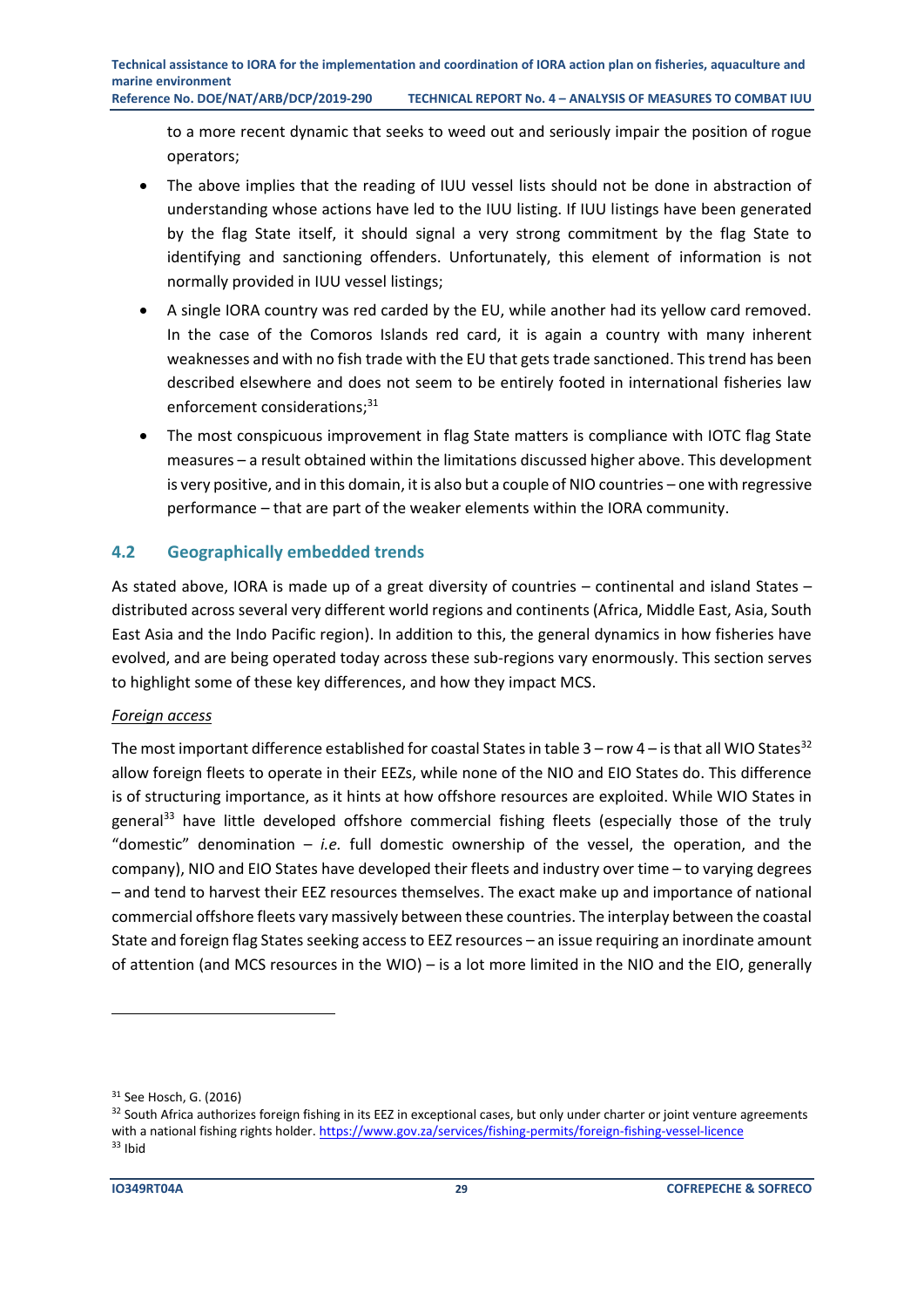confined and limited to combatting forms of (unauthorised) pirate fishing, a lot of which is of the straddling type, where masters decide to go pillage the resources of their neighbours. This basic set of circumstances fundamentally distinguishes the WIO from the NIO/EIO and requires an often fundamentally different approach to MCS. It entails, that – in general and within the mix of coastal and flag State measures – coastal State measures have a lot more weight in the WIO, while flag State measures have a lot more weight in the NIO and the EIO.<sup>34</sup>

It should be noted also in this context that the overall distribution of tuna resources across the Indian Ocean is skewed towards the West, and that this is one of the fundamental drivers as to why the situation of international fleets seeking access primarily in the WIO EEZs is what it is.

#### *VMS adoption*

Combined with the above is the fact that VMS adoption was a lot faster in the WIO, owing to the need to monitor foreign fishing vessels in the EEZ. While all WIO countries report to monitor their domestic fleets within the EEZ by VMS, only a single one in the NIO reports on doing the same (Maldives). VMS adoption in the WIO domestic fleets was clearly driven by the presence of foreign fleets and the needed technological solutions to monitor them – later extended to domestic vessels. The big fishing nations in the EIO (Thailand, Malaysia, Indonesia and Australia), all of which boast high seas fleets, underwent the same dynamic, but primarily driven by the needs to monitor their own vessels operating on the high seas.

#### *International Instruments*

The above dynamic may also explain to a large degree why the FAO Compliance Agreement, seeking the compliance of fishing vessels on the High Seas with international norms and rules, is a lot more endorsed in the WIO (the *de facto* custodians of the largest share of the transboundary tuna resource), while the UNFSA, seeking collaboration in the domain of managing and exploiting straddling and transboundary stocks, is of higher importance to NIO and EIO States – who (in general) have a lot less of that type of resource straddling their own EEZs.<sup>35</sup>

#### *Port State weaknesses, and others*

At the port State level, no major geographic trends are detectable, except for a general weakness of NIO States in port State matters. The NIO contains the smallest fraction of PSMA signatories (only onein-two has signed the PSMA). The Near East, containing many of the NIO States, was singled out in the Hosch et al. (2019) study as the weakest region globally with regards to combatting IUU fishing in its ports, embodying the highest risk to facilitating IUU fishing – through omission primarily, rather than active facilitation. This same softness is detected at the flag State level with the NIO virtually absent as a contributor to the Global Vessel Record, as discussed above – and these elements may signal an

<sup>&</sup>lt;sup>34</sup> It is pertinent to add/note that port State measures are of equal importance across the IORA region.

<sup>35</sup> In 1995, the Code of Conduct for Responsible Fisheries posited in article 8.2.6: "*States not party to the Agreement to Promote Compliance with International Conservation and Management Measures by Vessels Fishing in the High Seas should be encouraged to accept the Agreement and to adopt laws and regulations consistent with the provisions of the Agreement*." Only 8 out of 22 IORA MS have ratified/accepted the Agreement to date, 5 of which are WIO countries.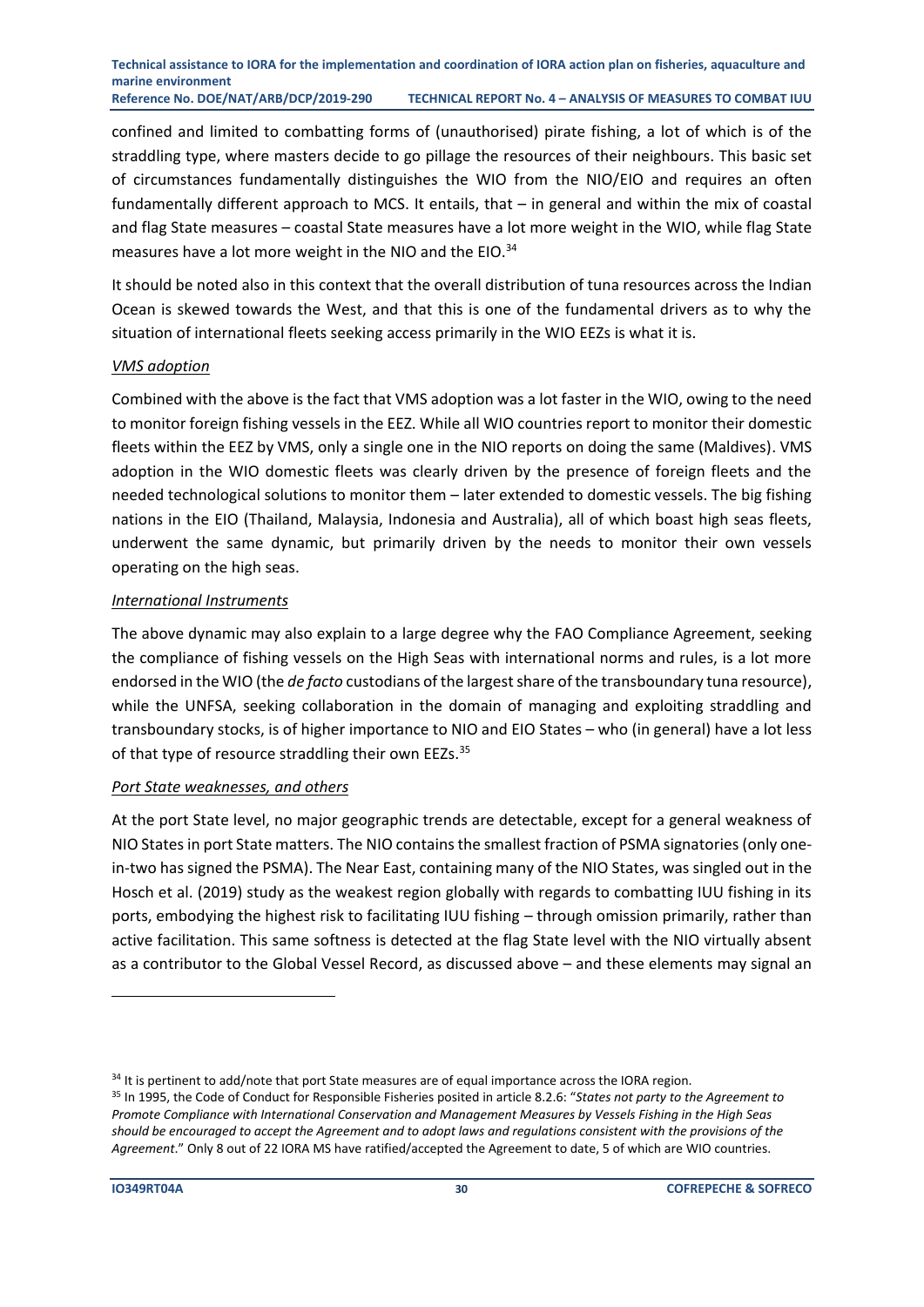overall weakness of NIO countries (in general) to prioritize MCS and fisheries law enforcement. This is reflected in table 2 in the regional mean IUU Fishing Index scores, where the NIO obtains the overall poorest scores of the three IO regions monitored.

However, when looking at port State weaknesses specifically, Singapore (in the EIO) is arguably the most important port State in the IORA group, when considering that its roles as coastal and flag State are very limited. Singapore has the weakest port State score in the IUU Fishing Index (see table 2) – for good reason. Especially with regards to IOTC, and modern fisheries-related port State measures and controls in general, Singapore has the opportunity to become a lot more proactive, and to improve the handling of its responsibilities and commitments in this domain.

#### *Flag State weaknesses*

The data show that FOC State issues have a more prominent profile in the WIO. This does in part owe to the fact that many operators are interested in flagging vessels in the WIO, owing to its proximity to rich tuna fishing grounds, and that States have adopted a stance of flagging foreign vessels. This phenomenon is not limited to the fishing industry. In actual fact, it has often taken its course in other fleets (*e.g.* merchant navy), and has then spilled over into fisheries. In fisheries, flagging foreign vessels can serve a social and economic goal, within the boundaries of a national fisheries development strategy, or it can simply relate to opportunistic flagging driven by outside forces and considerations. In the latter case flag States invariably end up with a deal which consists in very limited income relating to vessel registration, and vast responsibilities relating to the control of those vessels in either national or high seas areas. In most of the cases, these two considerations are not well-balanced, and make little economic and/or strategic sense. It is often rooted in the fact, that the transport administration confers flags to fishing vessels in the absence of a prior assessment and pre-authorization by the fisheries administration.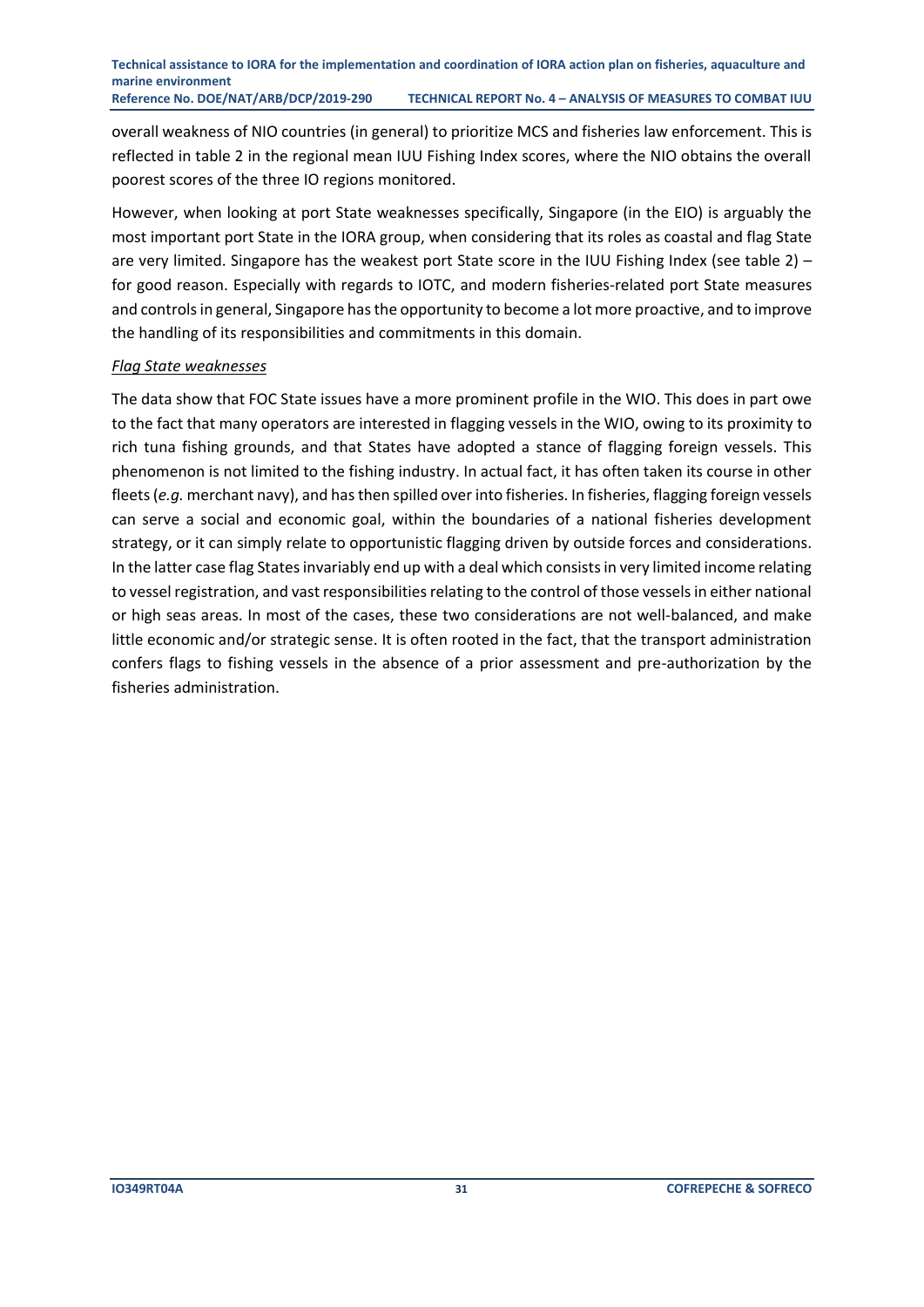#### <span id="page-33-0"></span>**5. Recommendations for IORA Members**

This report contains a general, birds-eye view assessment of the status of IUU fishing and MCS measures throughout the IORA region, covering 22 countries<sup>36</sup> in a summary manner.

It will pertain to IORA as an inter-governmental organisation to assess in which manner it can support individual members or groupings of IORA MS in pursuing avenues to improve performance in the domains highlighted below, notably by mainstreaming these themes into the agendas of upcoming meetings on fisheries and gauging the willingness and buy-in of individual members and/or groupings of members in proactively addressing these issues.

The general finding emerging from the afore-going chapters is that, while a lot of mechanisms have been put in place, a lot of progress remains to be made. The report also found that in specific areas progress is ongoing, while in other areas (*e.g.* the ratification, adoption and implementation of international instruments) progress has been very slow or zero over the most recent three-year period.

The following paragraphs lay out a number of key issues that arise from this general assessment, some of which apply to groups of countries, others applying to individual IORA members. Some, but not all, pertain to IORA as whole, as it is made up of geographically, socially and politically very diverse subregions. The following are emerging thematic areas in which individual countries, or regional groupings would do well in assessing in more detail, and in addressing, so as to improve their performance in the domain of MCS and the combatting of IUU fishing.

#### *Funding MCS*

It appears from the survey circulated, and the results obtained, that critical weaknesses affecting national MCS frameworks relate to a lack of funding and human resources, driving important institutional weaknesses that hamper performance, or may indeed deny any degree of solid performance in the domain of MCS altogether.

Within national budgets allocated to the fisheries administration, it is of essence for IORA Members to formally assess the share that is allocated to MCS (operational budgets, staff, training, IT and coms, equipment, surveillance platforms, maintenance, *etc.*), and to ensure that the relative level of funding allocated to MCS – as opposed to fisheries research/science and fisheries management frameworks – be adequate, fair and balanced.

#### *Deterrence and penalties*

It appears that legal frameworks, and the sanctions they provide are outdated and too limited in most instances. While this has not been reported on formally in this report, it can also be seen within national legislations, that sanctions for national offenders are often infinitely more severe than

<sup>&</sup>lt;sup>36</sup> France became the 23<sup>rd</sup> IORA member in December 2020 but is not covered by this report which was initiated in August 2020.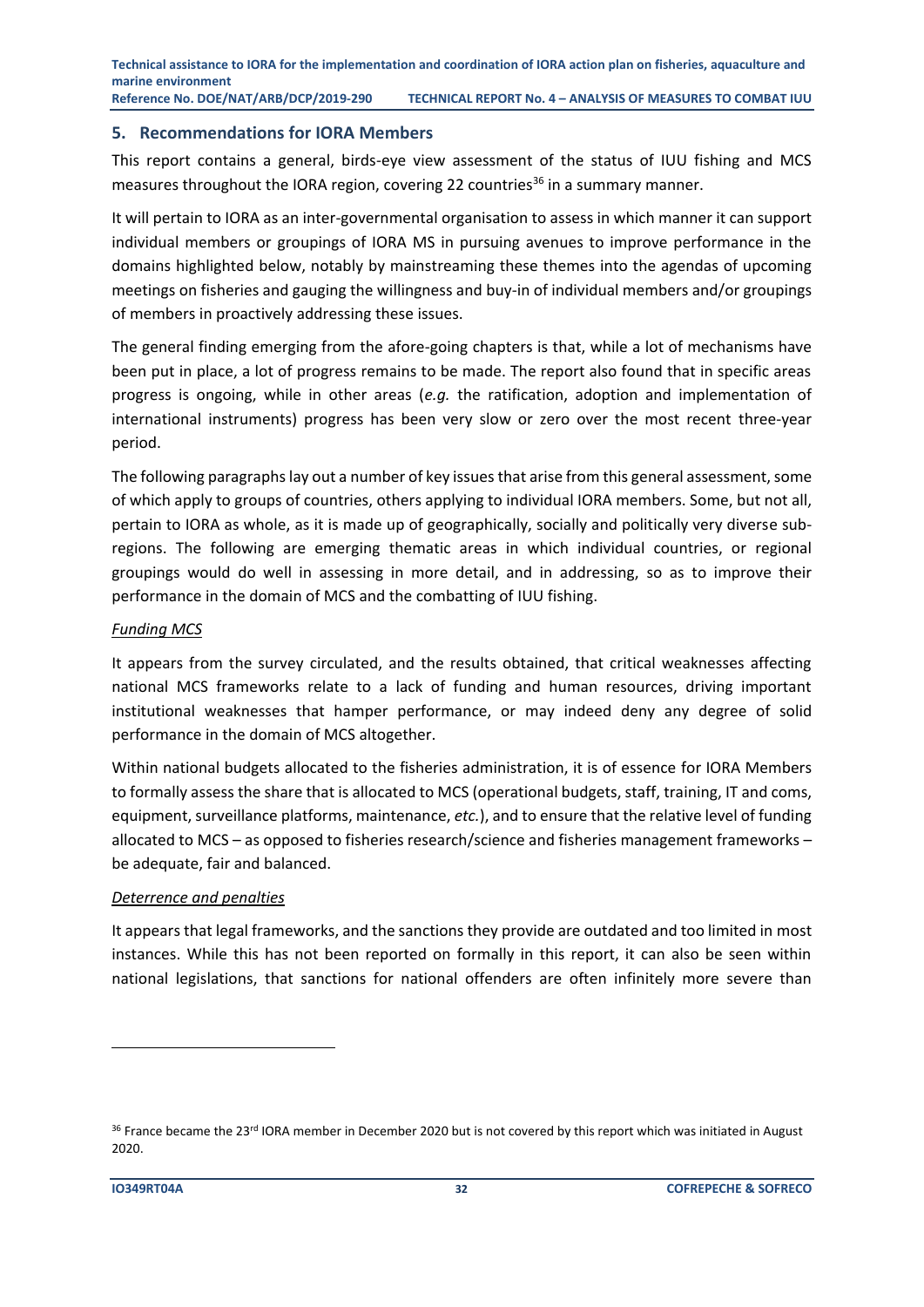sanctions for foreign offenders – which is unjust and counter-productive, especially when contemplating the management and the policing of international fisheries.

Sanctions for international (and national) fishery offences which are too small and too lenient fail to create the deterrent effect they are supposed to create. There needs to be a good balance between the risk of getting caught (which is a function of operational MCS presence in ports, at sea and in the air), and the heavy penalties that will ensue. If the one or the other are weak – or non-existent (see below) – then deterrence is limited and may tend towards zero. The weaker the penalties, the weaker the deterrence – and consequently – the higher the incidence of IUU fishing.

IORA members are encouraged to assess their penalty schemes, and to ensure that penalties that are commensurate with the benefits derived from IUU fishing are in place. For the worst infractions, criminal liability should be a given (leading to imprisonment), confiscations should be the norm, and pecuniary penalties should be exceptionally high – with fines equating to multiples of the estimated value derived from the infraction.

#### *Deterrence and MCS operations*

This report showed (table 3) that the number of detected and sanctioned IUU cases in 2019, across all responding countries, was extremely low. Only Sri Lanka reported a good degree of detected cases and sanctions across all of its fleet segments. To the common MCS practitioner, zero detected illegal fishing cases and/or sanctions over an entire year for a large fleet is equivalent to zero surveillance and inspection effort.

In the data collected, and except for Sri Lanka, it emerges that infractions detected in high seas operations was nil. Also, except for Sri Lanka and Bangladesh, it emerges that only 8 infractions were detected in domestic commercial operations across 7 countries. And only in 2 out of 9 countries, more than zero infractions were detected in small-scale fisheries. The latter implies that within a combined small-scale fleet of 567,500 vessels, not a single infraction was detected over a 365- day time span. The maxim "*Rules that are not enforced are useless*" is more than pertinent in this context.

This result confirms that means (financial, human, *etc.*) to conduct MCS operations may indeed by very limited in many IORA MS, and that for those countries where a functional minimum is given, these means are not being put to effective use. In addition to this, it arises that enforcement may focus on one segment more than on another – small-scale fisheries being the segment where in general, least detections occur (in relative terms).

IORA members are advised to put in place proper MCS mission and inspection reporting frameworks, to develop, to adopt and to implement recurrent inspection and control plans, and to critically review their MCS operations and results on a periodic basis. It is often the absence of formal national and sub-national inspection planning frameworks that leads to situations where hardly any operations are being conducted at all. Given the draconian penalties that apply to small-scale operators in several countries, fisheries inspectors may actually be discouraged to enforce the law.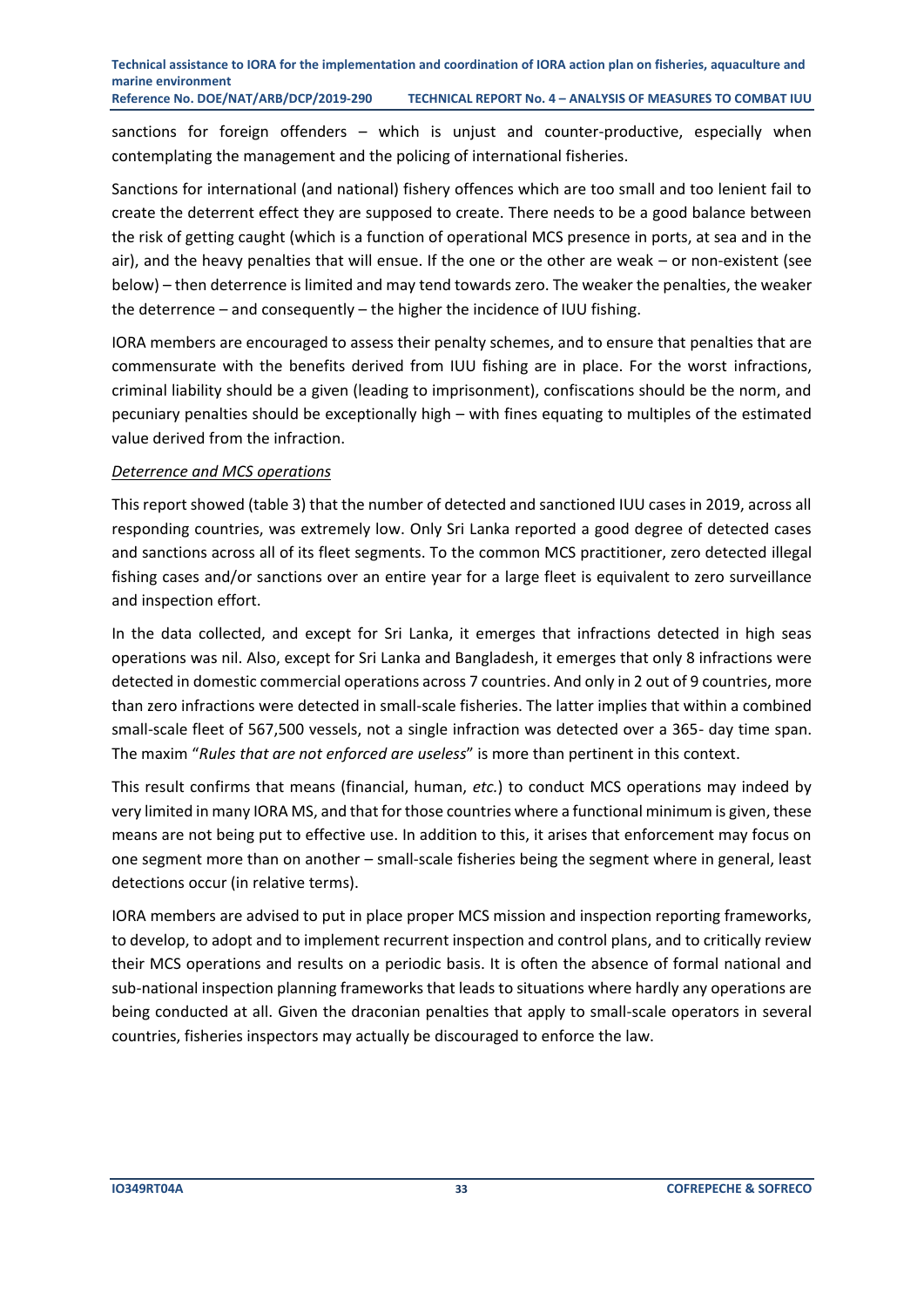#### *Vessel registration*

The assessment has found that the conditional pre-approval of the fisheries administration for a fishing vessel to be either built or imported – for subsequent registration on the national register of vessels (conferring of the flag), remains absent in most countries. It remains one of the preferred mechanisms of international operators, seeking out FOC States, to bring in and impose the presence of their fishing vessel(s) under a national flag, in a manner that the fisheries administration can hardly react to. The transport administration receives and processes the paperwork, and the fisheries administration awakens to the fact that a new industrial fishing vessel is flying the national flag  $$ requiring oversight and monitoring by the same administration. This principle of conditionality has been enshrined in the IPOA-IUU since 2001.<sup>37</sup>

The implementation of this principle requires a pro-active engagement and collaboration between transport and fisheries administrations. IORA Members are encouraged to initiate this process, and to develop and legislate the mechanism that ensures that any vessel that has failed to receive a prior authorization (to build or to import a fishing vessel with a view to have it registered in the same country) by the administration responsible for fisheries management and oversight, shall not be authorized to fish in national or international waters, and shall be IUU listed on the same day it leaves port.

In doing so, IORA members should always bear in mind the balance between the very limited State revenue benefits related to vessel registration, and the monitoring and control resources that will need to be directed at these vessels, in order for the State to comply with its international vessel oversight obligations. Especially vessels that seek a flag, and plan to never fish in a country's waters, nor to use its ports, should not be flagged at all, as no genuine link (of any form) will exist between the vessel and its flag, and as the flag State will be virtually incapable of subjecting such vessel to any meaningful form of compliance monitoring whatsoever.<sup>38</sup>

#### *Vessel monitoring and international transparency*

A final important element emerging from the assessment is the monitoring technology fitted to fishing vessels. Since the turn of the millennium, AIS technology has become more and more prominent in fisheries, and many fisheries administrations now require commercial vessels of any size to carry transponders. Table 4 shows that while this is the case in some countries, it is not so in others. In fact, AIS seems more adopted in the EIO, while the WIO and NIO are lagging.

<sup>37</sup> In 2001, the International Plan of Action to Combat, Deter and Eliminate IUU Fishing posited in article 35: "*A flag State should ensure, before it registers a fishing vessel, that it can exercise its responsibility to ensure that the vessel does not engage in IUU fishing*." Of the ten IORA MS for which data were available, only Mauritius currently provides solid provisions to this effect in its 2007 Fisheries Act.

<sup>&</sup>lt;sup>38</sup> It is useful to note in this context also that such vessels would normally apply for a fishing authorization to fish in the ABNJ, and that such licenses are generally extremely cheap also – often in the range of several hundred to a few thousand USD, maximum.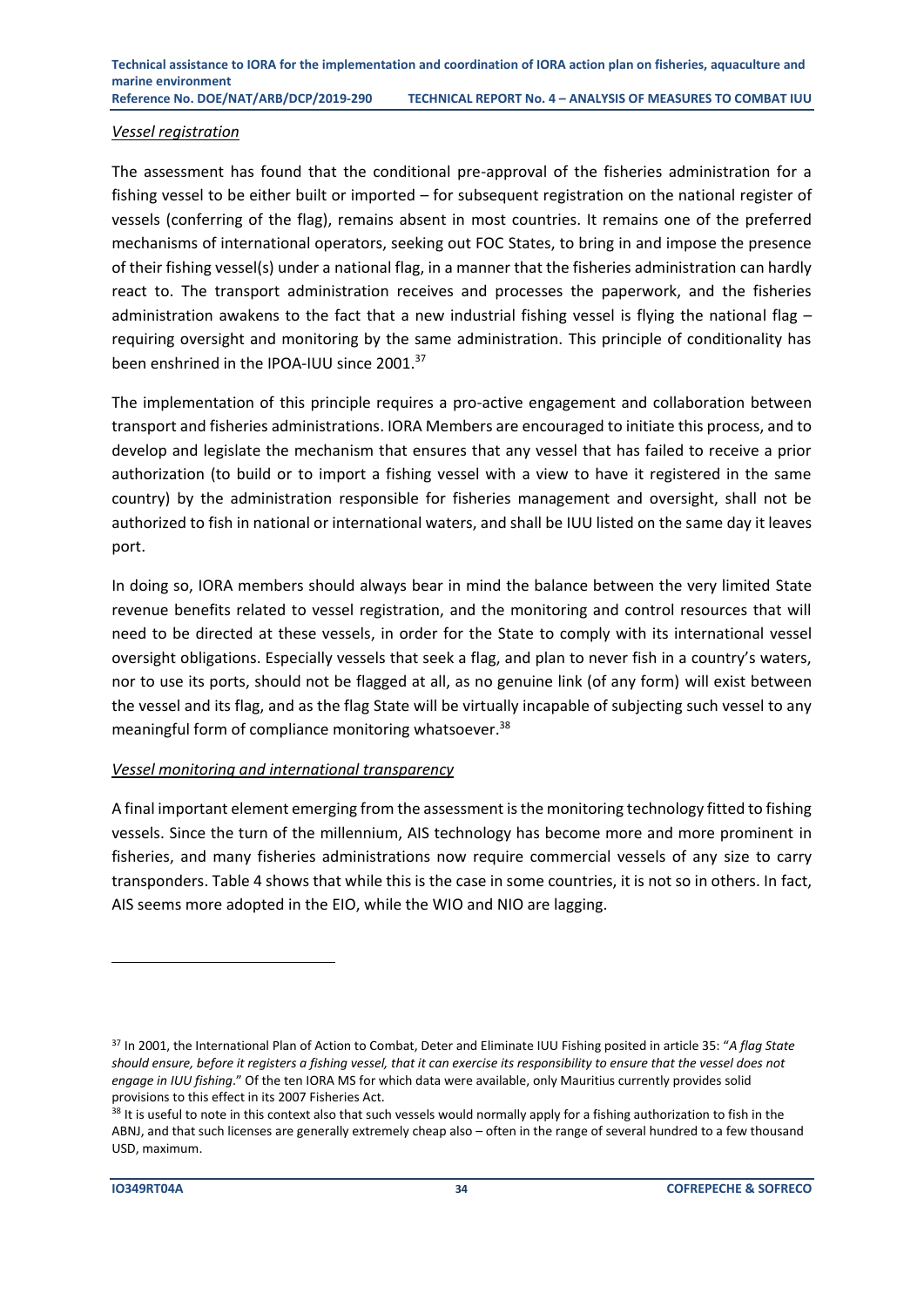#### **Technical assistance to IORA for the implementation and coordination of IORA action plan on fisheries, aquaculture and marine environment Reference No. DOE/NAT/ARB/DCP/2019-290 TECHNICAL REPORT No. 4 – ANALYSIS OF MEASURES TO COMBAT IUU**

AIS presents the advantage that when a fishing vessel decides to operate in a zone where it has no authorization (AoC of a given RFMO, EEZ of a third State, *etc.*), third parties can detect and identify such vessel. This implies that the onus for oversight is shared more equally between the flag State and other third parties that may have an interest in monitoring given zones beyond the immediate national remit of the flag State. It also clearly signals to operators that their flag State no longer silently condones illegal incursions via the lack of operational data transparency – creating a strong deterrent.

IORA and its members should assess and consider the benefits of fitting their commercial fleets (or the domestic and international type) with AIS transponders, and weight these against all potential (and justifiable) shortfalls – of which they will likely find few, if any.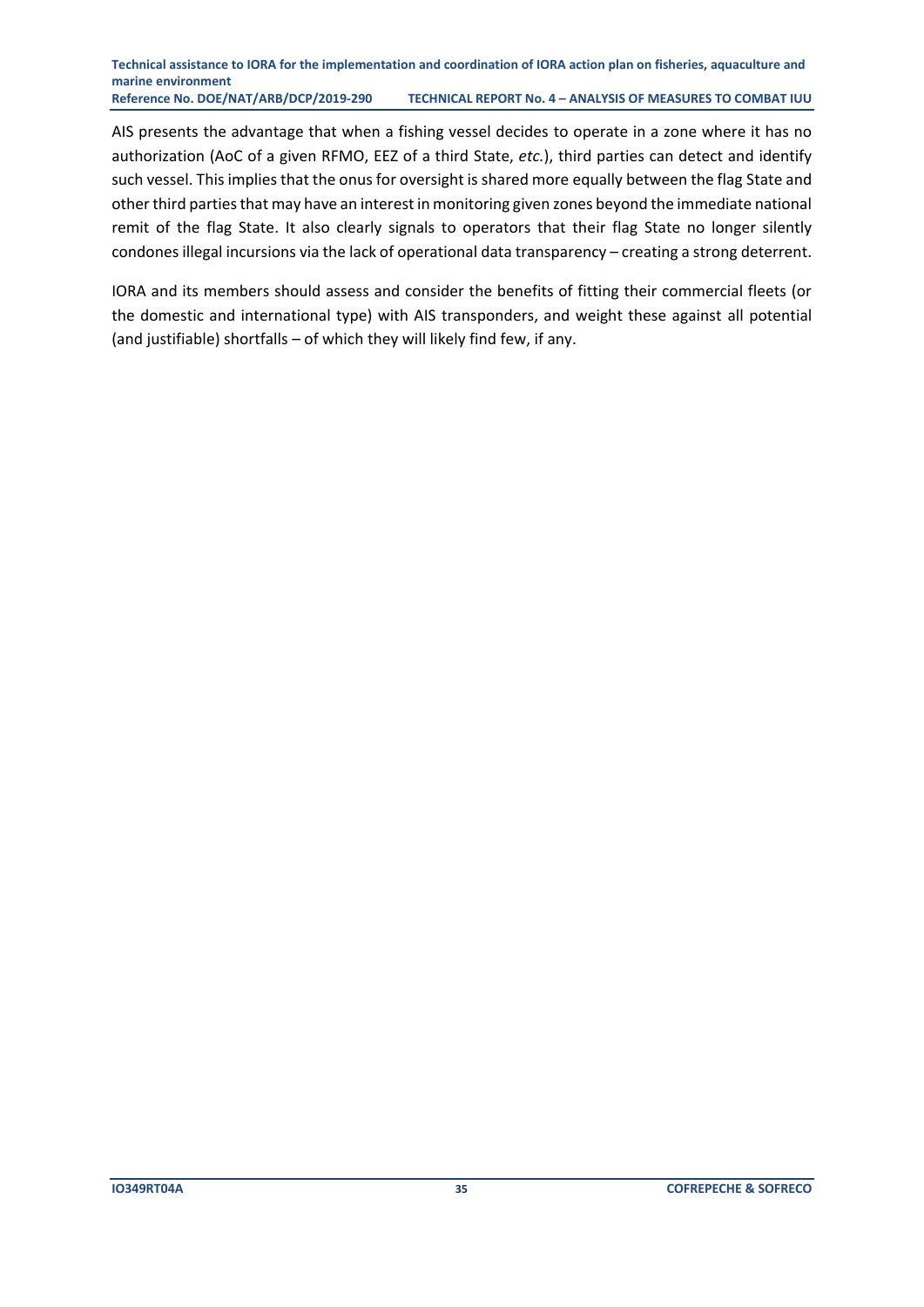#### <span id="page-37-0"></span>**6. Bibliography and References**

Gaudin, C. (2021) Assessment of the Capacity Needs (Human and Institutional) and the current Level of Implementation of Port State Measures (PSM) in the IORA Region, Technical Report No. 5, COFREPECHE. 120 p.

Hosch, G. (2016). Trade Measures to Combat IUU Fishing: Comparative Analysis of Unilateral and Multilateral Approaches. International Centre for Trade and Sustainable Development, Geneva, Switzerland. [http://www.ictsd.org/themes/environment/research/trade-measures-to-combat-iuu](http://www.ictsd.org/themes/environment/research/trade-measures-to-combat-iuu-fishing-comparative-analysis-of-unilateral)[fishing-comparative-analysis-of-unilateral](http://www.ictsd.org/themes/environment/research/trade-measures-to-combat-iuu-fishing-comparative-analysis-of-unilateral)

Hosch, G.; Soule, B.; Schofield, M.; Thomas, T.; Kilgour, C.; and Huntington, T. (2019) Any Port in a Storm: Vessel Activity and the Risk of IUU-Caught Fish Passing through the World's Most Important Fishing Ports, Journal of Ocean and Coastal Economics: Vol. 6: Issue 1, Article 1. DOI: <https://doi.org/10.15351/2373-8456.1097>

Hosch, G.; Soule, B.; Schofield, M.; Thomas, T.; Kilgour, C.; and Huntington, T. (2019) Any port in a storm: Vessel activity and the risk of IUU-caught fish passing through the world's most important fishing ports. Supplement 1 - Deep dive analysis of 14 selected ports. [accessed Mar 22 2021]. https://www.researchgate.net/publication/344783229\_Any\_port\_in\_a\_storm\_Vessel\_activity\_and [the\\_risk\\_of\\_IUU-](https://www.researchgate.net/publication/344783229_Any_port_in_a_storm_Vessel_activity_and_the_risk_of_IUU-caught_fish_passing_through_the_world)

[caught\\_fish\\_passing\\_through\\_the\\_world's\\_most\\_important\\_fishing\\_ports\\_Supplement\\_1\\_-](https://www.researchgate.net/publication/344783229_Any_port_in_a_storm_Vessel_activity_and_the_risk_of_IUU-caught_fish_passing_through_the_world) Deep\_dive\_analysis\_of\_14\_selected\_ports

Macfadyen, G., Hosch, G., Kaysser, N., and Tagziria, L., (2019). The IUU Fishing Index, 2018. Poseidon Aquatic Resource Management Limited and The Global Initiative Against Transnational Organized Crime. [www.iuufishingindex.net](http://www.iuufishingindex.net/)

OECD (2000a). Review of Fisheries in OECD Countries, Paris.

OECD (2000b). Transition to Responsible Fisheries - Economic and Policy Implications, Paris.

Sowman, M. (2006) Subsistence and small-scale fisheries in South Africa: A ten-year review. Marine Policy. 30 (2006) 60–73. DOI:<https://doi.org/10.1016/j.marpol.2005.06.014>

WWF & TMT (2020) Unregulated fishing on the high seas of the Indian ocean. The impacts on, risks to, and challenges for sustainable fishing and ocean health. 53p. [https://wwfeu.awsassets.panda.org/downloads/wwftmt\\_unregulated\\_fishing\\_on\\_the\\_high\\_seas\\_of](https://wwfeu.awsassets.panda.org/downloads/wwftmt_unregulated_fishing_on_the_high_seas_of_the_indian_ocean_2020.pdf) [\\_the\\_indian\\_ocean\\_2020.pdf](https://wwfeu.awsassets.panda.org/downloads/wwftmt_unregulated_fishing_on_the_high_seas_of_the_indian_ocean_2020.pdf)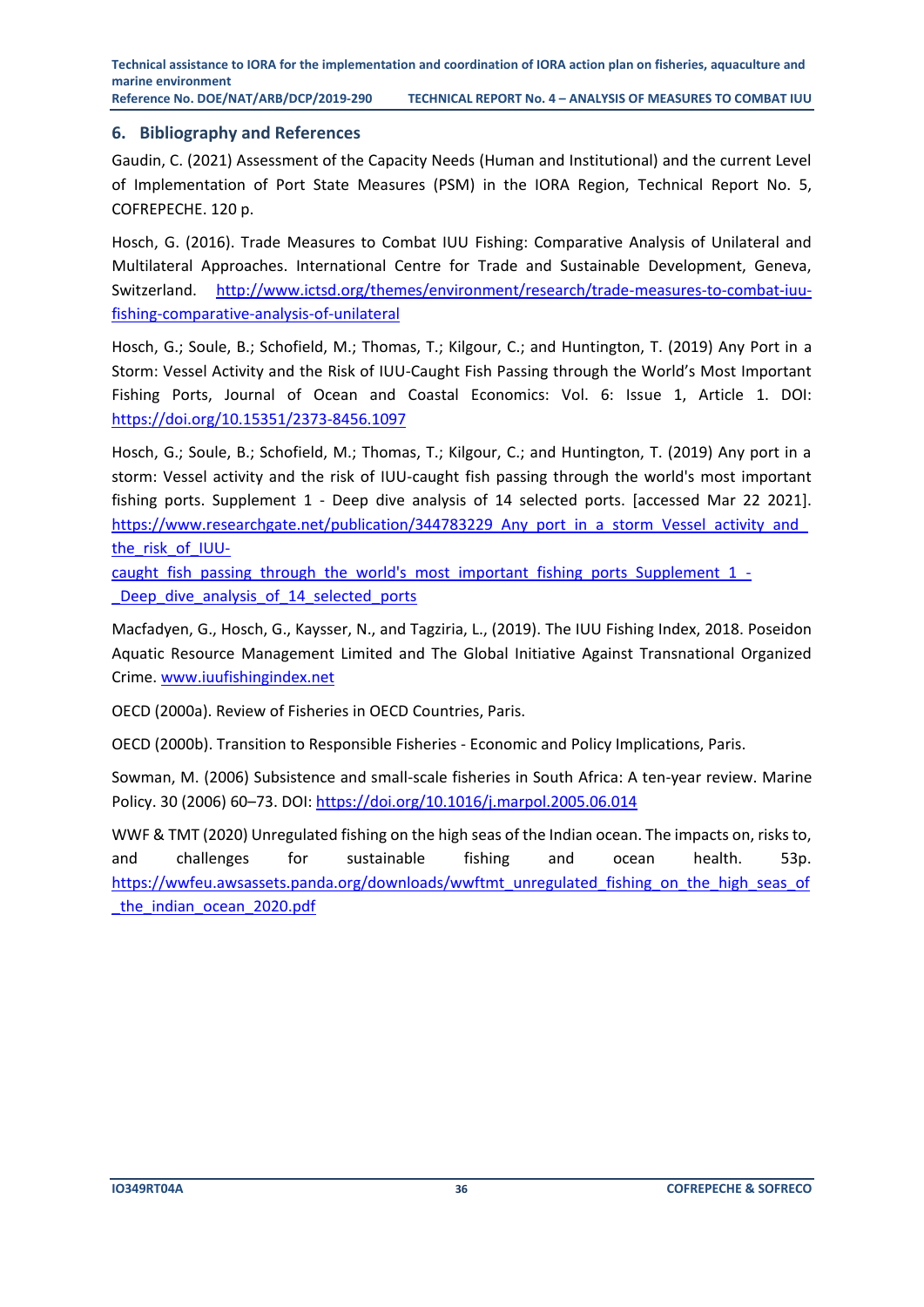#### <span id="page-38-0"></span>**Annex I – Country 3-Alpha codes**

| Australia                   | <b>AUS</b> |
|-----------------------------|------------|
| Bangladesh                  | <b>BGD</b> |
| Comoros                     | <b>COM</b> |
| India                       | <b>IND</b> |
| Indonesia                   | <b>IDN</b> |
| Iran (Islamic Republic of)  | <b>IRN</b> |
| Kenya                       | <b>KEN</b> |
| Madagascar                  | <b>MDG</b> |
| Malaysia                    | <b>MYS</b> |
| <b>Maldives</b>             | <b>MDV</b> |
| <b>Mauritius</b>            | <b>MUS</b> |
| Mozambique                  | <b>MOZ</b> |
| Oman                        | <b>OMN</b> |
| Seychelles                  | <b>SYC</b> |
| Singapore                   | SGP        |
| Somalia                     | SOM        |
| South Africa                | ZAF        |
| Sri Lanka                   | <b>LKA</b> |
| Thailand                    | THA        |
| <b>United Arab Emirates</b> | ARE        |
| United Republic of Tanzania | <b>TZA</b> |
| Yemen                       | YEM        |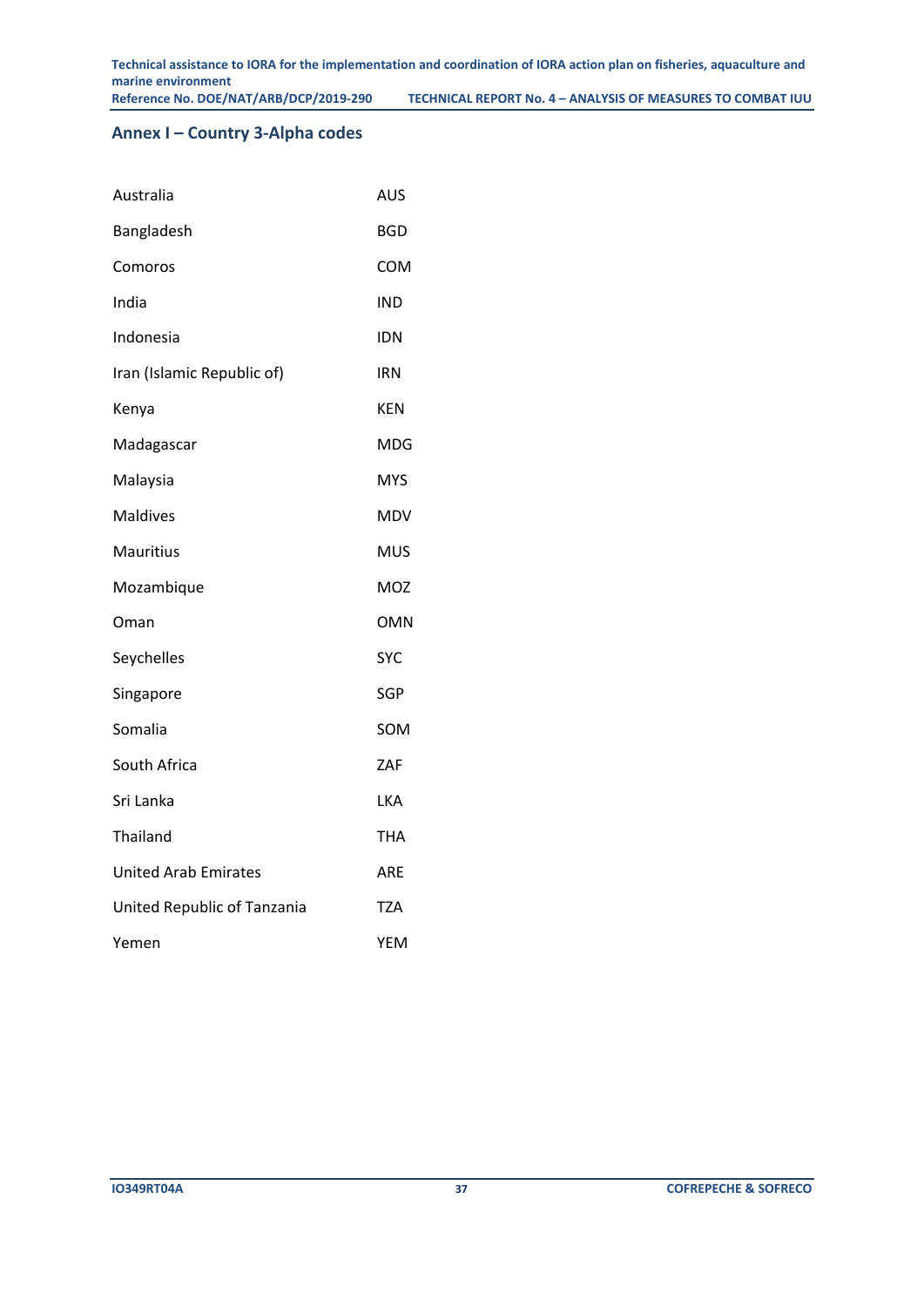**Technical assistance to IORA for the implementation and coordination of IORA action plan on fisheries, aquaculture and marine environment Reference No. DOE/NAT/ARB/DCP/2019-290 TECHNICAL REPORT No. 4 – ANALYSIS OF MEASURES TO COMBAT IUU**

<span id="page-39-0"></span>**Annex II – Questionnaire**

#### **Questionnaire<sup>39</sup>**

#### **Question 1 – National Plan of Action to combat IUU fishing (NPOA-IUU):**

Has your country developed and adopted an NPOA-IUU? (*note: a "yes" answer does not imply that you are actively implementing the plan – it merely implies that a document has been developed and circulated*)

Answer 1

| yes | no |
|-----|----|
|     |    |

#### **Question 2 – Size of the national fishing fleet:**

What is the number (estimated if necessary) of national fishing vessels operating within and beyond your EEZ in the following categories? (*note: your national system of classifying fishing vessels can be used freely to fit all vessels into the three categories provided below – at your discretion*)

Answer 2

| artisanal and small-scale  | commercial medium and large- | commercial large-scale |
|----------------------------|------------------------------|------------------------|
| coastal (single day trips) | scale EEZ (multi-day trips)  | <b>ABNJ</b>            |
|                            |                              |                        |

#### **Question 3 – National vessel monitoring system (VMS):**

Is your commercial large-scale fleet operating in your EEZ monitored through a national Fisheries Monitoring Centre (FMC) and VMS system?

| ves | no | not applicable |
|-----|----|----------------|
|     |    |                |

<sup>&</sup>lt;sup>39</sup> [footnote in the original questionnaire] We would like you to kindly respond to the 15 questions here, using your best knowledge. Questions are limited to your country (your EEZ, your fleets, your ports, *etc.*) and it should not take you more than 15 minutes to answer all of them. Please simply reply by placing an "x" or a number (as applicable) directly in the individual answer tables below. The final question is open form, where you are invited to answer in full to an open question. The identity of respondents is not published.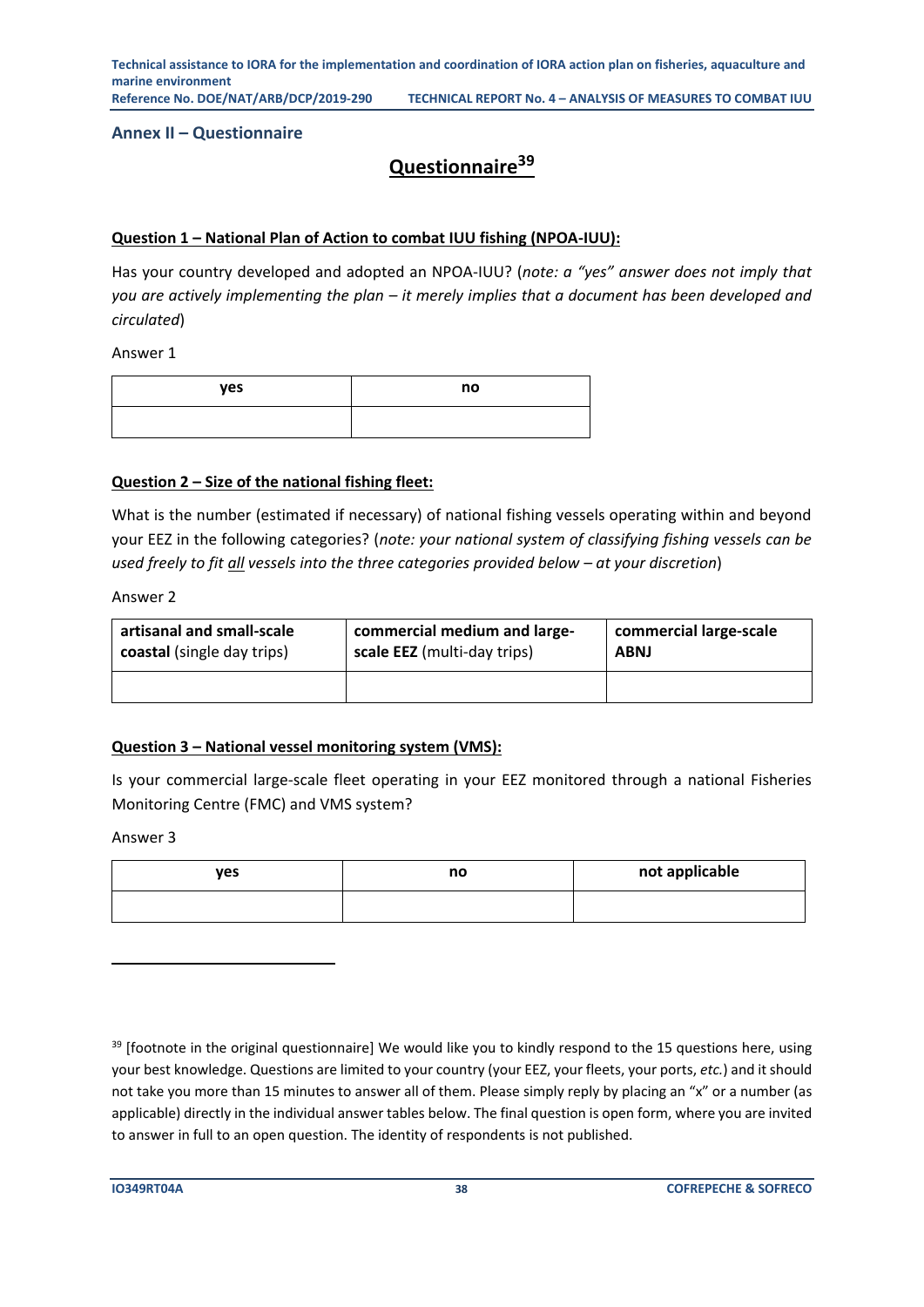#### **Question 4 – Electronic logbooks:**

Are any of your domestic fishing vessels operating exclusively within the EEZ subjected to an electronic logbook monitoring regime?

Answer 4

| yes | no |
|-----|----|
|     |    |

#### **Question 5 – Foreign fishing vessels:**

Do you – in your capacity as a coastal State – authorise foreign-flagged fishing vessels to operate in your EEZ; and if so, is that fleet monitored through a national FMC and VMS?

Answer 5

| foreign fishing vessels in EEZ? |    |     | foreign vessels subjected to VMS monitoring |                |
|---------------------------------|----|-----|---------------------------------------------|----------------|
| ves                             | no | ves | no                                          | not applicable |
|                                 |    |     |                                             |                |

#### **Question 6 – VMS legislation:**

Is there a dedicated VMS regulation in place (as subsidiary law), or is VMS regulated through provisions in the basic law, or is VMS not yet regulated?

Answer 6

| regulated through basic law | dedicated VMS regulation | not yet regulated |
|-----------------------------|--------------------------|-------------------|
|                             |                          |                   |

#### **Question 7 – Maximum penalty for unlicensed foreign fishing in EEZ (poaching):**

What is the *maximum* penalty foreseen in the fisheries law for a large-scale commercial foreign fishing vessel caught fishing in your EEZ without a valid license? (*note: the maximum penalty generally encompasses a range of options, including fines, jail terms and forfeitures of vessel, catch and/or implements. you may hence respond in writing by listing these, or copy paste the relevant provisions in the law*)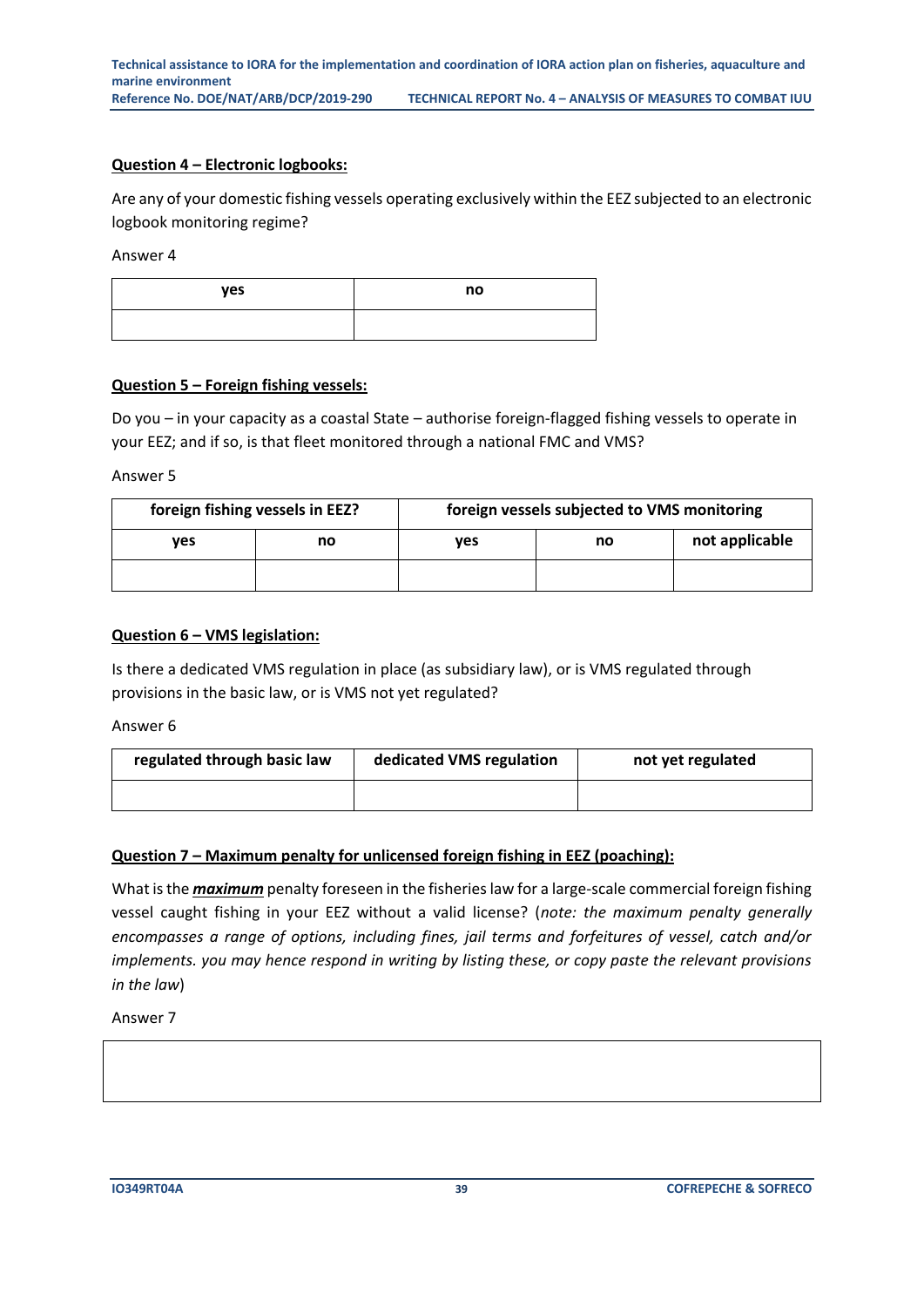#### **Question 8 – Number of sanctioned infringements in 2019:**

How many infringements were detected *and* sanctioned both within your EEZ, and for your vessels operating in ABNJ waters in 2019? (*note: the same fleet segments used in question 2 apply. If a fleet segment under question 2 does not exist, insert "n/a". If no sanctions have been issued, please indicate "0". Blanks will be evaluated as zero also.*)

Answer 8

| artisanal<br>coastal (single day trips) | and | small-scale   commercial medium and large-   commercial<br>scale EEZ (multi-day trips) |  | <b>ABNJ</b> | large-scale |
|-----------------------------------------|-----|----------------------------------------------------------------------------------------|--|-------------|-------------|
|                                         |     |                                                                                        |  |             |             |

#### **Question 9 – Vessel registration and licensing:**

Have vessel registration (conferring of a flag) and licensing the vessel to fish (conferring of a fishing license) been linked in a conditional manner under national law, so that if the fisheries authority does not grant a fishing license to a prospective fishing vessel brought into the country, the vessel cannot be registered/flagged? (*optional: please indicate the reference of the legal diploma providing this rule in the box provided at the bottom of the table*)

Answer 9

| yes         | no |
|-------------|----|
|             |    |
| legal ref.: |    |

#### **Question 10 – Authorization to operate in the ABNJ:**

Has the authorization that the flag State should issue to its fishing vessels seeking to operate in waters beyond national jurisdiction, been legislated?

| yes | no |
|-----|----|
|     |    |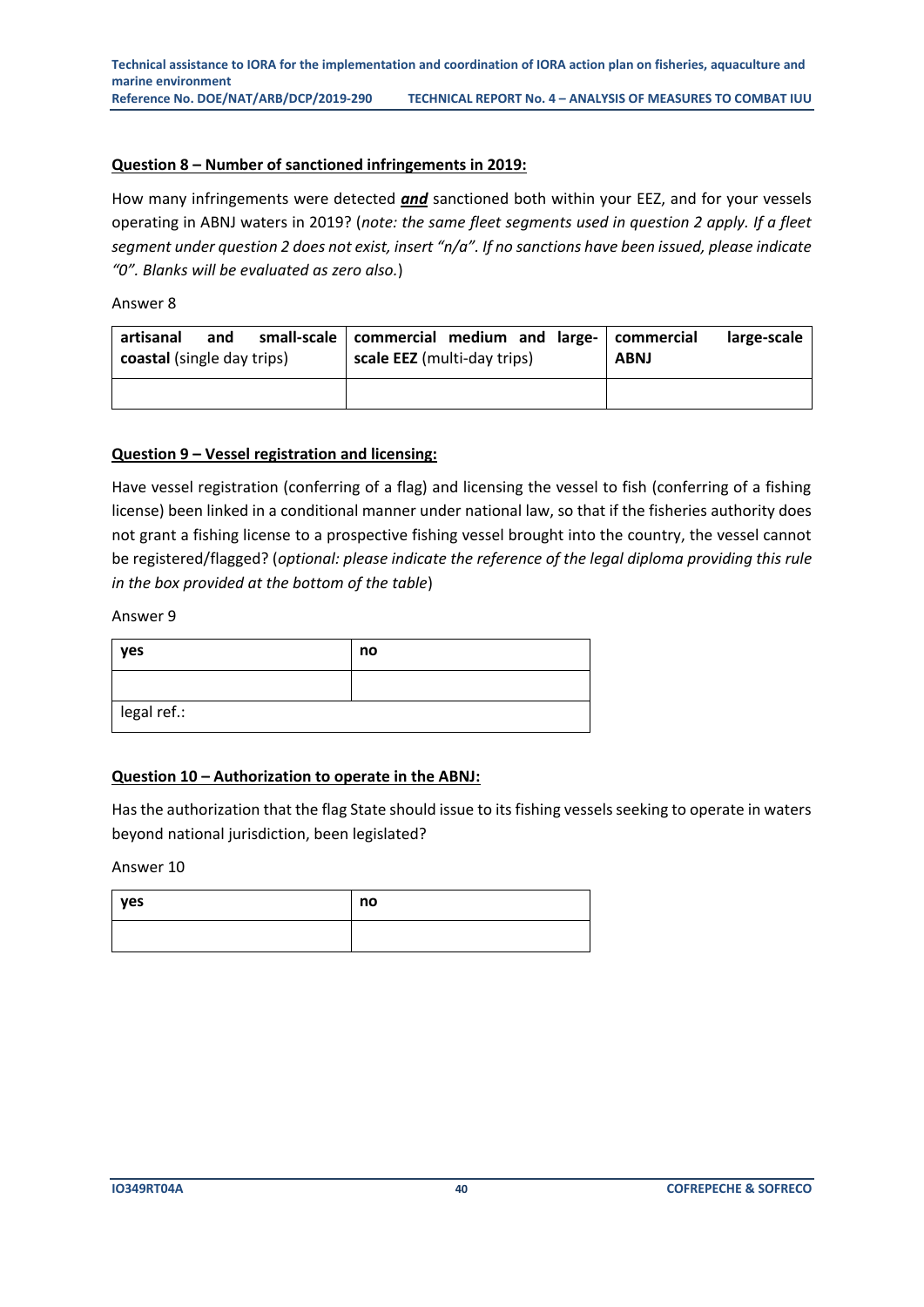#### **Question 11 – ABNJ operations - VMS and AIS provisions:**

If you are authorizing vessels to operate in the ABNJ, are those vessels bound by law to carry functional national VMS and AIS? (*note: if no vessels flying your flag operate in the ABNJ, and there is no legal text in place, please put an "X" under "n/a" in the first column*)

Answer 11

| n/a | <b>VMS</b> |    | <b>AIS</b> |    |
|-----|------------|----|------------|----|
|     | yes        | no | yes        | no |
|     |            |    |            |    |

#### **Question 12 – Vessel marking scheme:**

Has the standard (markings, font and size) according to which fishing vessels must be marked for identification been legislated through a national diploma for fishing vessels operating in the ABNJ?

Answer 12

| yes | no | not applicable |
|-----|----|----------------|
|     |    |                |

#### **Question 13 – Designated fishing ports:**

Have fishing ports been officially designated and legislated, limiting foreign vessels to call to such designated fishing ports to conduct fishing-related activities? (*note: this question is answered in two steps; "designated" refers to fishing ports having been designated with an RFMO, the FAO, etc., while "legislated" refers to the act of the port state making these designations legally binding through a text of law*)

| designated |    | legislated |    |
|------------|----|------------|----|
| yes        | no | yes        | no |
|            |    |            |    |